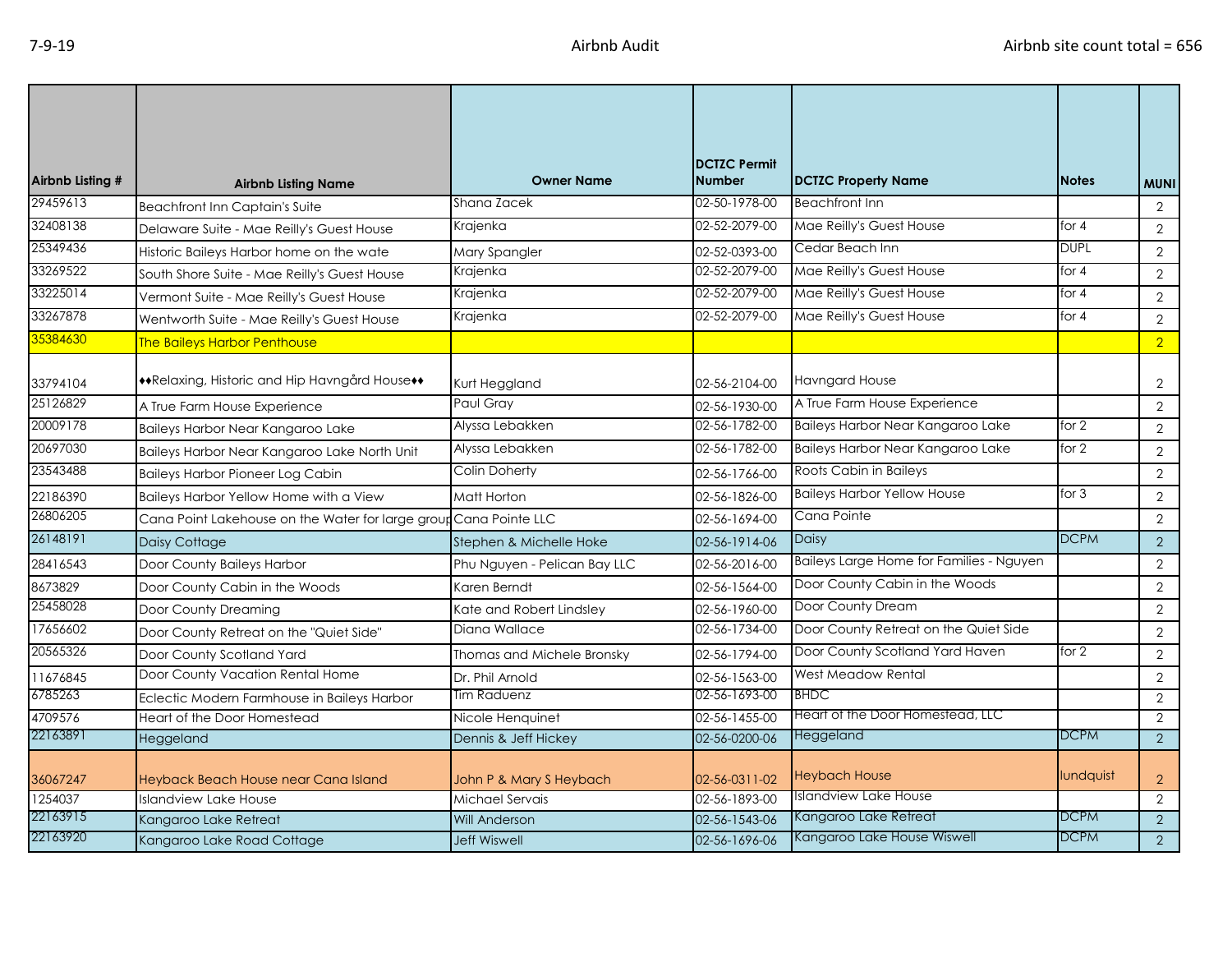| 26148863 | Lagom Lodge                                        | Stephen & Michelle Hoke                             | 02-56-1915-06 | Lagom                                                                | <b>DCPM</b>          | $\overline{2}$ |
|----------|----------------------------------------------------|-----------------------------------------------------|---------------|----------------------------------------------------------------------|----------------------|----------------|
| 23877408 | Lakeview Cottage in Downtown Baileys Harbor        | Christopher & Pamela Schmitz                        | 02-56-1876-00 | <b>Baileys Harbor Beach House - Schmitz</b>                          |                      | $\overline{2}$ |
| 23750440 | Lighthouse Cove                                    | Maureen McGrath                                     | 02-56-1614-02 | <b>Best of Times</b>                                                 |                      | $\overline{2}$ |
| 7069697  | Loft • Central • Comfy • Private                   | Sarah and Brian Bonovich                            | 02-56-1644-00 | <b>Wooded Lane Guest House</b>                                       |                      | $\overline{2}$ |
| 28380457 | Meadowland of Baileys Harbor                       | James Weikel                                        | 32-56-2004-00 | Meadowland of Baileys Harbor                                         |                      | $\overline{2}$ |
| 23205775 | NEW! Baileys Harbor Studio on Lake Michigan!       | James Dillenburg                                    | 02-56-1257-00 | <b>Shalom Stone</b>                                                  |                      | $\overline{2}$ |
| 22163978 | <b>Our Place</b>                                   | <b>Family Style Contractor LLC</b>                  | 02-56-0339-06 | Our Place on Kangaroo Lake                                           | <b>DCPM</b>          | $\overline{2}$ |
| 19471677 | <b>Raspberry Fields</b>                            | <b>Stewart Dawson</b>                               | 02-56-1741-00 | Dawson Farm - Ahrens Road                                            |                      | $\overline{2}$ |
| 22163997 | Rocky Bottom Lodge                                 | Natalie & Terry McAllister                          | 02-56-0885-06 | Rocky Bottom Lodge                                                   | <b>DCPM</b>          | $\overline{2}$ |
| 22164003 | <b>Schook Shack</b>                                | Cole Family LLC                                     | 02-56-1607-06 | <b>Schook Shack</b>                                                  | <b>DCPM</b>          | $\overline{2}$ |
| 23698728 | Seculded Waterfront on North Bay                   | Eva McKee                                           | 02-56-1850-06 | Seculded Waterfront on Northbay                                      | <b>DCPM</b>          | 2              |
| 34908317 | Shakespeare apartment with a view.                 | Matt Horton                                         | 02-56-1826-00 | <b>Baileys Harbor Yellow Hse-South Ln</b><br>Cottage-Shakespeare Apt |                      | $\overline{2}$ |
| 25236810 | Sleeper Bunk House                                 | John L. Anderson                                    | 02-55-0111-00 | <b>Bean Town Campground</b>                                          | permitted<br>for 6   | $\overline{2}$ |
| 24420171 | South Lane Cottage #1                              | Matt Horton                                         | 02-56-1826-00 | <b>Baileys Harbor Yellow House</b>                                   | permitted<br>for $3$ | $\overline{2}$ |
| 24420991 | South Lane Cottage #2                              | Matt Horton                                         | 02-56-1826-00 | <b>Baileys Harbor Yellow House</b>                                   | permitted<br>for $3$ | $\overline{2}$ |
| 28100002 | The Stone House                                    | Emil & Mary Baukert                                 | 02-56-1974-06 | Stone House - 8112 STH 57                                            | <b>DCPM</b>          | 2              |
| 25236630 | Tiny Cabin @ Beantown Campground                   | John L. Anderson                                    | 02-55-0111-00 | <b>Bean Town Campground</b>                                          | permitted<br>for 6   | $\overline{2}$ |
| 8126599  | Tranquil, Sunny 3 Bedroo,/2.5 Bath Condo           | Karen Berndt                                        | 02-56-1564-00 | Door County Cabin in the Woods- Tranqui<br>Condo                     | permitted<br>for $2$ | $\overline{2}$ |
| 36553230 | Waterfront Pine Tree Cottage on Kangaroo Lake      | <b>Walter Fuchs</b>                                 | 02-56-1495-02 | Pine Tree by the Lake                                                | undquist             | 2 <sup>1</sup> |
| 32437206 | Waterfront Views in Moonlight Bay                  | David & Ashley Paplham                              | 02-56-2090-00 | Sitting on the Dock of Moonlight Bay                                 |                      | 2              |
| 22164047 | Wildwood Beach Home                                | Laura Thometz                                       | 02-56-1640-06 | Wildwood Beach Home                                                  | <b>DCPM</b>          | $\overline{2}$ |
|          |                                                    |                                                     |               |                                                                      |                      |                |
| 3831684  | New-Private-Secluded Home                          | <b>Patrick Donley</b>                               | 06-56-1521-00 | Donely - 6058 CTH OO                                                 |                      | 6              |
|          |                                                    |                                                     |               |                                                                      |                      |                |
| 26397865 | 2 Bedroom, 1 Bath Condo overlooking lake           | Jon Pesek                                           | 08-53-1856-00 | Landmark Resort Pesek                                                |                      | 8              |
| 33076453 | Bay and Breeze Door County 1 bedroom Water<br>view | Christopher and Sara Spencer                        | 08-53-1686-00 | - Landmark Resort - Units 1225 -1220<br>Spencer                      | permitted<br>for 2   | 8              |
| 27426270 | Bay View at the Landmark Resort                    | Dean Hellwig                                        | 08-53-1984-00 | Hellwig                                                              |                      | 8              |
| 28553484 | <b>Bayview Escape</b>                              | Lorie Scarborough - Swanky Properties 08-53-2007-00 |               | Landmark Resort - Zanky Properties LLC                               |                      | 8              |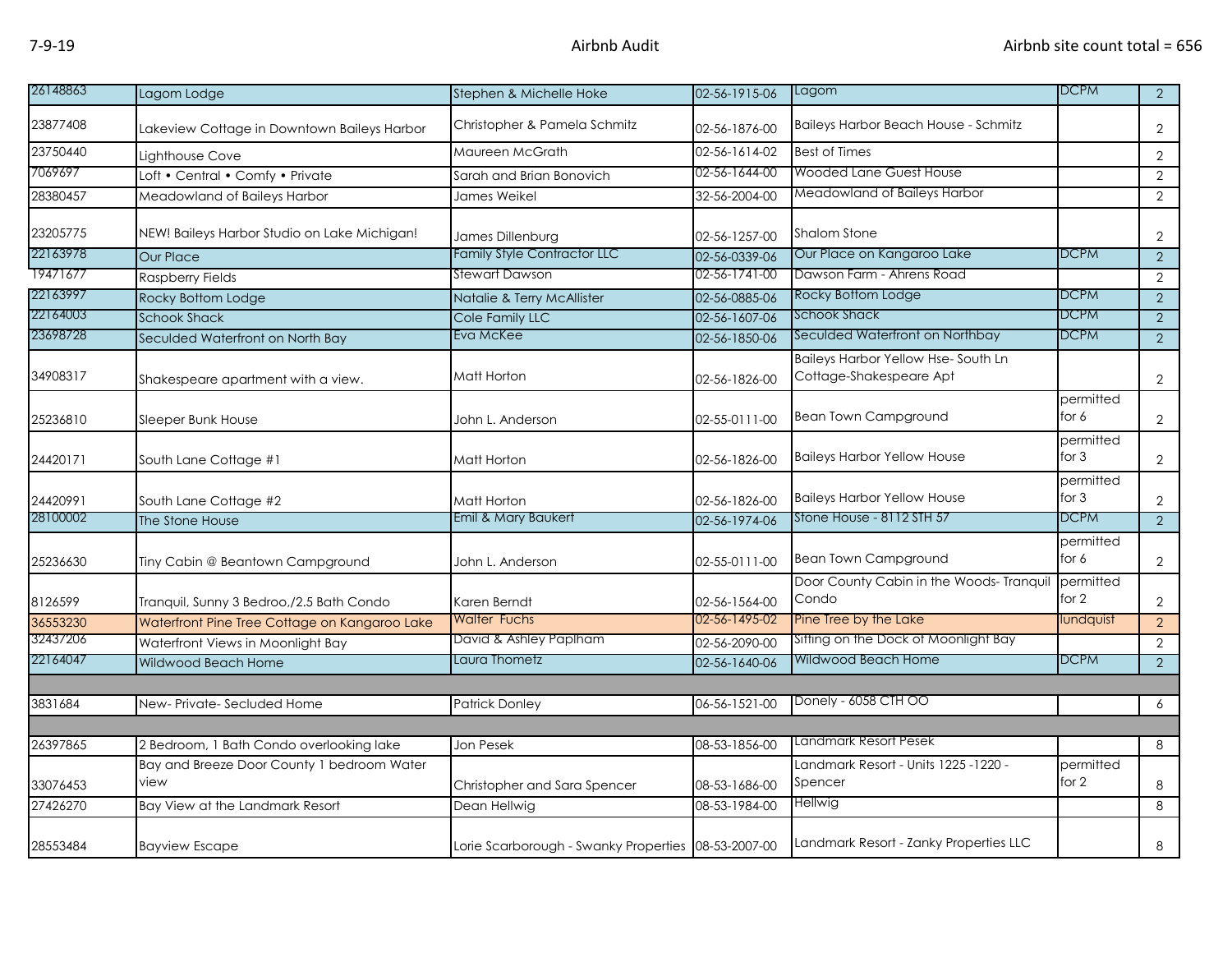| 15951113 | <b>Beautiful Waterview Condo</b>                                                                       | Kathlyn Geracie                  | 08-53-1689-00 | Landmark Resort- Beautiful Water View<br>Condo               |                      | 8       |
|----------|--------------------------------------------------------------------------------------------------------|----------------------------------|---------------|--------------------------------------------------------------|----------------------|---------|
| 21595419 | Big discount off Landmark Rates on beautiful<br>condo                                                  | Jewelette Neary                  | 08-53-1817-00 | Landmark Resort-Neary                                        | permitted<br>for 2   | 8       |
| 22011733 | Big discount on Landmark Resort rates on 1BR<br>condo                                                  | Jewelette Neary                  | 08-53-1817-00 | Landmark Resort-Neary                                        | permitted<br>for 2   | 8       |
| 7989119  | <b>Breathtaking Water View Condo</b>                                                                   | Michael and Leigh Dicks          | 08-53-1554-00 | Landmark Resort - Dicks Rental                               |                      | 8       |
| 34258383 | Door County Happy Place                                                                                | Michal & Monika Anna Chiu        | 08-53-2031-00 | Landmark Resort #2230-Peaceful one bed<br>bath - Chiu        |                      | 8       |
| 36355412 | Door County Getaway @Landmark Resort                                                                   | Michal & Monika Anna Chiu        | 08-53-2031-00 | Landmark Resort #2230-Peaceful one bed<br>bath - Chiu        |                      | 8       |
| 27784412 | Egg Harbor Sunset Bluff Condo                                                                          | David Polich and Kristine Kappel | 08-53-1997-00 | Egg Harbor Sunset Bluff Condo                                |                      | 8       |
| 19082486 | Gorgeous Waterview overlooking the bay of green Matthew A Pidgeon                                      |                                  | 08-53-1754-00 | Landmark Resort - Pidgeon - Unit 205                         |                      | 8       |
| 16751564 | Leaf House Door County                                                                                 | Sean and Cami Wright             | 08-53-1699-00 | Landmark Resort Unit 2317 - Leaf House<br>Door County        |                      | 8       |
| 28494097 | Light & Bright Bay View Retreat                                                                        | Nicholas David Barber            | 08-53-1990-00 | Landmark Resort - Nomad Ventures LLC -<br>#110               | permitted<br>for $3$ | 8       |
| 33578702 | NEW! Landmark Resort Condo w/ Spectacular View Good Faith Financial LLC - Tony Broullire 08-53-1970-00 |                                  |               | Landmark Resort - Good Faith Financial -<br><b>Unit 2324</b> |                      | 8       |
| 33971518 | Newly Updated Bay View Escape                                                                          | Nicholas David Barber            | 08-53-1990-00 | Landmark Resort - Nomad Ventures LLC -<br>#110               | permitted<br>for $3$ | $\,8\,$ |
| 13479701 | Our Piece of the Door                                                                                  | Roby Onan                        | 08-53-1652-00 | Landmark Resort - Our Piece of the Door -<br>Onan #3224      |                      | 8       |
| 33274756 | Pelican Cove at the Landmark Resort                                                                    | Christopher and Sara Spencer     | 08-53-1686-00 | Landmark Resort - Units 1225 -1220 -<br>Spencer              | permitted<br>for $2$ | 8       |
| 3238045  | Quaint Door County Haven                                                                               | Mark Lorenzo                     | 08-53-1832-00 | Landmark Resort Lorenzo                                      |                      | 8       |
| 30348565 | Sand Castle - Rare 2 bed/2 ba condo at The<br>Landmark                                                 | Will Pflum                       | 08-53-1684-07 | Landmark Resort Pflum                                        | SImpleLife           | 8       |
| 34414390 | Scenic Egg Harbor Get Away                                                                             | Noble Assets Inc.                | 08-53-2123-00 | Landmark Resort - Noble Assets Inc #1226                     |                      | 8       |
| 30348557 | Seas the Bay - time for summer in Egg Harbor!                                                          | <b>Michael White</b>             | 08-53-1834-07 | <b>Landmark Resort White</b>                                 | SImpleLife           | 8       |
| 18287078 | Serene 1 Bed 1 Bath Condo w/ Woods View                                                                | <b>Brian Wiegland</b>            | 08-53-1688-00 | Landmark Resort - Door County Getaways- permitted<br>Wiegand | for 4 units          | 8       |
| 26631795 | Serene Lake Retreat                                                                                    | Natalia Luque                    | 08-53-1929-00 | Landmark Luque Unit 1232                                     |                      | 8       |
| 33972329 | Serene Lake View Condo                                                                                 | Nicholas David Barber            | 08-53-1990-00 | Landmark Resort - Nomad Ventures LLC -<br>#110               | permitted<br>for $3$ | 8       |
| 6677520  | Sunset Bluff Getaway in Egg Harbor                                                                     | Michael & Christina Hauge        | 08-53-0384-00 | Sunset Bluff Condo - Unit 2- Hauge                           |                      | 8       |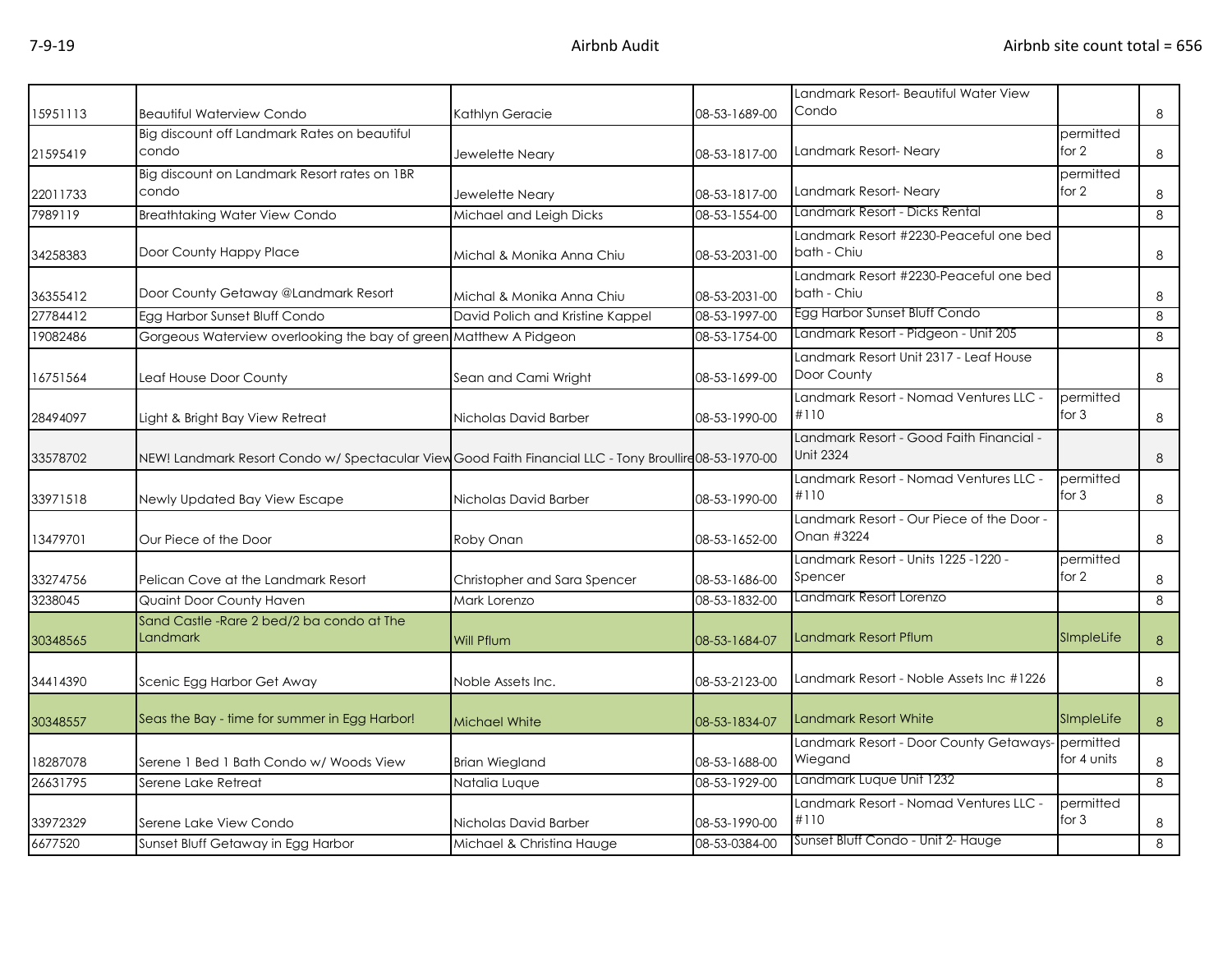| 4950769  | The Treehouse at Plum Bottom                     | Chad Luberger/ Marlyn & Pamela<br>Moore            | 08-56-1284-00 | The Treehouse at Plum Bottom/The<br>Carriage House at Plum Bottom                               | permitted<br>for two units<br>owner is<br>hedging<br>bets with<br>three listings   | 8             |
|----------|--------------------------------------------------|----------------------------------------------------|---------------|-------------------------------------------------------------------------------------------------|------------------------------------------------------------------------------------|---------------|
|          | *NEW listing* Shimmering Water cottage on the    |                                                    |               |                                                                                                 |                                                                                    |               |
| 26360966 | Lake                                             | Robert Ray                                         | 08-56-2161-00 | Shimmering Water Cottage                                                                        |                                                                                    | 8             |
| 35570795 | A Waterfront home   Lieffort Lodge   Door County | James R Lieffort                                   | 08-56-2145-17 | Lieffort Lodge                                                                                  |                                                                                    | 8             |
| 24133770 | <b>Harbor</b>                                    | Gail Bergman                                       | 08-56-1874-00 | <b>Bluff Cottage</b>                                                                            | for 4 units                                                                        | 8             |
| 13606442 | Cozy Farmhouse Studio                            | Renee Schwaller and Steve Beaudot                  | 08-56-1649-00 | Farmhouse Studio                                                                                |                                                                                    | 8             |
| 34708260 | Door County Retreat, Sunset Views, Egg Harbor    | Mark and Elizabeth Sternig                         | 09-56-2146-00 | Door County Retreat-Sunset Views- Egg<br><b>Harbor</b>                                          |                                                                                    | 8             |
| 26020119 | Door Haven                                       | Ronald & Christine Puszynski                       | 08-56-0099-02 | Door Haven                                                                                      | lundquist                                                                          | 8             |
| 20123459 | NEW! 2BR Egg Harbor House on 2 Acres!            | Kerri Zergoski                                     | 08-56-1768-00 | Lodge 42                                                                                        |                                                                                    | 8             |
| 22339046 | <b>Ohlson Chateau</b>                            | David Ohlson - Charles Chilcote                    | 08-56-0729-06 | <b>Ohlson Chateau</b>                                                                           | <b>DCPM</b>                                                                        | 8             |
| 25729564 | Pebble Beach House                               | Edgar and Nancy Muenzer TRUST - Victo08-56-1962-00 |               | Pebble Beach House                                                                              |                                                                                    | 8             |
| 20403760 | Pet friendly Applewood cottage in Egg Harbor     | Sharon Hughes                                      | 08-55-0093-00 | Applewood Cottage                                                                               |                                                                                    | 8             |
| 16987204 | Relaxing Nostalgic Log Home "Green Apple Lodge"  | Patricia Culliton                                  | 08-56-1715-00 | Green Apple Lodge                                                                               |                                                                                    | 8             |
| 15399898 | Relaxing Waterfront Door County Lake House       | Brianne & Barry Tegel                              | 08-56-1707-00 | Door County Lake House Tegel                                                                    |                                                                                    | 8             |
| 29054697 | <b>Stones Throw</b>                              | <b>Jeff Garbers</b>                                | 08-56-1396-07 | Stone's Throw                                                                                   |                                                                                    | 8             |
| 29054699 | Stony Shore Cabin                                | <b>Jeff Garbers</b>                                | 08-56-1395-07 | <b>Stony Shores</b>                                                                             |                                                                                    | 8             |
| 22164013 | <b>Sunset Sanctuary</b>                          | Daniel & Wanda Kupsco                              | 08-56-1566-06 | <b>Sunset Sanctuary</b>                                                                         | <b>DCPM</b>                                                                        | $\mathcal{B}$ |
| 7340588  | The Cabin at Plum Bottom                         | Chad Luberger/ Marlyn & Pamela<br>Moore            | 08-56-1284-00 | The Treehouse at Plum Bottom/The<br>Carriage House at Plum Bottom<br><b>Shady Grove Gribble</b> | permitted<br>for two units<br>owner is .<br>hedging<br>bets with<br>three listings | 8             |
| 28614069 | The Cabin at Shady Grove                         | Maureen Gribble                                    | 08-56-1925-00 |                                                                                                 |                                                                                    | 8             |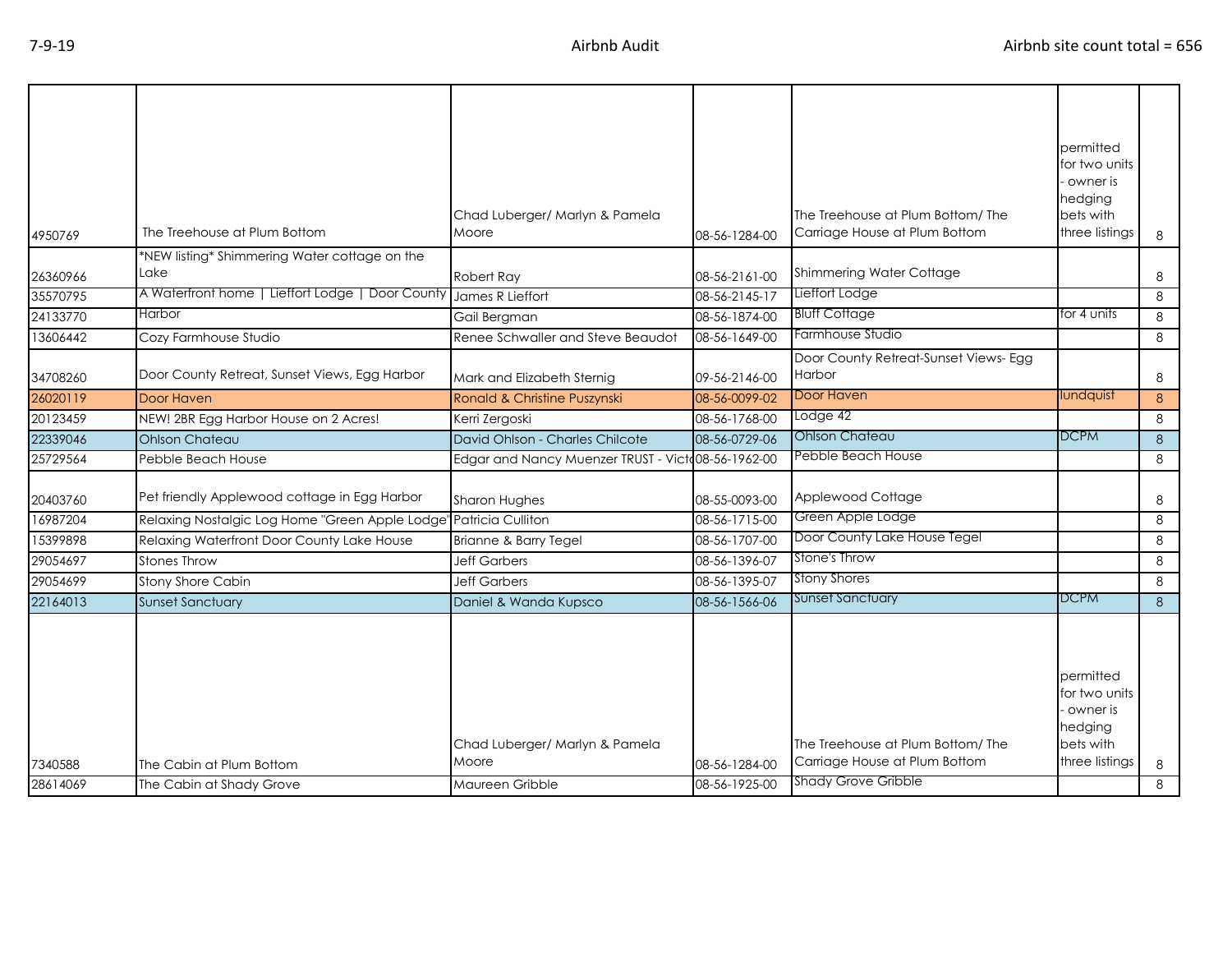|                      |                                               |                                                      |                                |                                               | permitted                |        |
|----------------------|-----------------------------------------------|------------------------------------------------------|--------------------------------|-----------------------------------------------|--------------------------|--------|
|                      |                                               |                                                      |                                |                                               | for two units            |        |
|                      |                                               |                                                      |                                |                                               | owner is<br>hedging      |        |
|                      |                                               |                                                      |                                | The Treehouse at Plum Bottom/The              | bets with                |        |
| 8163799              | The Cottage at Plum Bottom                    | Chad Luberger/ Marlyn & Pamela Moo 08-56-1284-00     |                                | Carriage House at Plum Bottom                 | three listings           | 8      |
| 30973479             | White Cliff Landing                           | Aymee and David Balison - Balison Join 08-56-2034-06 |                                | White Cliff Landing                           | <b>DCPM</b>              | 8      |
| 22164041             | Whitestone at the Water                       | Sara Steinhardt & Jon Chapman                        | 08-56-1316-06                  | Whitestone at the Water                       | <b>DCPM</b>              | 8      |
| 22083085             | Woodwalk Retreat                              | Andrew and Jillaine Seefeldt                         | 08-56-1873-00                  | Woodwalk Retreat                              |                          | 8      |
|                      |                                               |                                                      |                                |                                               | permitted                |        |
| 19117481             | O.B.P. Baliwick Unit                          | Claire & Frank Murphy                                | 08-59-1233-00                  | Off the Beaten Path                           | for 4 units              | 8      |
|                      |                                               |                                                      |                                |                                               | permitted                |        |
| 19119678             | O.B.P. Bunk Unit                              | Claire & Frank Murphy                                | 08-59-1233-00                  | Off the Beaten Path                           | for 4 units              | 8      |
|                      |                                               |                                                      |                                |                                               | permitted                |        |
| 19123032             | O.B.P. Kornerstone Unit                       | Claire & Frank Murphy                                | 08-59-1233-00                  | Off the Beaten Path                           | for 4 units              | 8      |
|                      |                                               |                                                      |                                | Off the Beaten Path                           | permitted<br>for 4 units |        |
| 19120828             | O.B.P. Wildside Unit                          | Claire & Frank Murphy                                | 08-59-1233-00                  |                                               |                          | 8      |
|                      |                                               |                                                      |                                |                                               |                          |        |
|                      |                                               |                                                      |                                |                                               |                          |        |
|                      |                                               |                                                      |                                | Awesome Sunset Condo - Ridgewood              |                          |        |
| 17121280             | Awesome Sunset Condo                          | Christine Crowley                                    | 09-53-0549-00                  | Condo 5<br>Awesome Sunset Condo TOO           |                          | 9      |
| 19113075             | Awesome Sunset Condo TOO                      | Claire & Frank Murphy                                | 09-53-1445-00                  |                                               |                          | 9      |
|                      |                                               |                                                      |                                | Sunset View Apartment                         | permitted<br>for $4$     | 9      |
| 9602336<br>11512240  | Downstown Sunset View Apartment               | Kathy Navis<br>Melanie and Richard Parsons           | 09-53-1576-00<br>09-53-1609-00 | Ridgewood Bluff Condo - Parson                |                          | 9      |
|                      | Gorgeous View ~ Walk to Town                  |                                                      |                                |                                               | permitted                |        |
| 20770425             | Green Door Inn Unit #5                        | Kathy Navis                                          | 09-53-1576-01                  | <b>Sunset View Apartment</b>                  | for $4$                  | 9      |
|                      |                                               |                                                      |                                |                                               | permitted                |        |
| 20771252             | Green Door Inn Unit #6                        | Kathy Navis                                          | 09-53-1576-02                  | Sunset View Apartment                         | for $4$                  | 9      |
| 25688306             | Modern, updated, Door County condo with pool! | Michael and Georgina Styke                           | 09-53-1959-00                  | Anchorage Condo - Style                       |                          | 9      |
|                      |                                               |                                                      |                                |                                               | permitted                |        |
| 15922477             | Treehouse Appartment                          | Kathy Navis                                          | 09-53-1576-00                  | Sunset View Apartment                         | for $4$                  | 9      |
| 22846687             | <b>Bay Tree Loft</b>                          | <b>Jill Sommers</b>                                  | 09-56-1839-00                  | <b>Bay Tree Loft</b>                          |                          | 9      |
| 23769295             | Church Street House                           | Kaaren Northrup - SWNKCN LLC                         | 09-56-1881-16                  | Church Street House                           |                          | 9      |
|                      | Door County Designer Cottage, wooded yard by  |                                                      |                                |                                               |                          |        |
| 28027474<br>13812976 | beach<br>Egg Harbor Bluffwood House           | Shawn and Sonny Hennessy<br>Claire & Frank Murphy    | 09-56-2010-00<br>09-56-1232-00 | Cottage - Hennessy<br><b>Blluffwood House</b> |                          | 9<br>9 |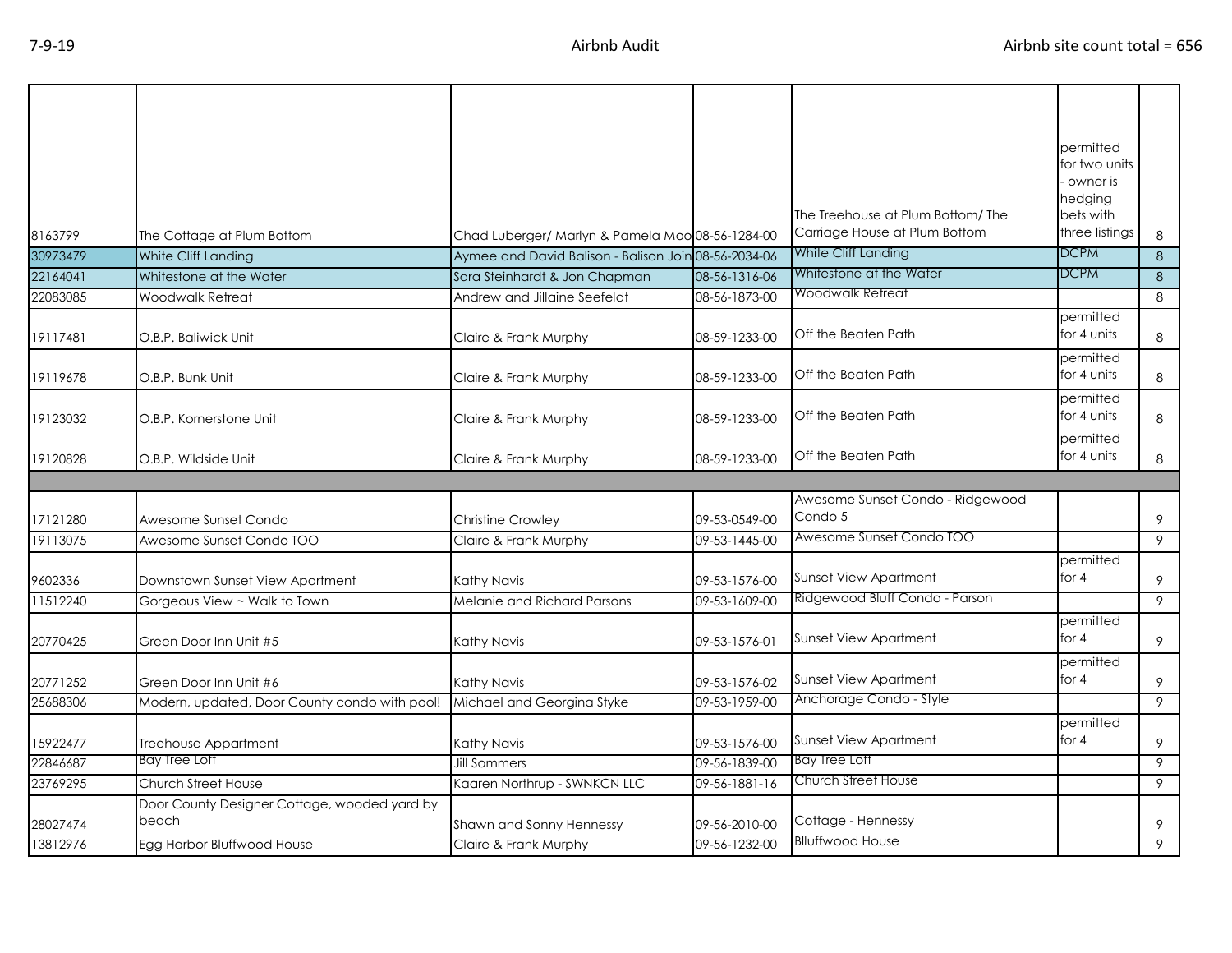|          |                                                                                |                                |               |                                      | permitted                                    |    |
|----------|--------------------------------------------------------------------------------|--------------------------------|---------------|--------------------------------------|----------------------------------------------|----|
| 20360386 | Egg Harbor Hideaway                                                            | RME Holdings - Robert Esposito | 09-56-1780-00 | Egg Harbor Hideaway                  | for 2                                        | 9  |
| 13589290 | Egg Harbor Log Cabin                                                           | Karen Berndt                   | 09-56-1646-00 | Egg Harbor Log Cabin                 |                                              | 9  |
| 22280403 | Lighthouse Place                                                               | Frank & Claire Murphy          | 09-56-1830-00 | Lighthouse Place                     |                                              | 9  |
| 27360482 | Modern Craftsman Home and Hideaway                                             | RME Holdings - Robert Esposito | 09-56-1780-00 | Egg Harbor Hideaway                  | permitted<br>for $2-$<br>combined<br>listing | 9  |
|          |                                                                                |                                |               |                                      | permitted                                    |    |
| 22446412 | Modern Craftsman Home in Egg Harbor                                            | RME Holdings - Robert Esposito | 09-56-1780-00 | Egg Harbor Hideaway                  | for 2                                        | 9  |
| 22163979 | On the Water Escape                                                            | Jan & Craig Bilgen             | 09-55-0817-06 | On the Water Escape                  | DCPM                                         | 9  |
| 20975595 | Point Beach House ~ Waterfront, 4 bedrooms                                     | <b>Mary Zeller</b>             | 09-56-1882-00 | Point Beach Home                     |                                              | 9  |
| 525258   | Quiaint Cozy A-Frame in Door County                                            | Tim & Kristin Mahoney          | 09-56-1308-00 | Quaint Cozy A-Frame                  |                                              | 9  |
| 23697711 | Scenic Home in Egg Harbor                                                      | Massoud Maleki                 | 09-56-1086-06 | Scenic Home in Egg Harbor            | <b>DCPM</b>                                  | 9  |
| 22164009 | Sounds of the Bay                                                              | <b>Brian Fecteau</b>           | 09-56-1725-06 | Sounds of the Bay                    | <b>DCPM</b>                                  | 9  |
| 31711362 | The Flats on Church Street - #101                                              | Egg Bnb LLC                    | 09-56-2071-00 | Flats on Church Street               | permitted<br>for $4$                         | 9  |
| 32686901 | The Flats on Church Street - #102                                              | Egg Bnb LLC                    | 09-56-2071-00 | Flats on Church Street               | permitted<br>for $4$                         | 9  |
| 32687171 | The Flats on Church Street - #103                                              | Egg Bnb LLC                    | 09-56-2071-00 | Flats on Church Street               | permitted<br>for 4                           | 9  |
| 33310719 | The Flats on Church Street - #104                                              | Egg Bnb LLC                    | 09-56-2071-00 | Flats on Church Street               | permitted<br>for 4                           | 9  |
| 16542621 | Village Cottage - walkable to waterfront and town A Village Cottage LLC        |                                | 09-55-0735-00 | A Village Cottage LLC                | permitted<br>for 2                           | 9  |
| 16911381 | Village Cottage- close to shops, dining, & water                               | A Village Cottage LLC          | 09-55-0735-00 | A Village Cottage LLC                | permitted<br>for 2                           | 9  |
| 22339056 | White Cliff Cottage                                                            | Michael & Dawn McCole          | 09-56-0894-06 | White Cliff Cottage                  | <b>DCPM</b>                                  | 9  |
| 17097048 | Meadow Ridge Door County -                                                     | Peri Jackson                   | 09-59-1717-00 | Meadow Ridge Timeshare Jackson       |                                              | 9  |
|          |                                                                                |                                |               |                                      |                                              |    |
| 31743342 | Waterfront Studio with Private Beach in Ephraim #1 Evergreen Beachside, LLC    |                                | 11-50-1479-00 | Evergreen Beachside Vacation Rentals | permitted<br>for $4$                         | 11 |
| 32305284 | Waterfront Studio with Private Beach in Ephraim #2 Evergreen Beachside, LLC    |                                | 11-50-1479-00 | Evergreen Beachside Vacation Rentals | permitted<br>for $4$                         | 11 |
| 32304716 | Waterfront Studio with Private Beach in Ephraim $\#3$ Evergreen Beachside, LLC |                                | 11-50-1479-00 | Evergreen Beachside Vacation Rentals | permitted<br>for $4$                         | 11 |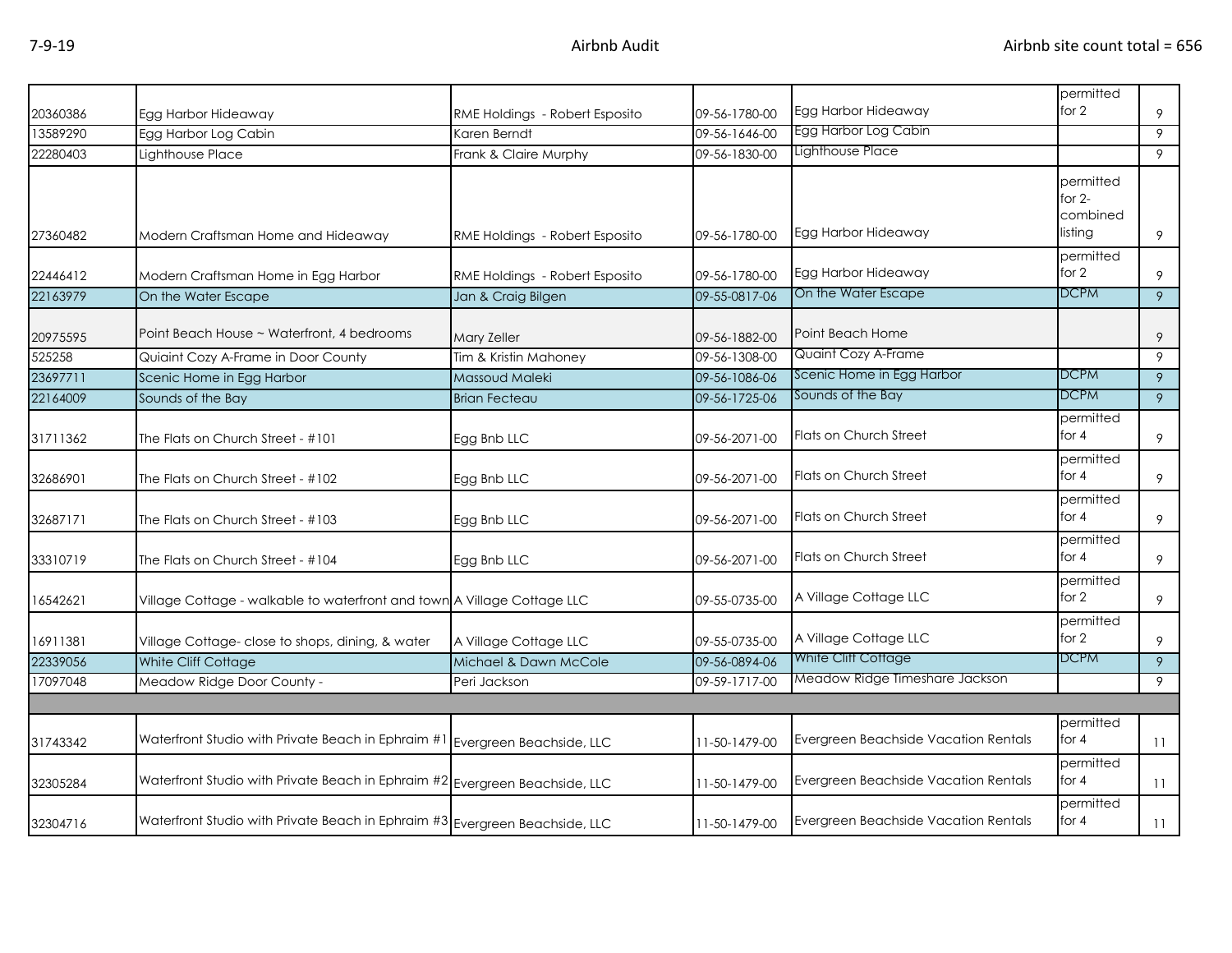| 32305079 | Waterfront Studio with Private Beach in Ephraim $#4$ Evergreen Beachside, LLC |                                        | 11-50-1479-00 | Evergreen Beachside Vacation Rentals | permitted<br>for $4$ | 11  |
|----------|-------------------------------------------------------------------------------|----------------------------------------|---------------|--------------------------------------|----------------------|-----|
| 36116048 | Cozy Brook North Cottage @ Ephraim Beach                                      | <b>Robert Carlisle</b>                 | 11-51-0430-00 | <b>Ephraim Village Cottages</b>      |                      | 11  |
| 36114162 | Cozy Brook South Cottage @ Ephraim Beach                                      | <b>Robert Carlisle</b>                 | 11-51-0430-00 | <b>Ephraim Village Cottages</b>      |                      | 11  |
| 35942416 | Ephraim Beach at Bayview (Lower Unit)                                         | <b>Robert Carlisle</b>                 | 11-51-0430-00 | <b>Ephraim Village Cottages</b>      |                      | 11  |
| 35941818 | Ephraim Beach at Bayview (Upper Unit - Water View Robert Carlisle             |                                        | 11-51-0430-00 | <b>Ephraim Village Cottages</b>      |                      | 11  |
| 24734764 | Pine Grove Family Suite                                                       | Prime Sites of Door County LLC         | 11-51-0059-00 | Pine Grove Resort                    |                      | 11  |
| 35938228 | Shady Rest North - a Short Walk to Ephraim Beach                              | <b>Robert Carlisle</b>                 | 11-51-0430-00 | <b>Ephraim Village Cottages</b>      |                      | 11  |
| 35916033 | Shady Rest South - a Short Walk to Ephraim Beach                              | <b>Robert Carlisle</b>                 | 11-51-0430-00 | <b>Ephraim Village Cottages</b>      |                      | 11  |
| 35996063 | The Cedars Near Ephraim Beach                                                 | <b>Robert Carlisle</b>                 | 11-51-0430-00 | <b>Ephraim Village Cottages</b>      |                      | 11  |
| 26845264 | NEW 'The Carriage House' Walk to Peninsula St<br>Park                         | Deborah Eckert                         | 11-55-0680-00 | <b>Park Place Cottages</b>           | permitted<br>for $5$ | 11  |
| 26845266 | NEW! 'Butternut Cottage' in Central Door County!                              | Deborah Eckert                         | 11-55-0680-00 | <b>Park Place Cottages</b>           | permitted<br>for $5$ | 11  |
| 26845401 | NEW! 'Cherry Cottage' near Peninsula State Park!                              | Deborah Eckert                         | 11-55-0680-00 | Park Place Cottages                  | permitted<br>for $5$ | 11  |
| 26845261 | NEW! Cozy Ephraim 'Cedar Cottage' w/Private<br>Deck!                          | Deborah Eckert                         | 11-55-0680-00 | <b>Park Place Cottages</b>           | permitted<br>for $5$ | 11  |
| 26845402 | NEW! Updated Ephraim 'Pine Cottage' w/ Deck!                                  | Deborah Eckert                         | 11-55-0680-00 | <b>Park Place Cottages</b>           | permitted<br>for $5$ | 11  |
| 7746988  | #1 Peninsula Park and Island View                                             | James Lindbloom                        | 11-56-1558-00 | Peninsula Park and Island View       | permitted<br>for 2   | 11  |
| 7833318  | #2 Peninsula Park and Island View                                             | James Lindbloom                        | 11-56-1558-00 | Peninsula Park and Island View       | permitted<br>for $2$ | 11  |
| 22163846 | <b>Bay View Cottage</b>                                                       | <b>Rick Wegman</b>                     | 11-56-1498-06 | <b>Bay View Cottage</b>              | <b>DCPM</b>          | 11  |
| 22163819 | <b>BD Thorp House</b>                                                         | <b>BD Thorp</b>                        | 11-56-0809-06 | Thorpe House, The                    | <b>DCPM</b>          | 11  |
| 35809467 | Binkhaven - A Norwegian Fairytale                                             | Cathcart Holdings LLC - Elliot Taillon | 11-56-2028-00 | Binkhaven the Rosemailing Cottage    |                      | 11  |
| 20916442 | Boutique Home in Door County w/Eagle Harbor Vie Carol S Corbett               |                                        | 11-56-1806-00 | Harbor View Ephraim - Corbett        |                      | -11 |
| 22163826 | Cedar Barn                                                                    | Jennifer & Bjorn Larson                | 11-56-1635-06 | Cedar Barn Rental                    | <b>DCPM</b>          | 11  |
| 22337314 | Cedar Glen                                                                    | John & Rachel Rothschild               | 11-55-0758-06 | Cedar Glen                           | <b>DCPM</b>          | 11  |
| 22339193 | Coral Hill Cottage                                                            | Leslee and Morrie Goldman              | 11-56-1258-06 | Coral Hill Cottage                   | <b>DCPM</b>          | 11  |
| 22163862 | Cottage on Townline                                                           | <b>Roy Elquist</b>                     | 11-56-1069-06 | Townline                             | <b>DCPM</b>          | 11  |
| 26020658 | <b>Deer Path Cottage</b>                                                      | <b>James Shatto</b>                    | 11-56-1342-02 | Deer Path Cottage                    | Lundquist            | 11  |
| 27084618 | Eagle Harbor Cottage Loft                                                     | Meredith (Dee) Brestin                 | 11-56-1988-00 | Eagle Harbor Cottage Loft            |                      | 11  |
| 23698434 | Ephraim Boat House                                                            | <b>Robert and Nicole Collins</b>       | 11-56-1708-06 | Ephraim Boat House                   | <b>DCPM</b>          | 11  |
| 26892652 | Ephraim Home.                                                                 | David Vartanian                        | 11-56-1088-00 | Vartanian - 3235 Holand Rd           |                      | 11  |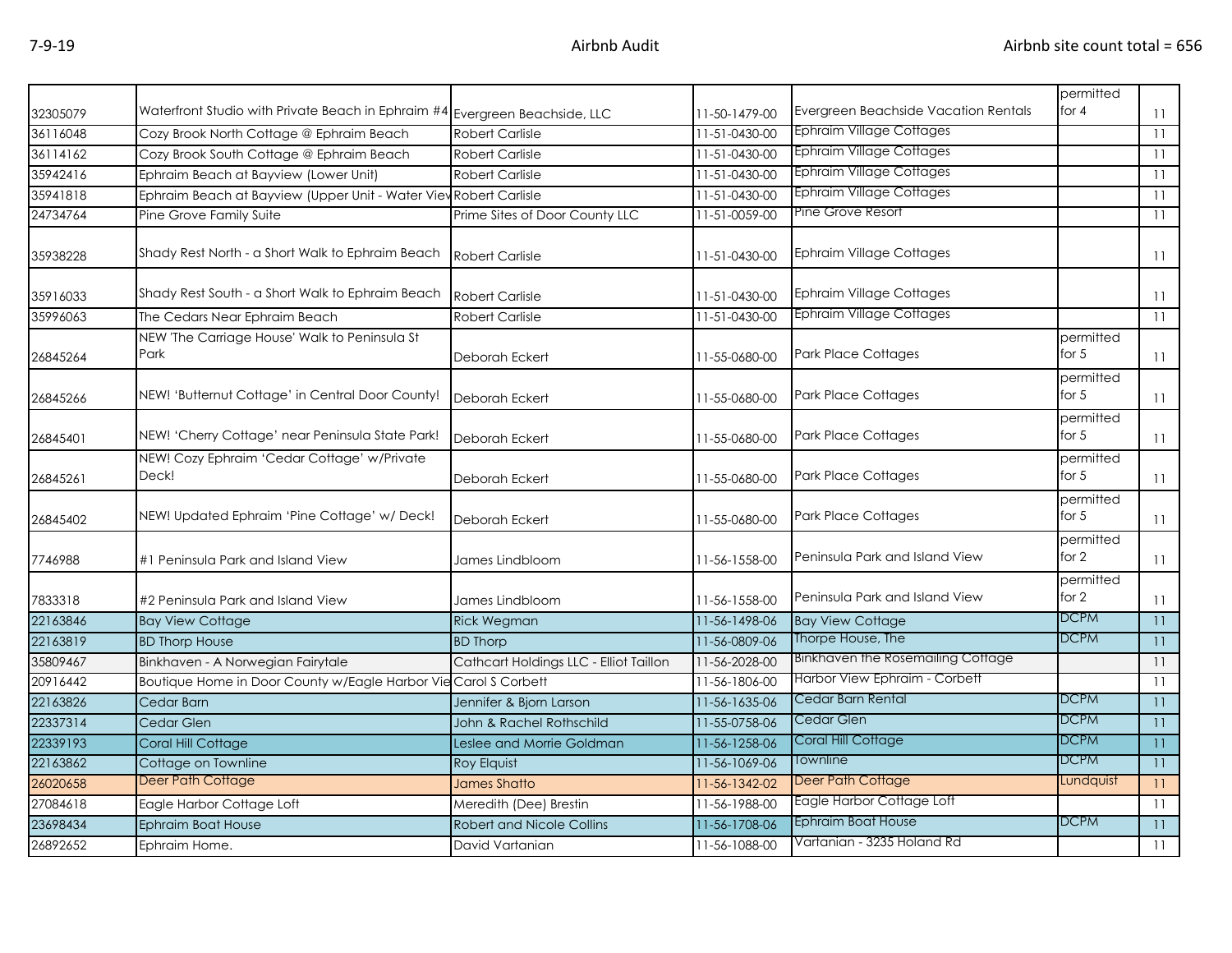| 34809243 | Great Value Big Families! Luxury in Çof Door!                    | Brian & Amanda Jenkins    | 11-56-1407-00 | Norra Skoggen                                   |                       | 11              |
|----------|------------------------------------------------------------------|---------------------------|---------------|-------------------------------------------------|-----------------------|-----------------|
| 22163884 | <b>Harbor House</b>                                              | <b>Windsor McCutcheon</b> | 11-56-1724-06 | Harbor House on North Shore                     | <b>DCPM</b>           | 11              |
| 13769377 | <b>Hollis House</b>                                              | Daniel & Lori Schwefel    | 11-56-1659-00 | <b>Hollis House</b>                             |                       | 11              |
| 22163929 | Kulma Cottages 1                                                 | Gregg & Janice Kulma      | 11-55-0279-06 | <b>Kulma Cottages</b>                           | <b>DCPM</b>           | 11              |
| 22163935 | Kulma Cottages 2                                                 | Gregg & Janice Kulma      | 11-55-0279-06 | Kulma Cottages                                  | <b>DCPM</b>           | 11              |
| 22163944 | Kulma Cottages 3                                                 | Gregg & Janice Kulma      | 11-55-0279-06 | Kulma Cottages                                  | <b>DCPM</b>           | 11              |
| 24052610 | Natures Window                                                   | <b>Bill Anderson</b>      | 11-56-1958-00 | Natures Window                                  |                       | 11              |
| 28719025 | NEW! Ephraim Cottage w/Green Bay View - Near B Tony Schmeltz     |                           | 11-56-1718-00 | Blue Shutter & Mooring Cottage                  | permitted<br>for 2    | 11              |
| 28719023 | NEW! Lakefront Ephraim Cottage - Walk to Beach!                  | Tony Schmeltz             | 11-56-1718-00 | Blue Shutter & Mooring Cottage                  | permitted<br>for 2    | 11              |
| 22163987 | Park's Edge Lakeshore Home                                       | Jacob and Greta Odders    | 11-56-1818-06 | Parks Edge Lakeshore Beach House                | <b>DCPM</b>           | $\overline{11}$ |
| 24993392 | Remodeled Ephraim cottage 500' from the water!                   | 3039 Cedar Street LLC     | 11-56-1763-02 | Ephraim Cottage - 3039 Cedar Street LLC         |                       | 11              |
| 13549163 | Rustic Elegance                                                  | Daniel & Laurel Simons    | 11-56-1656-00 | Elegant Home in Ephraim                         |                       | 11              |
| 22750642 | Sunny Studio in Perfect Location                                 | Laurel Ciohon             | 11-56-1853-00 | Ephraim Modern Guesthouse - Ciohon              |                       | 11              |
| 22164019 | The Beach                                                        | Chris & Kirsten Bungener  | 11-56-0954-06 | The Beach                                       | <b>DCPM</b>           | 11              |
| 15152902 | Peninsula Park and Island View - 3 bedroom house James Lindbloom |                           | 11-56-1558-00 | Peninsula Park and Island View                  | permitted<br>for 2    | 11              |
|          |                                                                  |                           |               |                                                 |                       |                 |
| 23629319 | <b>Fish Creek Retreat</b>                                        |                           |               | 30+ days only                                   |                       | $\overline{12}$ |
| 7213011  | <b>Tuckers Retreat</b>                                           |                           |               | 30+ days only                                   |                       | 12              |
| 35609837 | Blue Jay Cottage. Fish Creek access! Downtown                    | Carol Vande Walle         | 12-50-0387-00 | Peninsula Park View                             |                       | 12              |
| 35224872 | Chesnut                                                          | Carol Vande Walle         | 12-50-0387-00 | Peninsula Park View                             |                       | 12              |
| 35224872 | Chestnut Cottage at Peninsula Park-View                          | Carol Vande Walle         | 12-50-0387-00 | Peninsula Park View                             |                       | $\overline{12}$ |
| 30904112 | Countryside Cottage 5                                            | Sandra Solomon            | 12-50-1042-00 | Julies Park Café & Motel - Countryside<br>Motel | permitted<br>for $40$ | 12              |
| 30904456 | Countryside Cottage 6                                            | Sandra Solomon            | 12-50-1042-00 | Julies Park Café & Motel - Countryside<br>Motel | permitted<br>for 40   | 12              |
| 30229308 | Countryside Cottage/Duplex Unit 7                                | Sandra Solomon            | 12-50-1042-00 | Julies Park Café & Motel - Countryside<br>Motel | permitted<br>for $40$ | 12              |
| 29003329 | Countryside Cottage/Duplex- Unit 8                               | Sandra Solomon            | 12-50-1042-00 | Julies Park Café & Motel - Countryside<br>Motel | permitted<br>for $40$ | 12              |
| 26007168 | Evergreen                                                        | Carol Vande Walle         | 12-50-0387-00 | Peninsula Park View                             |                       | $\overline{12}$ |
| 22015884 | Julies Park Café Suite                                           | Sandra Salomon            | 12-50-1042-00 | Julies Park Café and Motel                      |                       | $\overline{12}$ |
| 35515408 | <b>Starling Cottage</b>                                          | Carol Vande Walle         | 12-50-0387-00 | Peninsula Park View                             |                       | 12              |
| 23008138 | <b>Fish Creek Country Resort - I Bedroom Suites</b>              |                           |               |                                                 | <u>Wholesaler</u>     | $ 12\rangle$    |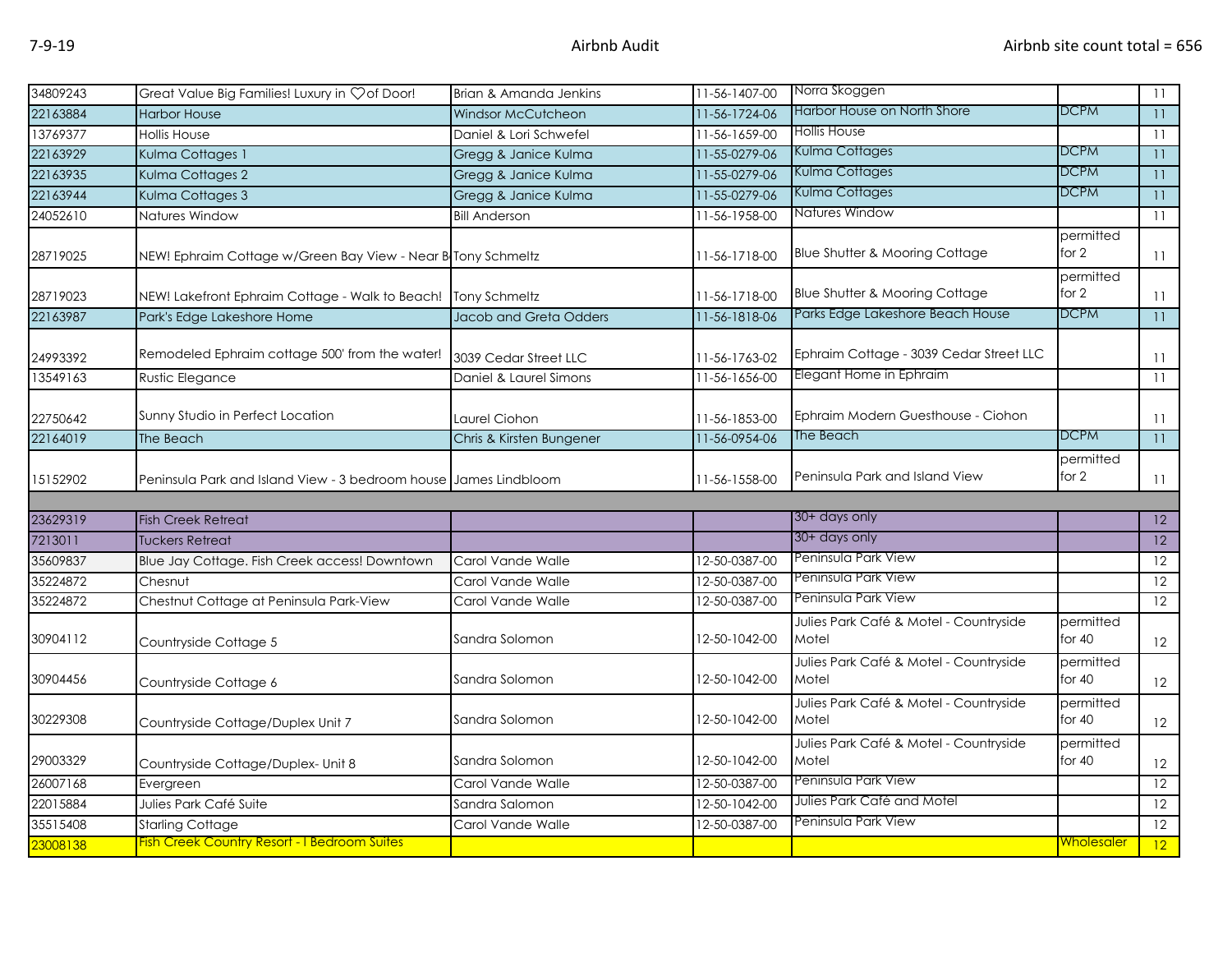| 23709001             | <b>Get Away at Fish Creek</b>                                                               |                                  |                                |                                          | Wholesaler            | 12                    |
|----------------------|---------------------------------------------------------------------------------------------|----------------------------------|--------------------------------|------------------------------------------|-----------------------|-----------------------|
| 15634038             | Brookpoint Condo 2 BR, 2 BA                                                                 | Karen Berndt                     | 12-53-1681-00                  | Brook Point Condo #5- Berndt             |                       | $\overline{12}$       |
|                      |                                                                                             |                                  |                                |                                          | permitted             |                       |
| 29654419             | Condo in Fish Creek by Peninsula State Park (A7)                                            | Evergreen Hill Condo Owners Assn | 12-53-0357-00                  | Evergreen Hill                           | for $15$              | 12                    |
|                      |                                                                                             |                                  |                                |                                          |                       |                       |
| 22268447             | Downtown Fish Creek with a View                                                             | <b>Stacey Berndt</b>             | 12-53-1855-00                  | Downtown Fish Creek with a View - Berndt |                       | 12                    |
| 24189891             | Elegant Creekside Cottage (on Fish Creek)                                                   | Patricia Culliton                | 12-53-1890-00                  | Creekside Cottage                        |                       | 12                    |
|                      |                                                                                             |                                  |                                |                                          | permitted             |                       |
| 29659682             | Evergreen A3                                                                                | Evergreen Hill Condo Owners Assn | 12-53-0357-00                  | Evergreen Hill                           | for $15$              | 12                    |
|                      |                                                                                             |                                  |                                |                                          | permitted             |                       |
| 29660011             | Evergreen A8                                                                                | Evergreen Hill Condo Owners Assn | 12-53-0357-00                  | Evergreen Hill                           | for $15$              | 12                    |
|                      |                                                                                             |                                  |                                |                                          | permitted             |                       |
| 29660194             | Evergreen B!                                                                                | Evergreen Hill Condo Owners Assn | 12-53-0357-00                  | Evergreen Hill                           | for $15$              | 12                    |
|                      |                                                                                             |                                  |                                |                                          | permitted             |                       |
| 29659642             | Evergreen B3                                                                                | Evergreen Hill Condo Owners Assn | 12-53-0357-00                  | Evergreen Hill                           | for $15$              | 12                    |
|                      |                                                                                             |                                  |                                |                                          | permitted             |                       |
| 29708652             | Evergreen B4                                                                                | Evergreen Hill Condo Owners Assn | 12-53-0357-00                  | Evergreen Hill                           | for $15$              | 12                    |
|                      |                                                                                             |                                  |                                |                                          | permitted             |                       |
| 29756847             | Evergreen B5                                                                                | Evergreen Hill Condo Owners Assn | 12-53-0357-00                  | Evergreen Hill                           | for $15$              | 12                    |
|                      |                                                                                             |                                  |                                |                                          | permitted<br>for $15$ |                       |
| 29709704             | Evergreen B6                                                                                | Evergreen Hill Condo Owners Assn | 12-53-0357-00                  | Evergreen Hill                           |                       | 12                    |
|                      | Evergreen Hill Condo - B2                                                                   |                                  |                                |                                          | permitted<br>for $15$ |                       |
| 29002621             |                                                                                             | Evergreen Hill Condo Owners Assn | 12-53-0357-00                  | Evergreen Hill                           |                       | 12                    |
|                      | Evergreen Hill Condo A1                                                                     |                                  |                                | Evergreen Hill                           | permitted<br>for $15$ |                       |
| 29001809             |                                                                                             | Evergreen Hill Condo Owners Assn | 12-53-0357-00                  |                                          |                       | 12                    |
|                      | Evergreen Hill Condo A2 - By Peninsula State Park                                           |                                  |                                | Evergreen Hill                           | permitted<br>for $15$ |                       |
| 29513817             |                                                                                             | Evergreen Hill Condo Owners Assn | 12-53-0357-00                  |                                          |                       | 12                    |
|                      | Evergreen Hill Condo A4 - by Peninsula State Park                                           |                                  |                                | Evergreen Hill                           | permitted<br>for $15$ |                       |
| 29513197             |                                                                                             | Evergreen Hill Condo Owners Assn | 12-53-0357-00                  |                                          |                       | 12                    |
|                      | Evergreen Hill Condo-A5                                                                     |                                  |                                | Evergreen Hill                           | permitted<br>for $15$ |                       |
| 29654280             |                                                                                             | Evergreen Hill Condo Owners Assn | 12-53-0357-00                  |                                          |                       | 12                    |
|                      | Evergreen Hill Condo B7 - By Peninsula State Park                                           |                                  |                                | Evergreen Hill                           | permitted<br>for $15$ |                       |
| 29513544<br>20308419 |                                                                                             | Evergreen Hill Condo Owners Assn | 12-53-0357-00<br>12-53-1791-00 | Luxury Tri-Level Fish Creek - Glapa      |                       | 12<br>$\overline{12}$ |
|                      | Luxury tri-Level Condo Downtown Fish Creek<br>NEW! 'Cliff Cottage' Door County Home-Walk to | Jonathan Glapa                   |                                |                                          |                       |                       |
|                      | Bay!                                                                                        |                                  |                                | Cliff Cottage                            |                       |                       |
| 24376818<br>21125448 |                                                                                             | Cottage Row LLC - Jen Ciesar     | 12-53-1979-00                  | Northhaven Gunderson                     |                       | 12                    |
|                      | Peaceful getaway in Fish Creek                                                              | <b>Mary Gunderson</b>            | 12-53-1423-00                  |                                          |                       | $\overline{12}$       |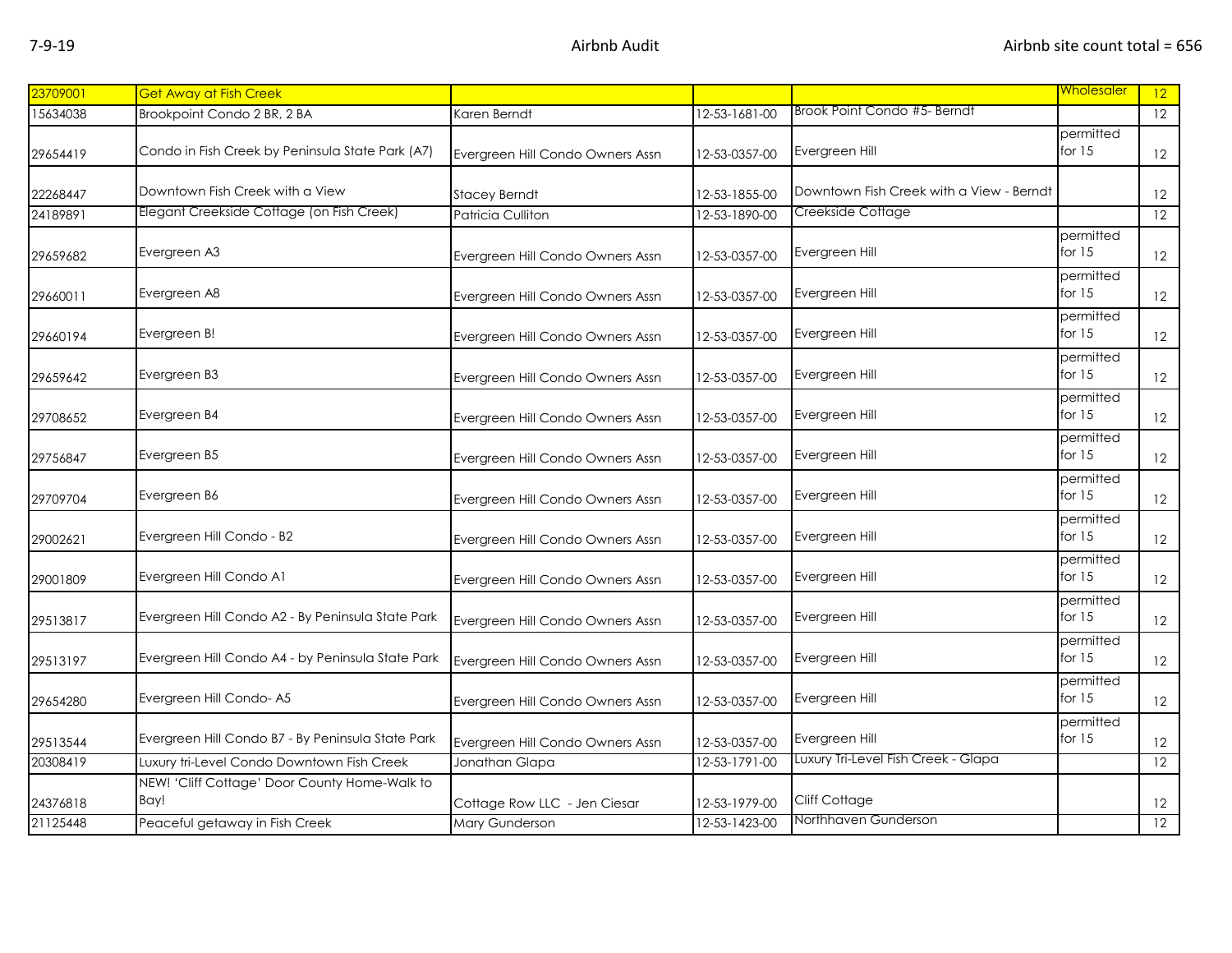| 31457675 | Stay by Peninsula State Park, Condo A6                                    | Evergreen Hill Condo Owners Assn                      | 12-53-0357-00 | Evergreen Hill                                 | permitted<br>for $15$ | 12 <sup>2</sup>   |
|----------|---------------------------------------------------------------------------|-------------------------------------------------------|---------------|------------------------------------------------|-----------------------|-------------------|
| 33471462 | Year round luxury getaway in Fish Creek                                   | Kristi Pennenberg                                     | 12-53-2124-00 | Northhaven Pennenberg #31004                   |                       | 12                |
| 32493673 | #1 Finch Cottage - Breakfast Not Included - Thorp<br>House Inn & Cottages | Thorp House LLC - Matthew J Ranzau                    | 12-54-2047-00 | Thorp House Inn and Cottages LLC               | permitted<br>for 11   | $12 \overline{ }$ |
| 32494315 | #2 Teal Cottage - Breakfast Not Included - Thorp<br>House Inn & Cottages  | Thorp House LLC - Matthew J Ranzau                    |               | 12-54-2047-00 Thorp House Inn and Cottages LLC | permitted<br>for $11$ | 12                |
| 32590423 | #3 Dove Cottage - Breakfast Not Included - Thorp<br>House Inn & Cottages  | Thorp House LLC - Matthew J Ranzau                    |               | 12-54-2047-00 Thorp House Inn and Cottages LLC | permitted<br>for 11   | 12                |
| 32590795 | #4 Lark Cottage - Breakfast Not Included - Thorp<br>House Inn & Cottages  | Thorp House LLC - Matthew J Ranzau                    |               | 12-54-2047-00 Thorp House Inn and Cottages LLC | permitted<br>for 11   | 12                |
| 32590983 | #5 Quail Cottage - Breakfast Not Included - Thorp<br>House Inn & Cottages | Thorp House LLC - Matthew J Ranzau                    |               | 12-54-2047-00 Thorp House Inn and Cottages LLC | permitted<br>for 11   | 12 <sup>2</sup>   |
| 32591090 | #6 Wren Cottage - Breakfast Not Included - Thorp<br>House Inn & Cottages  | Thorp House LLC - Matthew J Ranzau                    | 12-54-2047-00 | Thorp House Inn and Cottages LLC               | permitted<br>for 11   | 12 <sup>2</sup>   |
| 5278540  | Irish Hospitality in Fish Creek WI                                        | Megan O'Meara                                         | 12-54-0685-00 | O'Meara's Cottage Loft                         |                       | $\overline{12}$   |
| 23398401 | A Retreat Art Gallery Stay in Door County                                 | <b>Wendy Carpenter</b>                                | 12-56-1975-00 |                                                |                       | 12                |
| 22163840 | A Rileys Retreat                                                          | Bryan and Tracy Bigari                                | 12-56-1482-06 | A Rileys Retreat                               | <b>DCPM</b>           | 12                |
| 32206576 | Artist's Retreat Luxury Home in Charming setting                          | Paul and Katherine Munck                              | 12-56-1519-02 | An Artists Retreat                             | lundquist             | 12 <sup>2</sup>   |
| 6019754  | <b>Birch Bluff</b>                                                        | <b>Eleanor J Warntjes</b>                             | 12-56-1845-02 | <b>Birch Bluff</b>                             | lundquist             | 12                |
| 26149128 | <b>Button Marsh Farm</b>                                                  | <b>David Harris</b>                                   | 12-56-1919-06 | <b>Button Marsh Farm</b>                       | <b>DCPM</b>           | $\overline{12}$   |
| 1894636  | Cedar Creek Lodge II                                                      | Michael Servais                                       | 12-56-1357-00 | Cedar Creek Lodge #2                           |                       | $\overline{12}$   |
| 13496429 | Cedarwood Vacation Home                                                   | Jay and Carla Marr                                    | 12-55-0778-00 | Cedarwood Marr                                 |                       | 12                |
| 35918147 | Cottage in the Creek- Centrally Located DoCo<br>Oasis                     | Irish Stories LLC                                     | 12-56-2077-00 | Centrally Located Fish Creek Cottage           |                       | 12                |
| 22163831 | Cottage Row on the Rocks                                                  | Apfelbach Family Trust, LLC                           | 12-56-1494-06 | Cottage Row on the Rocks                       | <b>DCPM</b>           | 12                |
| 12588724 | Country Chalet of Fish Creek                                              | Dennis & Marla Sunstron                               | 12-55-0830-00 | <b>Country Chalet</b>                          |                       | 12                |
| 16497330 | COZY DC HOME RETREAT IN FISH CREEK, WI                                    | Steven Pachonphai                                     | 12-56-1692-00 | DC HOME Pachonphai                             |                       | 12                |
| 35616070 | Cuckoo's Nest: Solitude & Nature Near Everything                          | Cuckoo's Nest LLC                                     | 12-56-2167-00 | Cuckoo's Nest                                  |                       | 12                |
| 26021111 | <b>Daisy Patch Retreat</b>                                                | Tierney Home Rental LLC - Catharine Tie 12-56-1798-02 |               | Tierney Home                                   | lundquist             | 12                |
| 22163833 | <b>Eagle Harbor View</b>                                                  | Nancy Claypool                                        | 12-56-1570-06 | Eagle Harbor View                              | <b>DCPM</b>           | 12                |
| 18941540 | <b>Ellmann House</b>                                                      | Steve Ellmann                                         | 12-56-0369-00 | <b>Ellman House</b>                            |                       | 12                |
| 36517340 | <b>Field House</b>                                                        | Michael & Jaye Meyer                                  | 12-56-1282-02 | A Field House                                  | lundquist             | 12                |
| 36177607 | <b>Fish Creek Beach House</b>                                             | <b>Wickman LLC</b>                                    | 12-56-2142-06 | <b>Fish Creek Beach House</b>                  | <b>DCPM</b>           | 12                |
| 34174821 | Fish Creek Cottage                                                        | <b>Steven Rieck</b>                                   | 12-56-2129-00 | Fish Creek Cottage - Rieck                     |                       | 12                |
| 36178650 | <b>Fish Creek Road House</b>                                              | <b>Wickman LLC</b>                                    | 12-56-2141-06 | Road House, The - 4086 Main St                 | <b>DCPM</b>           | 12                |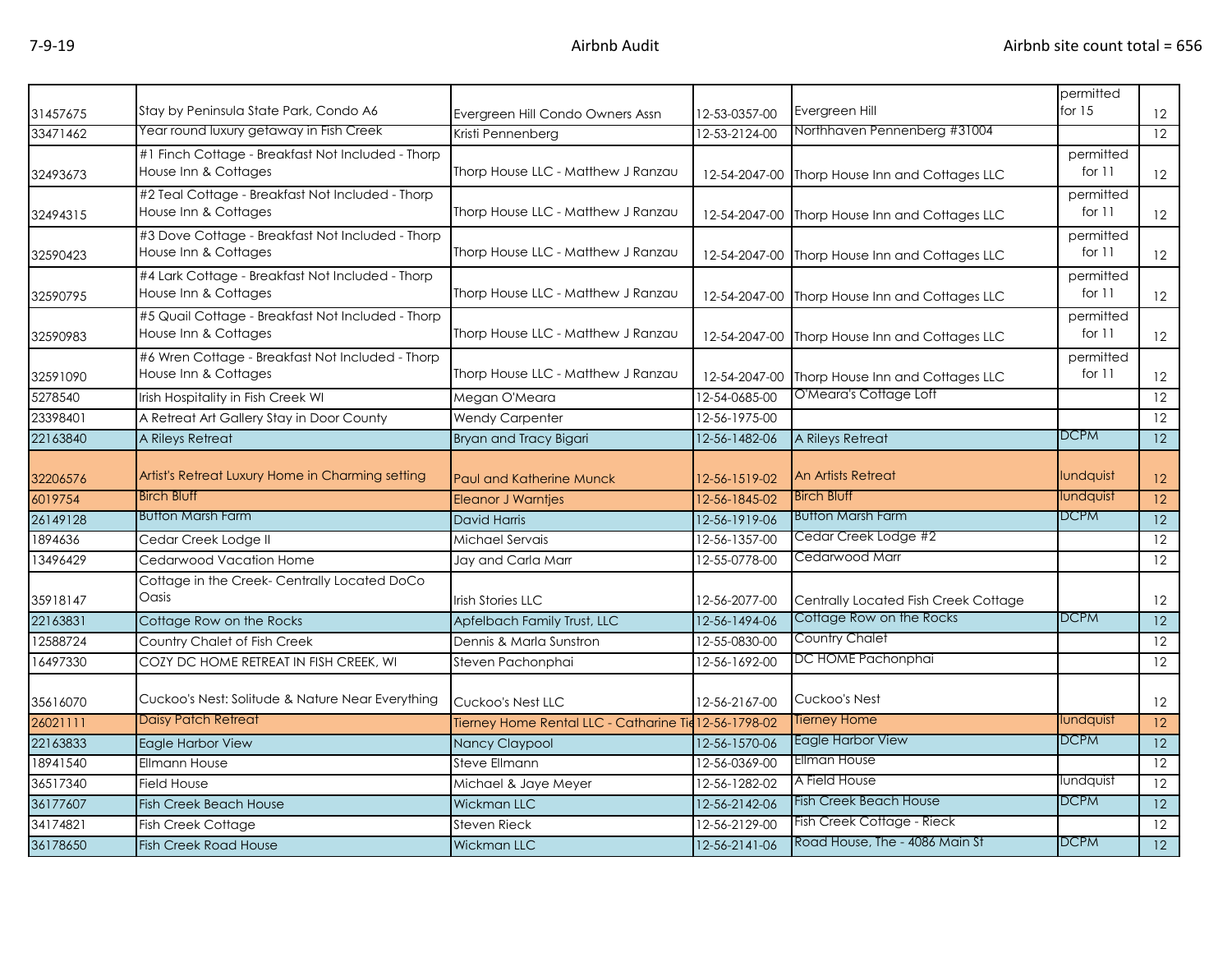| 12964179 | Fish Creek, WI: Sweet log cabin & meditation paths Robin Bienemann |                                      | 12-56-1665-00 | Sweet Log Cabin Bienneman             |                    | 12              |
|----------|--------------------------------------------------------------------|--------------------------------------|---------------|---------------------------------------|--------------------|-----------------|
| 31948544 | Foxlea Guest House in Fish Creek                                   | <b>Rymar Properties LLC</b>          | 12-56-2055-00 | Foxlea Farms                          |                    | 12              |
|          |                                                                    |                                      |               |                                       |                    |                 |
| 28693376 | Garden House                                                       | Marise Redman                        | 12-56-2065-00 | Garden House - 9130 STH 42- Redmann   |                    | 12              |
| 22163877 | <b>Gibraltar House</b>                                             | Paul & Amy Devine                    | 12-56-1439-06 | Gibraltar House                       | <b>DCPM</b>        | 12              |
| 26989763 | Homestead Park House                                               | <b>PDW Rentals LLC</b>               | 12-56-1801-00 | <b>Park House</b>                     |                    | $\overline{12}$ |
| 35875588 | House on the Hill                                                  | <b>Brett Lecy</b>                    | 12-56-2147-06 | Fish Creek Central Hom                | <b>DCPM</b>        | $\overline{12}$ |
| 34395537 | Kaye's Hideaway                                                    | Kaye's Hideaway                      | 12-56-2054-00 | Paul Kaye                             |                    | $\overline{12}$ |
| 10015145 | Lawler Guest House                                                 | Greg and Dan Lawler                  | 12-56-1573-00 | Lawler Guest House                    |                    | $\overline{12}$ |
| 22339034 | Log Retreat at Fish Creek                                          | <b>William Anderson</b>              | 12-56-1225-06 | Log Retreat at Fish Creek             | <b>DCPM</b>        | $\overline{12}$ |
| 28431338 | Maple Grove Cottage                                                | Maple Grove Cottage LLC              | 12-56-1330-00 | Maple Grove Cottage                   |                    | 12              |
| 28127081 | Maple Grove Landing (Brand New Rental)                             | Rick and Rachel Chomeau              | 12-56-2003-00 | Maple Grove Landing Chomeau           |                    | 12              |
|          | NEW Family-Friendly Fish Creek 'Cape House'                        |                                      |               | Eckert Vacation Home - Cape Cod House |                    |                 |
| 26845405 | w/Yard                                                             | Deborah, Carl & Joan Eckert          | 12-56-0679-00 | <b>Fish Creek</b>                     |                    | 12              |
|          | Newly renovated farmhouse in Fish Creek on 25                      |                                      |               |                                       |                    |                 |
| 32662963 | acre                                                               | JJ JETS LLC                          | 12-56-2078-00 | Tirangle Farmhouse                    |                    | 12              |
|          | Perfect for weekend getaways and family                            |                                      |               |                                       |                    |                 |
| 34178567 | reunions                                                           | Ken Riche                            | 12-56-1241-00 | Riche - 9419 Tree Top                 |                    | 12              |
| 31150450 | Private Fish Creek cottage in the woods.                           | Steven and Lana Amenda               | 12-56-2091-00 | Private Fish Creek Cottage - Amenda   |                    | 12              |
| 5123586  | Relax & Refocus at Hesed House                                     | Rebecca and Richard Van Sistine      | 12-56-2038-00 | Hesed House                           |                    | 12              |
|          | Rustic Custom Home - 3 Min from Fish Creek                         |                                      |               |                                       |                    |                 |
| 23254660 | Harbor!                                                            | <b>Beth Ciesar</b>                   | 12-56-1858-00 | <b>Bluff Barn</b>                     |                    | 12              |
| 23233934 | The House on High Rock Creek                                       | Karen L Wagner Trust & Andrew J Lang | 12-56-1938-00 | House on High Rock Creek              |                    | 12              |
|          |                                                                    |                                      |               |                                       |                    |                 |
| 26231098 | Forest hideaway Home                                               | <b>Ransom Flanders</b>               | 14-56-1961-00 | Forestville Hideaway Home             |                    | 14              |
|          |                                                                    |                                      |               |                                       |                    |                 |
| 35733347 | Door County Sep 2-5                                                |                                      |               |                                       |                    | 15              |
| 19709930 | Beach House Whispering Pines Door Co, lake view                    | <b>Beth Ann Meyer</b>                | 15-56-1793-00 | <b>Whispering Pines</b>               | permitted<br>for 2 | 15              |
| 19706345 | view                                                               | Beth Ann Meyer                       | 15-56-1793-00 | <b>Whispering Pines</b>               | for 2              | 15              |
| 33309008 | <b>Beautiful Farmhouse</b>                                         | Margaret Quinlan                     | 15-56-2119-00 | Bagnall                               |                    | 15              |
|          |                                                                    |                                      |               | Beautiful Waterfront Cottage on Clark |                    |                 |
| 27421061 | Beautiful Waterfront Cottage on Clark Lake                         | Kari and Scott Hunt                  | 15-56-1998-00 | Lake                                  |                    | 15              |
| 25625710 | Beechwood Lodge                                                    | Jessica Porter                       | 15-56-1956-00 | <b>Beechwood Lodge Porter</b>         |                    | $\overline{15}$ |
| 11659022 | Classic Farm House in Egg Harbor (upper unit)                      | Tim Raduenz                          | 15-56-1601-00 | Raduenz 6551 CTHT                     |                    | 15              |
| 14400793 | Door County Lakeside Retreat                                       | Janet Slater                         | 15-56-1085-00 | Lakeside Paradise Slater              |                    | $\overline{15}$ |
| 36277174 | Door County, WI (USA). Beautiful Lakehouse.                        |                                      |               |                                       |                    | 15              |
| 25284585 | Jacksonport Home                                                   | <b>Robert Geitner</b>                | 15-56-1944-00 | Jacksonport Home Geitner              |                    | 15              |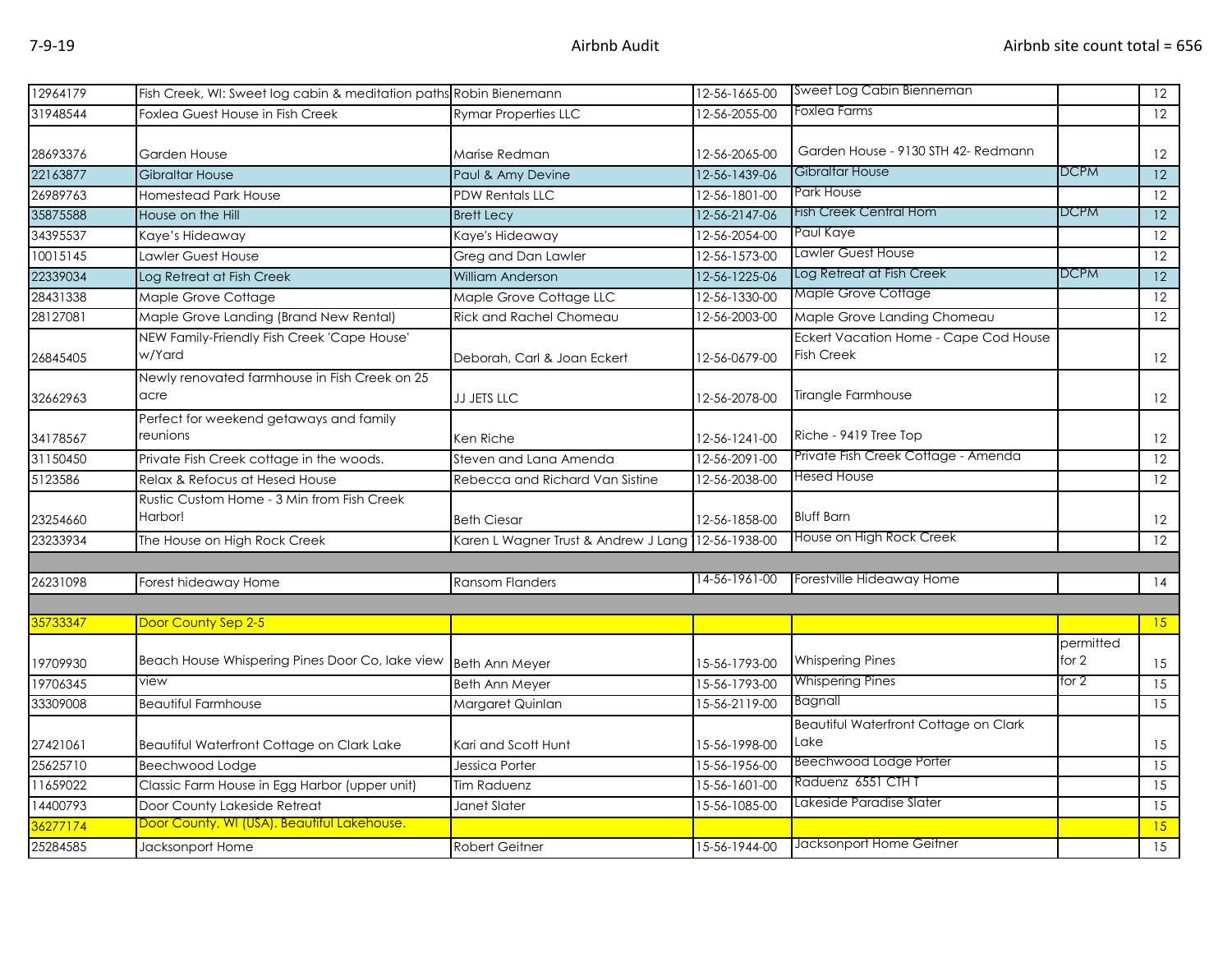| 23484321 | Jacksonport Wi Door Co on the Beach                 | Kris Zeile                          | 15-56-1263-00 | <b>Shoreline Ventures</b>                  |                                                          | 15              |
|----------|-----------------------------------------------------|-------------------------------------|---------------|--------------------------------------------|----------------------------------------------------------|-----------------|
| 22163921 | Kangaroo South Shore                                | Michael K & Mary Lou H Serchen      | 15-56-1157-06 | Kangaroo South Shore                       | DCPM                                                     | $\overline{15}$ |
| 34023502 | Logan Creek Cottage                                 | <b>Robert Geitner</b>               | 15-56-2105-00 | Logan Creek Cottage                        |                                                          | 15              |
| 29701170 | NEW! Door County Lake Cabin on Private<br>Peninsula | Jeremy and Caitlyn Jeffery          | 15-56-2060-00 | The Point on Clark Lake                    |                                                          | 15              |
| 25830166 | The Cottage At Cave Point w/ Heated Pool            | Michael and Amanda Warecki          | 15-56-1948-00 | Cottage at Cave Point                      |                                                          | $\overline{15}$ |
| 22164036 | Vans Log Home                                       | Robert & Marilyn Van Lieshout       | 15-56-0308-06 | Vans Log Home                              | <b>DCPM</b>                                              | $\overline{15}$ |
|          |                                                     |                                     |               |                                            |                                                          |                 |
|          |                                                     |                                     |               |                                            | 36 (35<br>beach<br>harbor $+1$<br>unit at 6404           |                 |
| 28561474 | Beach Harbor Resort - C Upper                       | Jon Hanson                          | 27-51-0807-00 | <b>Beach Harbor Resort</b>                 | CTH <sub>C</sub> )                                       | 27              |
| 33826439 | Studio Cottage                                      | Jon Hanson                          | 27-51-0807-00 | <b>Beach Harbor Resort</b>                 | 36 (35<br>beach<br>harbor $+1$<br>unit at 6404<br>CTH C) | 27              |
| 33284391 | Waterfront Beach House Cottage                      | Jon Hanson                          | 27-51-0807-00 | <b>Beach Harbor Resort</b>                 | 36 (35<br>beach<br>harbor $+1$<br>unit at 6404<br>CTH C) | 27              |
| 22163859 | Cabots point                                        | <b>Cabot's Point Properties LLC</b> | 27-56-1729-06 | Cabots Point                               | <b>DCPM</b>                                              | 27              |
| 24010019 | Door County Cabin next to working lighthouse        | Bay Area Property Management LLC    | 27-56-1900-00 | Door County Cabin next to Lighthouse       |                                                          | 27              |
| 9953250  | Door County Country Home                            | <b>Terry Kinney</b>                 | 27-55-0737-00 | Door County Country Home                   |                                                          | 27              |
| 185416   | Door County Waterfront Cottage                      | Lane Kendig and Elaine Carmichael   | 27-56-1156-00 | Kendig Snake Island                        |                                                          | $\overline{27}$ |
| 26157331 | English Bluebell Cottage                            | Reginald Peter Jackson              | 27-56-1955-00 | English Blubell Cottage                    |                                                          | 27              |
| 18022339 | <b>Harbor Cottage Retreat</b>                       | Ray Ambrosius                       | 27-56-1723-00 | Harbor Cottage Retreat                     |                                                          | $\overline{27}$ |
| 35999204 | Log Cabin House on the Water (Waterfront)           |                                     |               |                                            |                                                          | 27              |
| 23881936 | Meredith House                                      | Steven C Sullivan                   | 27-55-0471-17 | Meredith House                             |                                                          | 27              |
| 25447356 | Nasewaupee Trail Log Home                           | Terry Kinney                        | 27-56-1841-00 | Nasewaupee Trail Log Home react<br>5/29/18 |                                                          | 27              |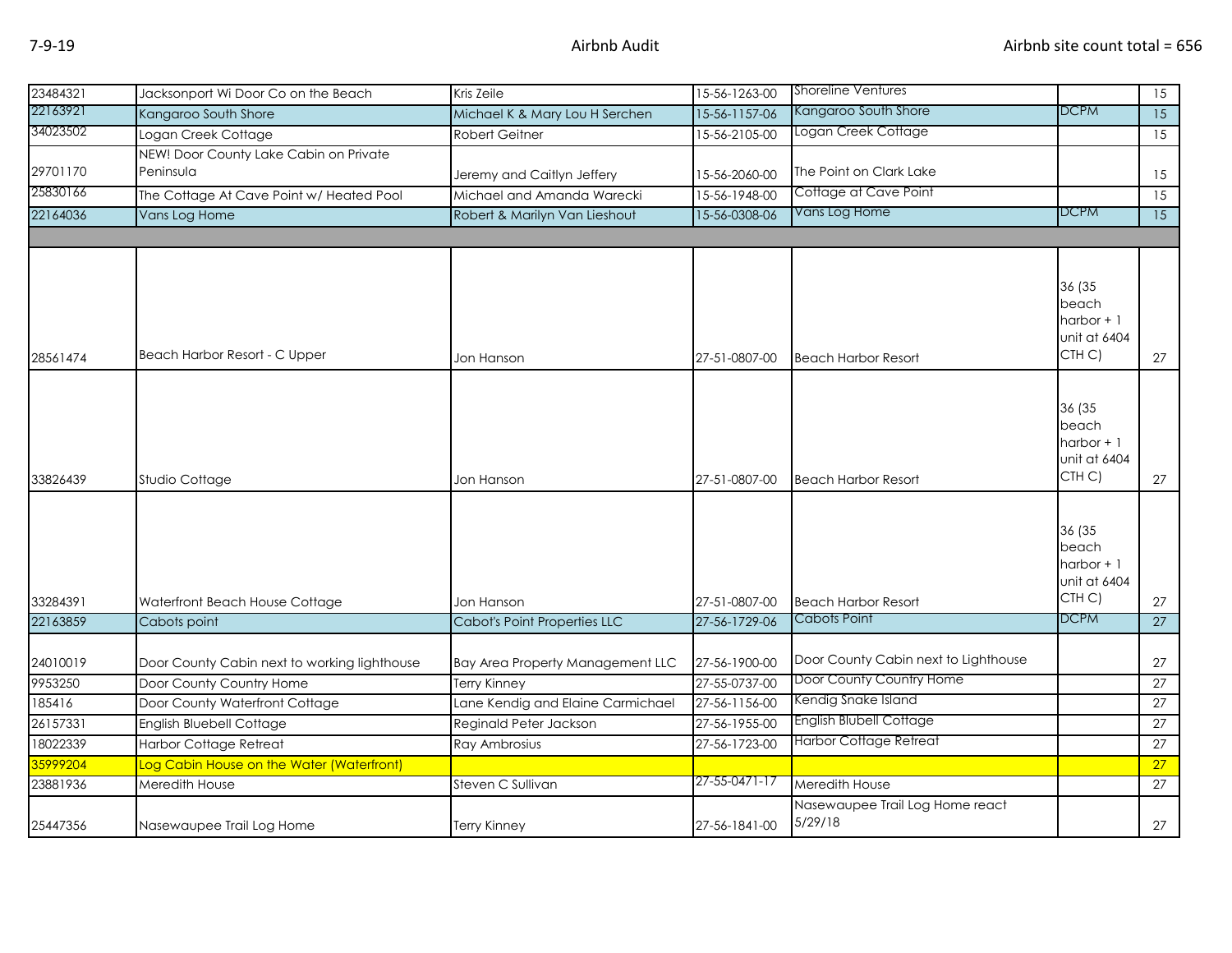|          | NEW-Rustic Lakefront Cabin w/Canoe in Sturgeon                      |                                                    |               |                                      | permitted                   |                 |
|----------|---------------------------------------------------------------------|----------------------------------------------------|---------------|--------------------------------------|-----------------------------|-----------------|
| 34943318 | Bay                                                                 | Claire Miller & Justin Berken                      | 27-56-1861-00 | <b>Big Island</b>                    | for 2-evolve                | 27              |
| 25189877 | Quiet Country Shed Surrounded by Nature's Beauty Glen Vander Velden |                                                    | 27-56-1912-00 | Shed, The - Vander Velden            |                             | 27              |
| 22983752 | Sunrise Cabin in Sturgeon Bay, Door County                          | Claire Miller & Justin Berken                      | 27-56-1861-00 | <b>Big Island</b>                    | owner                       | 27              |
|          | 34943416 Sunrise Cabin on Island                                    | Claire Miller & Justin Berken                      | 27-56-1861-00 | <b>Big Island</b>                    | permitted<br>for 2-evolve   | 27              |
| 22983092 | Sunset Cabin in Sturgeon Bay, Door County                           | Claire Miller & Justin Berken                      | 27-56-1861-00 | <b>Big Island</b>                    | owner                       | 27              |
| 20512078 | Sunshine's Bayshore Vacation Cottage                                | Lyle Handeland                                     | 27-56-1796-00 | Sunshine's Bayshore Vacation Cottage |                             | 27              |
| 33704069 | Sunshine's Wooded Retreat - Door County                             | Nina Handeland                                     | 27-56-2093-00 | Sunshine's Wooded Retreat            |                             | $\overline{27}$ |
| 28741299 | The Bungalow at Potawatomi State Park                               | Andy Isaacson                                      | 27-56-2011-00 | Bungalow at Potawatomi Park-Isaacson |                             | 27              |
| 14142417 | Waterfront Cottage on Sturgeon Bay                                  | Louise Knutter                                     | 27-56-1680-00 | Waterfront Cottage - Knutter         |                             | 27              |
|          |                                                                     |                                                    |               |                                      |                             |                 |
| 22163909 | Hideaway                                                            | <b>Gregory Herman</b>                              | 32-53-0955-06 | Hideaway, The Herman                 | <b>DCPM</b>                 | 32              |
| 13368133 | Delightful 2 Bdrm B&B                                               | Kathleen Schmidt                                   | 32-54-1638-00 | Hummingbird B&B                      |                             | 32              |
| 896385   | Sunny Cottage in Ellson Bay                                         | Deborah "Sophie" Taubert Gehan                     | 32-55-0124-00 | <b>Terra Cottages</b>                | permitted<br>for five units | 32              |
| 22163817 | A Pearl                                                             | Jeffrey & Alliscon Ockwood                         | 32-56-1409-06 | A Pearl                              | <b>DCPM</b>                 | 32              |
| 23698547 | <b>Appleport Sunrise</b>                                            | Kathleen and Edward Callahan                       | 32-56-1913-06 | <b>Appleport Sunrise</b>             | <b>DCPM</b>                 | $\overline{32}$ |
| 22163843 | Arnie's Sanctuary                                                   | James Arneson                                      | 32-56-1352-06 | <b>Arnie's Sanctuary</b>             | <b>DCPM</b>                 | 32              |
| 22163815 | <b>Aunt Sallys</b>                                                  | William Bell                                       | 32-56-1238-06 | <b>Aunt Sallys</b>                   | <b>DCPM</b>                 | 32              |
| 22163849 | <b>Beechers Cabin</b>                                               | Susan Szabo & Mark Beecher                         | 32-56-1571-06 | <b>Beechers Cabin</b>                | <b>DCPM</b>                 | 32              |
| 22163853 | <b>Bells' Cottage</b>                                               | Matt & Ryan Bell                                   | 32-56-1131-06 | <b>Bells Cottage</b>                 | <b>DCPM</b>                 | 32 <sup>2</sup> |
| 35162816 | <b>Birch Isle</b>                                                   | reBarn LLC - Douglas and Gretchen<br>Cunliffe-Owen | 32-56-1922-02 | <b>Birch Isle</b>                    |                             | 32              |
| 23005364 | <b>Blackberry Acres</b>                                             | Chad Ewald                                         | 32-56-1847-00 | <b>Blackberry Acres</b>              |                             | 32              |
| 22163856 | <b>Brenner Tower</b>                                                | <b>Brenner Tower LLC</b>                           | 32-56-1227-06 | <b>Brenner Tower</b>                 | <b>DCPM</b>                 | 32              |
| 35262306 | <b>Bumpfy Hill</b>                                                  | Donna & Kirk Scattergood                           | 32-56-2132-06 | <b>Bumpfy Hill</b>                   |                             | 32              |
| 36554021 | Cabin at the tip of the Door                                        | Scott Studebaker                                   | 32-56-1747-02 | Cabin at the Tip of the Door         | Lundquist                   | $\overline{32}$ |
| 26020396 | <b>Camp Door</b>                                                    | <b>Jonathan Ocker</b>                              | 32-56-1844-02 | Camp Door                            | Lundquist                   | 32              |
| 22337471 | Cappy Cottage                                                       | <b>Hakes Family Trust</b>                          | 32-56-1132-06 | Cappy Cottage                        | <b>DCPM</b>                 | 32              |
| 22163823 | Cedar Dell Chalet                                                   | <b>Vicky Kalscheur</b>                             | 32-56-1203-06 | <b>Cedar Dell Chalet</b>             | <b>DCPM</b>                 | 32              |
| 30926930 | <b>Cedar Tree Cottages</b>                                          | <b>Glen and Laurie Moegenburg</b>                  | 32-56-1202-02 | Cedar Tree Cottages                  | Lundquist                   | 32              |
| 9818691  | Charming 1880's Log Cabin                                           | Terry & Kermit Bott                                | 32-55-0770-00 | Doc's Hideaway                       |                             | 32              |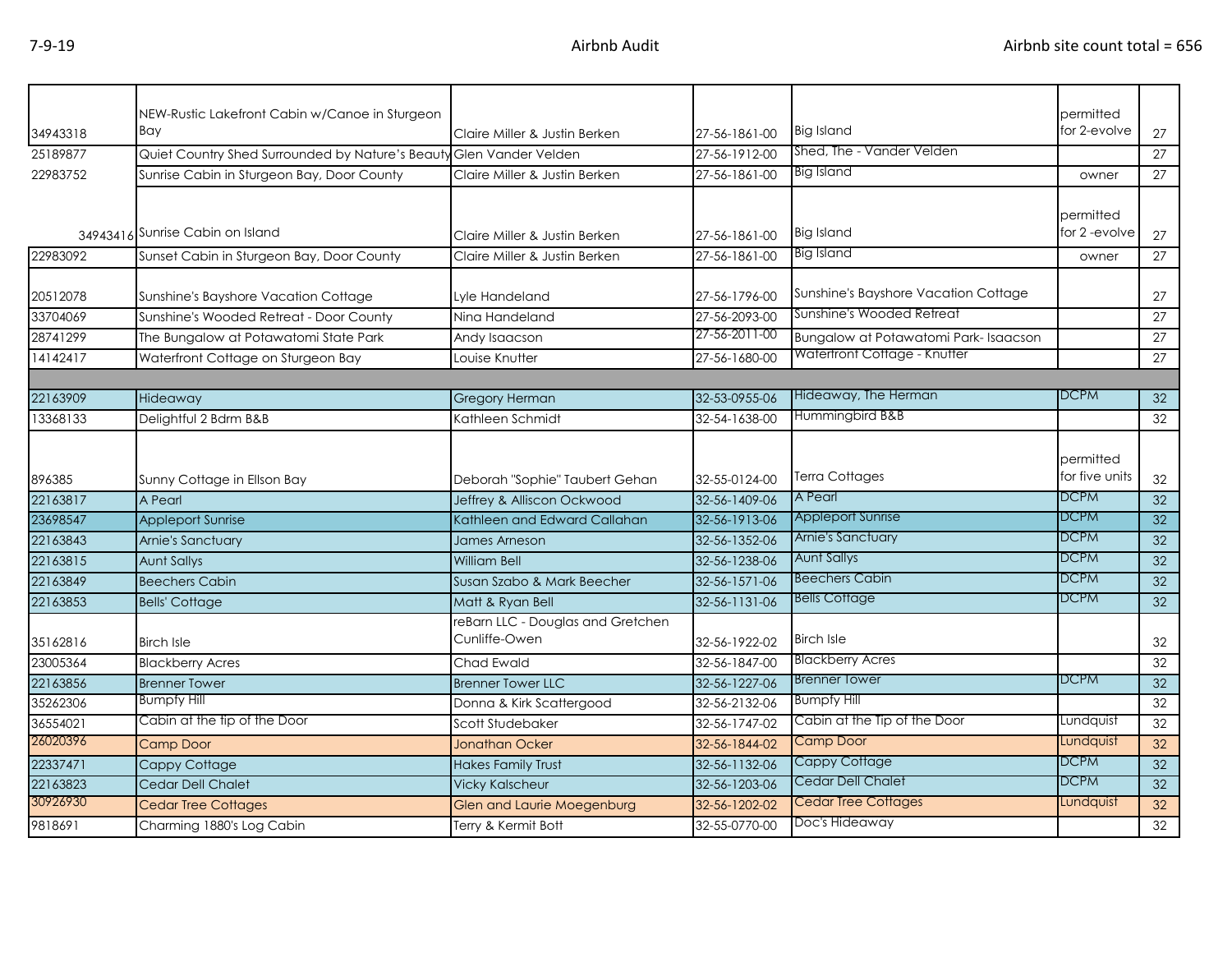| 23255108 | Charming Bluff Cottage abuts Waterfront &<br>Orchards | Kathleen Van Gemert                                     | 32-56-1908-00 | <b>Bluffside Cottage Van Gemert</b>         |                       | 32              |
|----------|-------------------------------------------------------|---------------------------------------------------------|---------------|---------------------------------------------|-----------------------|-----------------|
|          |                                                       |                                                         |               | Zehnder - Colorful Cozy Cottage Windside    |                       |                 |
| 25949863 | Colorful, Cozy Cottage in a Quiet Town                | Mathias Zehender                                        | 32-56-1992-00 | #3                                          |                       | 32              |
| 21026430 | Cottage Hideaway                                      | Mary Jahnke                                             | 32-55-0710-00 | Cottage Hideaway                            |                       | 32              |
| 36176625 | Country Lane Home                                     | Greg & Suzanne Sunstrom                                 | 32-56-2144-06 | County Lane Home                            | DCPM                  | 32              |
| 27550326 | <b>DOOR 42</b>                                        | Shawn and Kim Marshall                                  | 32-56-1976-00 | <b>DOOR 42</b>                              |                       | 32              |
| 28432154 | Door Bluff Road Lakeshore Getaway                     | John Schaumburg/Ann Krueger                             | 32-56-1513-06 | Tree Brook                                  |                       | 32              |
| 634251   | Door County Lakefront Cottage                         | Diane Christell                                         | 32-56-1250-00 | Door County Lakefront Cottage               |                       | 32              |
| 24741359 | Eagle Sands Beach Lodge                               | Matthew P Shumway                                       | 32-56-1870-06 | <b>Vandelay Shore</b>                       | <b>DCPM</b>           | 32              |
| 22163835 | <b>East Haven</b>                                     | <b>Barnara Moline</b>                                   | 32-56-1592-06 | East Haven                                  | <b>DCPM</b>           | 32              |
| 1036370  | <b>Eclectic Style Cottage</b>                         | Tim Raduenz                                             | 32-56-0930-00 | <b>EBDC-Raduenz</b>                         |                       | 32              |
| 1807644  | First Floor with Forest View                          | Loren & Helen Fandrei                                   | 32-56-1341-00 | Granpa's House Rental Door Co Wl            |                       | 32              |
| 22163867 | <b>Garret Bay Bluff</b>                               | <b>William Berry</b>                                    | 32-56-1641-06 | Garret Bay Bluff                            | <b>DCPM</b>           | 32              |
| 20802710 | <b>Garrett Bay Getaway</b>                            | Kenneth Hays & Sally Wheelock                           | 32-56-1802-00 | Garret Bay Getaway                          |                       | 32              |
| 18686076 | Get Ready to hear Welcome Home                        | Charlene K Berg                                         | 32-56-1756-00 | Welcome Home- 12625 STH 42                  |                       | $\overline{32}$ |
| 22163913 | Hoffman's Up North                                    | Hoffman's Up North LLC - Matthel Hoffm 32-56-1463-06    |               | Hoffman's Up North                          | <b>DCPM</b>           | 32              |
| 22163924 | <b>Krause Cottage</b>                                 | Douglas & Ellen Krause                                  | 32-56-1466-06 | Krause Cottage                              | <b>DCPM</b>           | 32              |
| 20848190 | Lady Loon Lakefront Lodge on Maplewood                | Joanne Schaumburg                                       | 32-56-2062-00 | Loon Lady Lodge                             |                       | 32              |
| 23682161 | Lakeview Lodge                                        | Lee Hildebrand - Lakeview Lodge LLC                     | 32-56-1804-06 | Lakeview Lodge                              | <b>DCPM</b>           | 32              |
| 22163958 | Le Jardin                                             | <b>Jeff Brozek</b>                                      | 32-56-2067-06 | Le Jardin                                   | <b>DCPM</b>           | 32              |
| 26019632 | Lime Kiln Cottage                                     | Carol B Sills                                           | 32-56-1107-02 | Old Lime Kiln Cottage                       | Lundquist             | 32              |
| 26960062 | Lovely Apt in Sister Bay                              | Stoyan Dimitrov                                         | 32-56-2006-00 | Lovely Apartment in Sister Bay-Dimitrov     |                       | 32              |
| 35222861 | Moose Manor                                           | David & Cory Erickson                                   | 32-56-2085-02 | Moose Manor                                 |                       | 32              |
| 27154178 | Never Want to Leave Cottage                           | Herman and Camille Unger                                | 32-56-1996-00 | Never Want to Leave Cottage                 |                       | 32              |
| 36416958 | NEW! Cottage in Roweleys Bay w/ Deck & Grill!         | Mary Cole                                               | 32-55-0014-00 | <b>Rowleys Bay Cabins</b>                   | evolve                | 32              |
| 19476764 | North Woods Cottage                                   | <b>Robert Grant</b>                                     | 32-56-1749-00 | Northwoods Cottage                          |                       | 32              |
| 22163990 | Porcupine Shores                                      | Brian Bartell - Kim Winburn                             | 32-56-1603-06 | Porcupine Shores                            | <b>DCPM</b>           | 32              |
| 23052847 | Rothaus/Europe Lake                                   | Roman and Claudia Apuzzo                                | 32-56-1849-00 | Europe Lake Cottage-Apuzzo -501 Europe Lake |                       | 32              |
| 22163998 | <b>Rustic Cottage</b>                                 | Sandra Berg                                             | 32-56-1387-06 | <b>Rustic Cottage</b>                       | <b>DCPM</b>           | $\overline{32}$ |
| 6795558  | Rustic Summer Sleeping House                          | Tim and Kathleen Kay                                    | 32-56-1523-00 | Three Sisters Farm                          | permnitted<br>for $3$ | 32              |
| 31885024 | Sand Bay Beach Cabin (Waterfront w/ private<br>beach) | Tom & Tanya Wismar - Sand Bay<br><b>Beach Cabin LLC</b> | 32-56-1880-00 | Sand Bay Beach Cabin LLC - Wismar           |                       | 32              |
| 17656861 | Schwandt Cottage                                      | Georgina Schwandt                                       | 32-55-0177-00 | Schwandt Cottage                            |                       | 32              |
| 31074495 | Serendipity Meadow 7-acre oasis in Door County W      | Cecilia and Dennis Lindell                              | 32-56-1963-00 | Serendipity Meadow                          |                       | 32              |
| 26095414 | Serenity Now                                          | Todd and Michelle Cox                                   | 32-56-1838-00 | Sister Bay Respite                          |                       | 32              |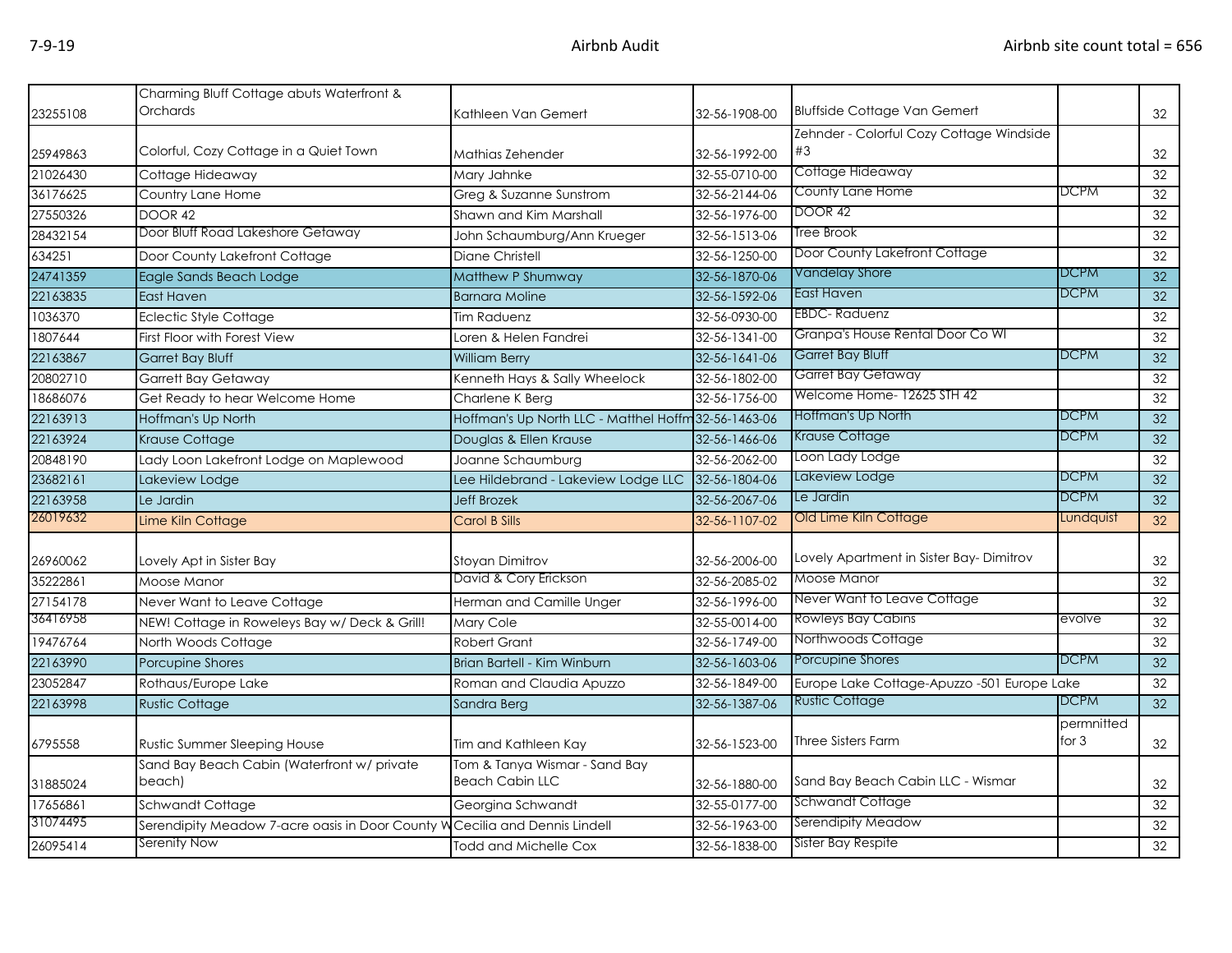| 22339050             | Shadow Lawn                                                     | John Peterson                           | 32-56-0190-06                  | Shadown Lawn                            | <b>DCPM</b>                     | 32       |
|----------------------|-----------------------------------------------------------------|-----------------------------------------|--------------------------------|-----------------------------------------|---------------------------------|----------|
| 24307299             | Sister Bay Log Home with a View                                 | Van Moreau Properties LLC               | 32-56-1932-00                  | Sister Bay Log Home with a view         |                                 | 32       |
| 7998854              | Sweet Door County Cabin                                         | <b>Shelly Sprinkman</b>                 | 32-56-1682-00                  | <b>Architecturally Designed Charmer</b> |                                 | 32       |
| 2336212              | Terra Cottages #2                                               | Deborah "Sophie" Taubert Gehan          | 32-55-0124-00                  | <b>Terra Cottages</b>                   | permitted<br>for five units     | 32       |
| 14648663             | Terra Cottages #4                                               | Deborah "Sophie" Taubert Gehan          | 32-55-0124-00                  | <b>Terra Cottages</b>                   | permitted<br>for five units     | 32       |
| 896560               | Terra Cottages Gills Rock 3                                     | Deborah "Sophie" Taubert Gehan          | 32-55-0124-00                  | Terra Cottages                          | permitted<br>for five units     | 32       |
| 897991               | Terra Cottages Gills Rock, Door Co.                             | Deborah "Sophie" Taubert Gehan          | 32-55-0124-00                  | <b>Terra Cottages</b><br>Hazen Cabbage  | permitted<br>for five units     | 32       |
| 6798124              | The Cabbage, a 1969 A frame                                     | Kimberly Hazen                          | 32-56-1496-00                  | Nest, The                               | <b>DCPM</b>                     | 32       |
| 22164029<br>22164028 | The Nest<br>The Point                                           | Paul O'Keefe<br><b>Heather Erickson</b> | 32-56-1514-06<br>32-56-1292-06 | Point, The                              | <b>DCPM</b>                     | 32<br>32 |
| 8346814              | Three Sister Meadow Private Room                                | Tim and Kathleen Kay                    | 32-56-1523-00                  | Three Sisters Farm                      | permitted<br>for three<br>units | 32       |
| 8036265              | Three Sisters "Sweet" Retreat                                   | Tim and Kathleen Kay                    | 32-56-1523-00                  | Three Sisters Farm                      | permitted<br>for three<br>units | 32       |
| 31650868             | Tree Top Getaway                                                | Kayla Gensler                           | 32-56-2040-00                  | Tree Top Getaway                        |                                 | 32       |
| 24230129             | Unique architect designed home on waterfront blu Kimberly Hazen |                                         | 32-56-1971-00                  | Vinkelhus-Vest                          |                                 | 32       |
| 34750391             | Windermere                                                      | <b>Barton Warner</b>                    | 32-56-2103-06                  | Windermere                              |                                 | 32       |
| 22164049             | <b>Windmill Place</b>                                           | Michael & Vicki Bowers                  | 32-56-1134-06                  | Windmill - 10104 Town Line Dr           | <b>DCPM</b>                     | 32       |
| 33129311             | Your million dollar view of the Bay awaits you                  | Sandra Rice                             | 32-56-2137-00                  | Rice - 11243 Bayview Road               |                                 | 32       |
| 6383182              | Nor Dor Escape                                                  | <b>Benjamin Piller</b>                  | 32-56-1418-00                  | Piller-Gill Rock                        |                                 | 32       |
|                      |                                                                 |                                         |                                |                                         |                                 |          |
|                      | 26+A376:F3965651 Chanticleer Guest House-Garden Room            | Chanticleer Guest House, Inc.           | 33-54-0006-00                  | <b>Chanticleer Guest House</b>          | permitted<br>for $12$           | 33       |
| 26537104             | Chanticleer Guest House-Granary Room                            | Chanticleer Guest House, Inc.           | 33-54-0006-00                  | <b>Chanticleer Guest House</b>          | permitted<br>for $12$           | 33       |
| 26564676             | Chanticleer Guest House-Loft Room                               | Chanticleer Guest House, Inc.           | 33-54-0006-00                  | <b>Chanticleer Guest House</b>          | permitted<br>for $12$           | 33       |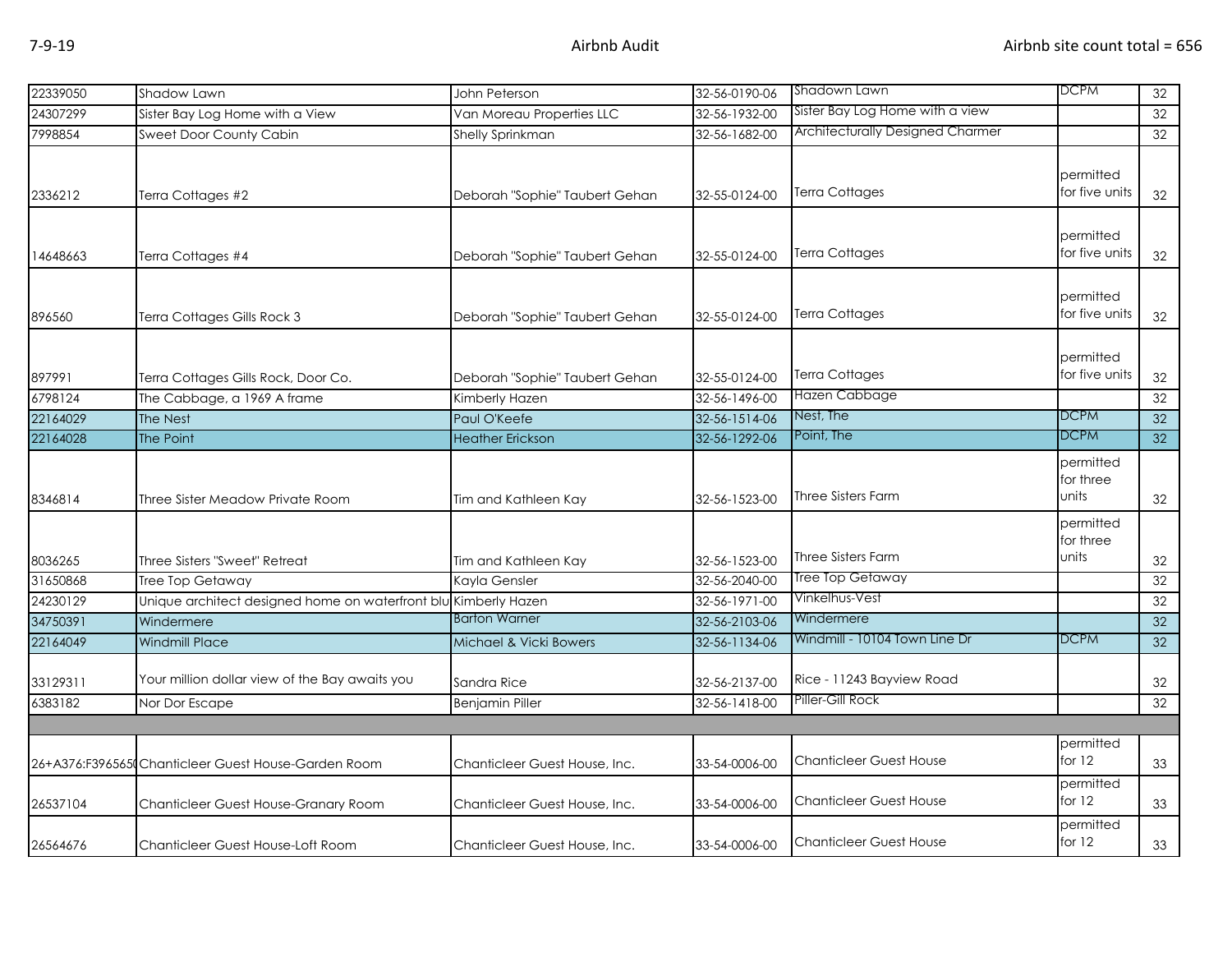| 26565824 | Chanticleer Guest House-Rose Room                                            | Chanticleer Guest House, Inc.                          | 33-54-0006-00 | <b>Chanticleer Guest House</b>            | permitted<br>for $12$ | 33 |
|----------|------------------------------------------------------------------------------|--------------------------------------------------------|---------------|-------------------------------------------|-----------------------|----|
| 26565527 | Chanticleer Guest House-Sunflower Room                                       | Chanticleer Guest House, Inc.                          | 33-54-0006-00 | <b>Chanticleer Guest House</b>            | permitted<br>for $12$ | 33 |
| 23582450 | Door County Beach Retreat                                                    | <b>Bill Thorton</b>                                    | 33-55-0726-00 | Door County Beach Retreat                 |                       | 33 |
|          | Beautiful home on the best sand beach in Door                                |                                                        |               | Beautiful Home on the Best Sand Beach in  |                       |    |
| 28359743 | Co.                                                                          | Gary and Marion Ciepluch                               | 33-56-2009-00 | Do Co - Ciepluch                          |                       | 33 |
| 23546503 | Birmingham's Barn by the Bay                                                 | Birmingham's of Sturgeon Bay                           | 33-55-0163-00 | <b>Birminghams Cottages</b>               |                       | 33 |
| 3047435  | Cottage on Lake in State Park                                                | Barb & Gil Hoffman                                     | 33-56-1429-00 | Cottage on Lake                           |                       | 33 |
| 13328872 | Door County Dream House                                                      | Fred Suchy                                             | 33-56-0695-00 | Door County Dream Home                    |                       | 33 |
| 15048452 | Door County Escape!                                                          | Ann Johnson                                            | 33-56-1660-00 | Clark Lake Cottage - Johnson              |                       | 33 |
| 36114538 | Door County Family Home perfect for your Group! Birmingham's of Sturgeon Bay |                                                        | 33-55-0163-00 | <b>Birminghams Cottages</b>               |                       | 33 |
| 2293900  | Elegant Farmhouse Central Location                                           | Jan Mills and Russell Burie                            | 33-56-1851-00 | Elegant Farmhouse                         |                       | 33 |
| 31488590 | Fantastic Family Cottage on Sand Beach                                       | Kaftan Family LLP                                      | 33-55-0777-00 | Kaftan - 4830 Bark Road                   |                       | 33 |
| 28484110 | Featured in Door County Magazine Luxury Homes                                | Travis & Jolyn Boland                                  | 33-56-0620-00 | Whitefish Bay - Boland 4967 Cave Point Dr |                       | 33 |
| 22164023 | <b>Green House</b>                                                           | A&J Properties, LLC                                    | 33-56-1493-06 | Green House                               | <b>DCPM</b>           | 33 |
| 4860774  | Huge House on Glidden Drive                                                  | Mary & Ray Spangler                                    | 33-56-0400-00 | Mary's Beach House                        |                       | 33 |
| 22163954 | Lakeside Haven                                                               | Kathy Richmond                                         | 33-56-1240-06 | Lakeside Haven                            | <b>DCPM</b>           | 33 |
| 25742101 | Lodge on Laurie Lane                                                         | Shirley Becker Trust - Polly Kerkman                   | 33-56-1492-17 | Lodge on Laurie Lane                      |                       | 33 |
| 28407162 | Log Cabin on the nicest sand beach in Door Count Log Cabin Rentals LLC       |                                                        | 33-56-1447-00 | Log Cabin on the Water                    |                       | 33 |
| 18834422 | Midship at Three's Company                                                   | Jon Hanson                                             | 33-56-906-00  | Little Harbor Cottages                    | permitted<br>for $3$  | 33 |
| 33554883 | NEW LISTING - Rustic Charm just steps from the Bay                           | John & Julie Thenell- Thenell Rentals LLC33-55-0063-07 |               | <b>Thenells Cottage</b>                   |                       | 33 |
| 35428738 | NEW Listing! Entire private home! Guaranteed fun!                            | Pete Hurth                                             | 33-56-2151-00 | Hurth - Bluff Court Trail                 |                       | 33 |
| 25551184 | NEW listing! Sand Beach Cottage on Lake<br>Michigan                          | Greg, Mary, Nick and Jennelle<br>Anderson              | 33-56-1942-00 | Sand Beach Cottage - Anderson             |                       | 33 |
| 22164006 | Serenity in the Woods                                                        | Jeffrey and Lana Pray                                  | 33-56-1691-06 | Serenity in the Woods                     | <b>DCPM</b>           | 33 |
| 18834309 | Starboard Cottage at Three's Company                                         | Jon Hanson                                             | 33-56-0906-00 | <b>Little Harbor Cottages</b>             | permitted<br>for $3$  | 33 |
| 19767552 | <b>Stunning Door County Sunsets</b>                                          | <b>Beth Ann Resch</b>                                  | 33-56-1792-00 | Stunning Door County Sunsets - Resch      |                       | 33 |
| 12323917 | Woodsy Retreat on Lake Michigan                                              | Joan Shiels                                            | 33-56-1627-00 | Woodsy Retreat on Lake Michigan           |                       | 33 |
|          |                                                                              |                                                        |               |                                           |                       |    |
| 26339590 | <b>Bedroom Suite</b>                                                         | Nora Zacek                                             | 34-50-0077-00 | Open Hearth Lodge                         |                       | 34 |
| 26339607 | Evergreen Suite                                                              | Nora Zacek                                             | 34-50-0077-00 | Open Hearth Lodge                         |                       | 34 |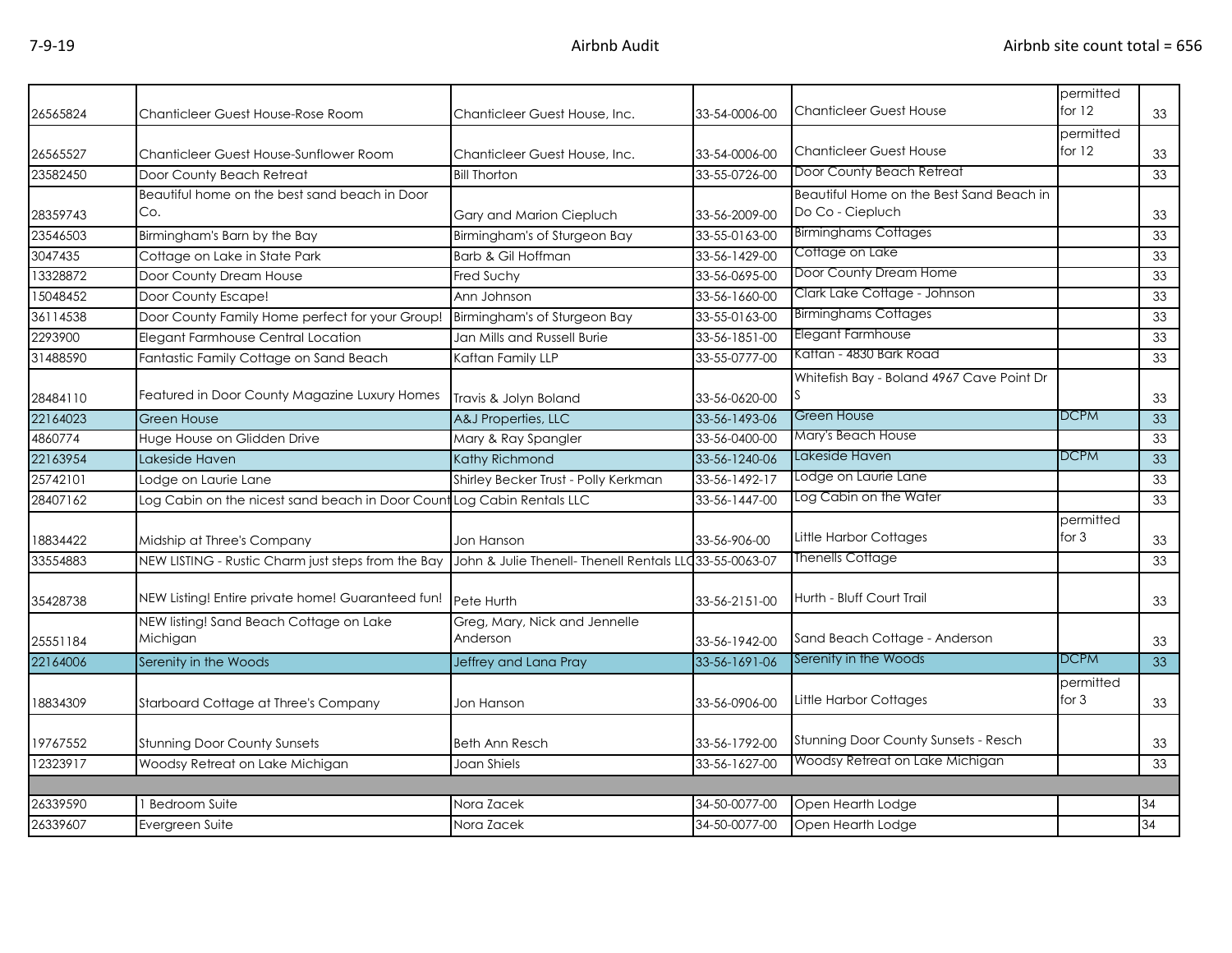| 35615823             | 101: Downtown Sister Bay Door County, Wisconsin              | <b>Mary Erickson</b>                                    | 34-53-2150-00  | Marina View Condominium #101 - The 101      |             | 34       |
|----------------------|--------------------------------------------------------------|---------------------------------------------------------|----------------|---------------------------------------------|-------------|----------|
| 34598765             | Marina View #104                                             | Max Mc Cormick                                          | 34-56-2023-06  | Marina View Condominiums #104               |             | 34       |
|                      |                                                              | McCormick Family Enterprises LLP-Kris                   |                |                                             |             |          |
|                      |                                                              | McCormick                                               | 34-53-2024-06  | Marina View Condominiums #201               |             |          |
| 34599988<br>34538998 | Marina View #201<br>Mill Road Place #1                       | <b>Patrick Quinn</b>                                    | 34-53-2072-06  | Mill Road Place #1                          |             | 34<br>34 |
|                      |                                                              |                                                         |                |                                             |             | 34       |
| 34539755             | Mill Road Place #2                                           | Kevin and Vicki Quinn                                   | 34-53-2120-06  | Mill Road Place #2                          |             |          |
| 34540316             | Mill Road Place #3                                           | Ken Larsen - Mill Road Place LLC                        | 34-53-2112-06  | Mill Road Place #3                          |             | 34       |
| 34540627             | Mill Road Place #4                                           | Ken Larsen - Mill Road Place LLC                        | 34-53-2113-06  | Mill Road Place #4<br>Anpther Thyme         | <b>DCPM</b> | 34       |
| 23698884             | Another Thyme                                                | <b>David Peterson</b>                                   | 34-56-1805-06  |                                             |             | 34       |
| 12672427             | Beach view waterfront park access!                           | Dawn and Walter Nawrot                                  | 34-56-1620-00  | Parkview Drive - Nawrot                     |             | 34       |
| 22163827             | Copper Moon                                                  | <b>Donald Denny</b>                                     | 34-55-0761-06  | Copper Moon Cottage                         | <b>DCPM</b> | 34       |
| 24200272             | Cotter Cottage                                               | <b>Brandon Cotter</b>                                   | 34-56-1885-00  | Cotter Cottage                              |             | 34       |
| 19227870             | Cute and Cozy Steps from Downtown                            | Audrey and Craig Schmidt                                | 34-56-1769-00  | Cute and Cozy Sister Bay - Schmidt          |             | 34       |
| 25692012             | Door in the woods                                            | Tom Ahlbeck - Daisy Ahlbeck Trust                       | 34-56-1892-06  | Door in the Woods                           |             | 34       |
| 16332969             | Family Friendly Retreat in the Heart of Sister Bay           | Pamela Schmitz/ CPS Holdings LLC                        | 34-56-1695-00  | Sister Bay Chalet                           |             | 34       |
| 33579557             | Farmhouse on Northwoods                                      | Hillside Cove LLC                                       | 34-56-2080-00  | Farmhouse on Northwoods                     |             | 34       |
| 22163906             | <b>Hidden Gem</b>                                            | <b>Julie &amp; Nathan Slovin</b>                        | 34-56-0495-06  | Hidden Gem on Trillium                      | <b>DCPM</b> | 34       |
| 22164027             | <b>High Garden</b>                                           | Jeff & Alisha Wiswell - Wiswell Property (34-56-1888-06 |                | High Garden                                 | <b>DCPM</b> | 34       |
| 30368118             | Hillside Haven                                               | Pamela Schmitz/ CPS Holdings LLC                        | 34-56-2051-00  | Hillside Haven                              |             | 34       |
| 22339043             | King's Landing                                               | <b>Wiswell Property Group</b>                           | 34-56-1602-06  | <b>Kings Landing</b>                        | <b>DCPM</b> | 34       |
|                      |                                                              |                                                         |                |                                             |             |          |
| 27491674             | Large Classic Cottage in Heart of Sister Bay                 | Ashley Prange et al                                     | 34-56-1985-00  | Large Classic Cottage in Hear of Sister Bay |             | 34       |
| 30958438             | Maple Manor                                                  | <b>Gary Polipnick</b>                                   | 34-56-2050-00  | Maple Manor - Polipnick                     |             | 34       |
| 33591420             | Newly Renovated Home in Heart of Sister Bay                  | Fred Bexell                                             | 34-56-2138-00  | Heart of Sister Bay Bexell                  |             | 34       |
| 22163993             | Port New                                                     | Andrew Bookmeier                                        | 34-56-0075-06  | Port New                                    | <b>DCPM</b> | 34       |
| 25692031             | Salinskys Domicile Cottage                                   | Jim Salinsky                                            | 34-56-1757-06  | Salinskys Domicile Cottage                  | <b>DCPM</b> | 34       |
| 20981273             | Sister Bay Cottage                                           | Karen Berndt                                            | 34-56-1788-00  | Sister Bay Cottage                          |             | 34       |
| 23352551             | Sister Bay Eclectic Cottage                                  | Tim Raduenz                                             | 34-56-1859-00  | SBDC                                        |             | 34       |
| 25692218             | <b>Sister Bay View</b>                                       | James Johnson                                           | 34-56-1422-06  | <b>Sister Bay View</b>                      | <b>DCPM</b> | 34       |
| 36055085             | Spacious Sister Bay Home                                     | <b>HRISTO BLAGOEV ET AL</b>                             |                |                                             |             | 34       |
| 26327643             | The Yoga Pad - Open & Eclectic Includes Free Yog Brad Massey |                                                         | 34-56-1982-00  | Yoga Pad, The                               |             | 34       |
| 36354617             | Treetops within walking distance of Sister Bay DT!           | Dan and Laurel Simons                                   |                |                                             |             | 34       |
| 22164033             | <b>Trillium Lane</b>                                         | Dennis & Maribeth Dorn                                  | 34-56-1702-06  | <b>Trillium Retreat</b>                     | <b>DCPM</b> | 34       |
| 22164040             | Wall to Wall Retreat                                         | Jack and Teresa Wall                                    | 34-56-1335-016 | Wall to Wall Retreat                        | <b>DCPM</b> | 34       |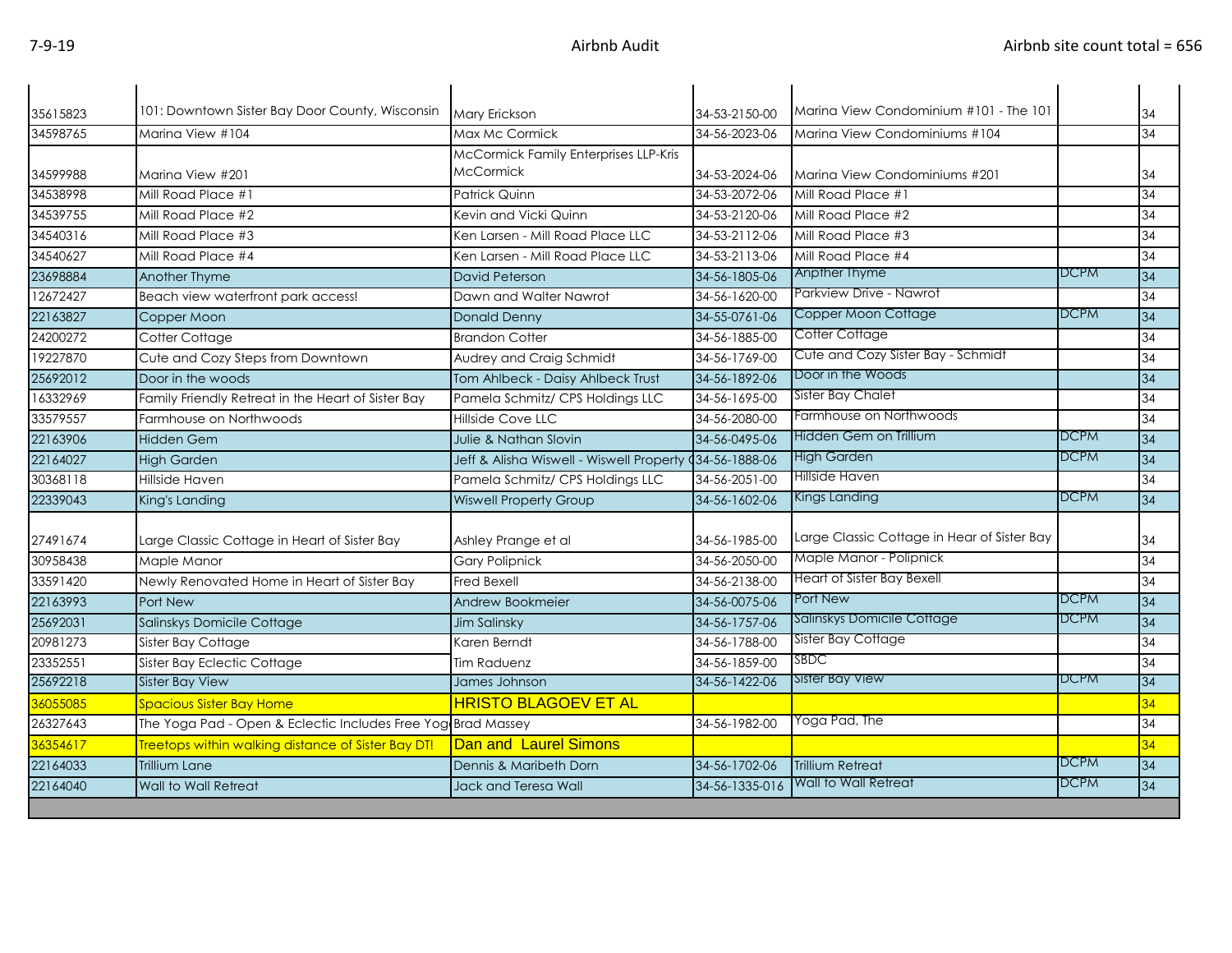| 27656165 | 33ft Yacht!                                    | Jon Hanson                   | 35-50-0907-00 | Snug Harbor Inn     | 17 (15 rooms<br>$+ 2$ boats)  | 35 |
|----------|------------------------------------------------|------------------------------|---------------|---------------------|-------------------------------|----|
| 20869118 | Carver Cabin                                   | Jon Hanson                   | 35-50-0907-00 | Snug Harbor Inn     | 17 (15 rooms<br>$+2$ boats)   | 35 |
| 31929058 | Deluxe Room, 1 King Bed, Second Floor          | Holiday Motel Management LLC | 35-50-0964-00 | Holiday Music Hotel | permitted<br>for $18$         | 35 |
| 31927648 | Deluxe Room, 1 Queen Bed, Second Floor         | Holiday Motel Management LLC | 35-50-0964-00 | Holiday Music Hotel | permitted<br>for $18$         | 35 |
| 24113755 | Luxury Cottage 1                               | Jon Hanson                   | 35-50-0907-00 | Snug Harbor Inn     | 17 (15 rooms)<br>$+2$ boats)  | 35 |
| 33549110 | Luxury Suite                                   | Jon Hanson                   | 35-50-0907-00 | Snug Harbor Inn     | 17 (15 rooms)<br>$+ 2$ boats) | 35 |
| 31928802 | Room, 1 King Bed, Second Floor                 | Holiday Motel Management LLC | 35-50-0964-00 | Holiday Music Hotel | permitted<br>for $18$         | 35 |
| 24498867 | Room, 1 Queen Bed and 1 Full Bed, Ground Floor | Holiday Motel Management LLC | 35-50-0964-00 | Holiday Music Hotel | permitted<br>for 18           | 35 |
| 31928561 | Room, 1 Queen Bed and 1 Full Bed, Second Floor | Holiday Motel Management LLC | 35-50-0964-00 | Holiday Music Hotel | permitted<br>for $18$         | 35 |
| 24476710 | Room, 1 Queen Bed, Ground Floor                | Holiday Motel Management LLC | 35-50-0964-00 | Holiday Music Hotel | permitted<br>for $18$         | 35 |
| 31927631 | Room, 1 Queen Bed, Second Floor                | Holiday Motel Management LLC | 35-50-0964-00 | Holiday Music Hotel | permitted<br>for $18$         | 35 |
| 31926806 | Room, 2 Double beds, Ground Floor              | Holiday Motel Management LLC | 35-50-0964-00 | Holiday Music Hotel | permitted<br>for 18           | 35 |
| 31928285 | Room, 2 Double Beds, Second Floor              | Holiday Motel Management LLC | 35-50-0964-00 | Holiday Music Hotel | permitted<br>for $18$         | 35 |
| 33826447 | Snug Harbor Inn - 2 Bedroom Cottage            | Jon Hanson                   | 35-50-0907-00 | Snug Harbor Inn     | 17 (15 rooms)<br>+ 2 boats)   | 35 |
| 3382645  | Snug Harbor Inn - Basic-Water                  | Jon Hanson                   | 35-50-0907-00 | Snug Harbor Inn     | 17 (15 rooms)<br>+ 2 boats)   | 35 |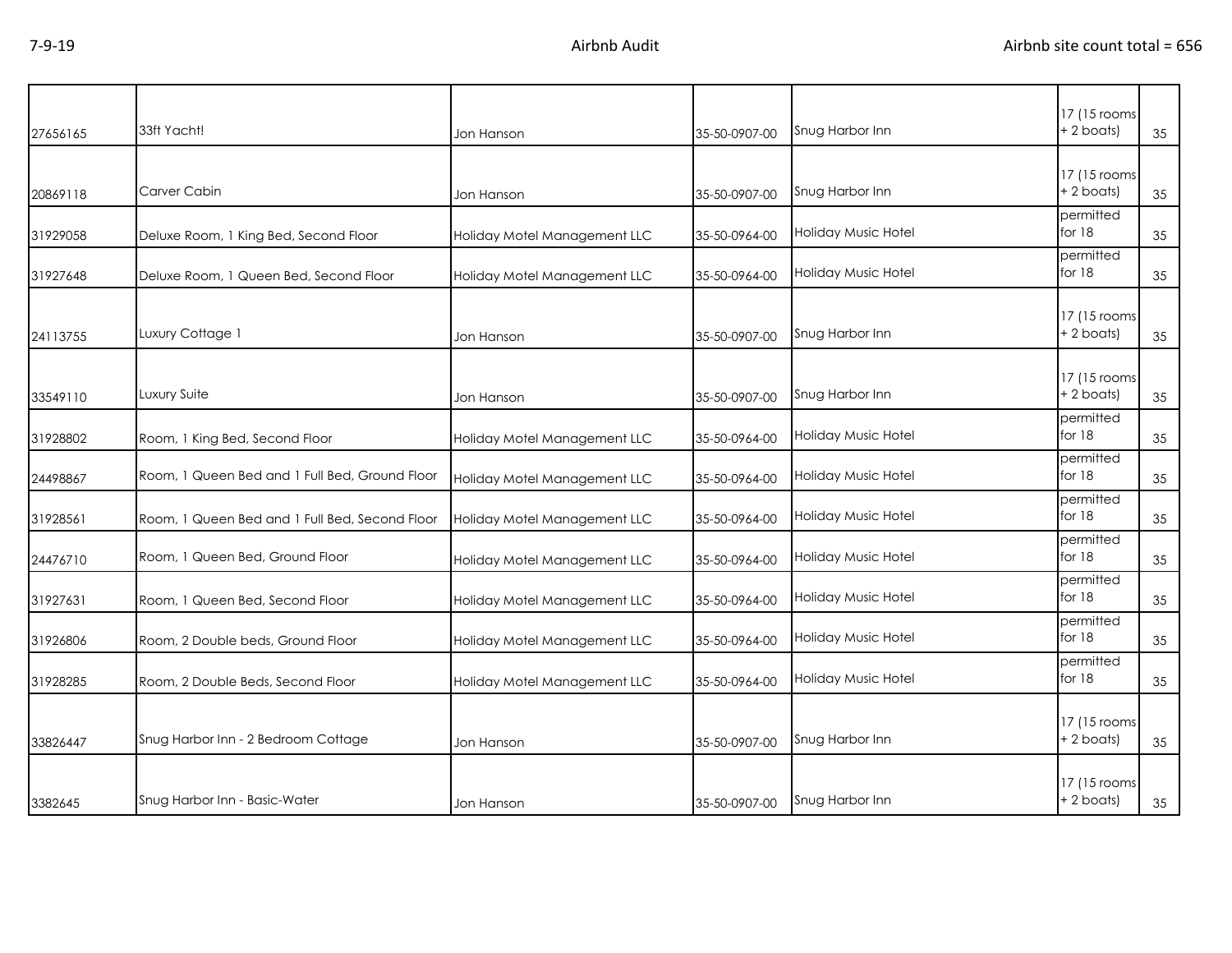| 33826446 | Snug Harbor Inn - Cottage 1A          | Jon Hanson   | 35-50-0907-00 | Snug Harbor Inn | 17 (15 rooms<br>+ 2 boats)<br>35   |
|----------|---------------------------------------|--------------|---------------|-----------------|------------------------------------|
| 33826458 | Snug Harbor Inn - Deluxe              | Jon Hanson   | 35-50-0907-00 | Snug Harbor Inn | 17 (15 rooms)<br>$+2$ boats)<br>35 |
| 24114293 | Snug Harbor Inn - Luxury Cottage 4    | Jon Hanson   | 35-50-0907-00 | Snug Harbor Inn | 17 (15 rooms<br>+2 boats)<br>35    |
| 18834495 | Snug Harbor Inn - Port Cottage        | Jon Hanson   | 35-50-0907-00 | Snug Harbor Inn | 17 (15 rooms<br>$+2$ boats)<br>35  |
| 24114480 | Studio Suite                          | Jon Hanson   | 35-50-0907-00 | Snug Harbor Inn | 17 (15 rooms)<br>$+2$ boats)<br>35 |
| 10731586 | Private BR/BA, FP & WHO, Historic B&B | Dennis Statz | 35-52-0856-00 | White Lace Inn  | permitted<br>for 19<br>35          |
| 10730935 | Private BR/BA, FP & WHP, Historic B&B | Dennis Statz | 35-52-0856-00 | White Lace Inn  | permitted<br>for 19<br>35          |
| 28738298 | Private BR/BA, FP&WHP, Historic B&B   | Dennis Statz | 35-52-0856-00 | White Lace Inn  | permitted<br>for $19$<br>35        |
| 28737263 | Private BR/BA, FP&WHP, Historic B&B   | Dennis Statz | 35-52-0856-00 | White Lace Inn  | permitted<br>for $19$<br>35        |
| 28738915 | Private BR/BA, FP&WHP, Historic B&B   | Dennis Statz | 35-52-0856-00 | White Lace Inn  | permitted<br>for $19$<br>35        |
| 28608919 | Private BR/BA, FP&WHP, Historic B&B   | Dennis Statz | 35-52-0856-00 | White Lace Inn  | permitted<br>for $19$<br>35        |
| 28782204 | Private BR/BA, FP&WHP, Historic B&B   | Dennis Statz | 35-52-0856-00 | White Lace Inn  | permitted<br>for $19$<br>35        |
| 28739719 | Private BR/BA, FP&WHP, Historic B&B   | Dennis Statz | 35-52-0856-00 | White Lace Inn  | permitted<br>for $19$<br>35        |
| 28781413 | Private BR/BA, FP&WHP, Historic B&B   | Dennis Statz | 35-52-0856-00 | White Lace Inn  | permitted<br>for $19$<br>35        |
| 28720272 | Private BR/BA, Frplce, Historic B&B   | Dennis Statz | 35-52-0856-00 | White Lace Inn  | permitted<br>for $19$<br>35        |
| 10569102 | Private BR/BA, FRPLCE, Historic B&B   | Dennis Statz | 35-52-0856-00 | White Lace Inn  | permitted<br>for 19<br>35          |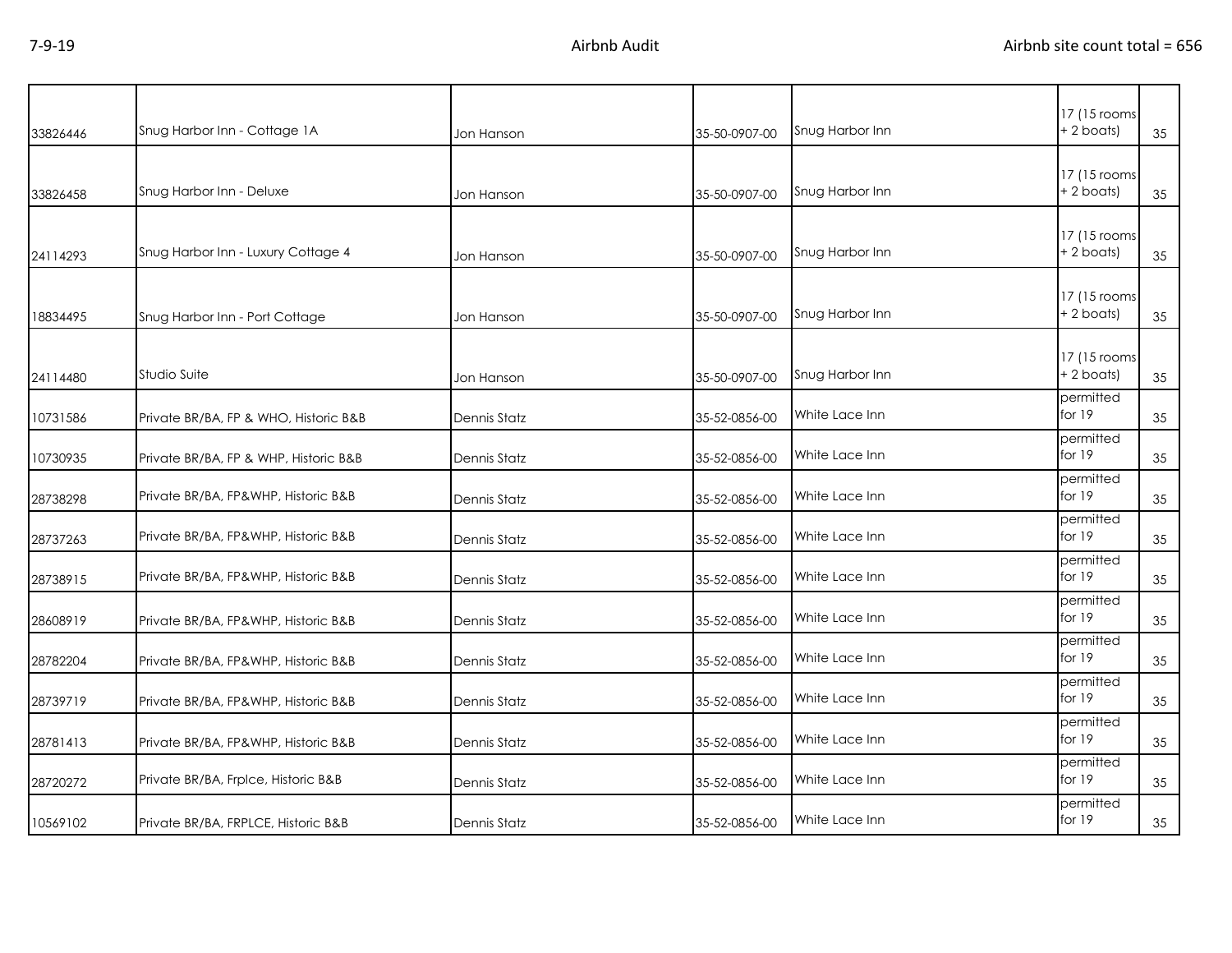| 28562716 | Private BR/BA, Whrlpl, Historic B&B                          | Dennis Statz        | 35-52-0856-00 | White Lace Inn | permitted<br>for $19$ | 35 |
|----------|--------------------------------------------------------------|---------------------|---------------|----------------|-----------------------|----|
| 10700860 | Private BR/BA, Whrlpl, Historic B&B                          | <b>Dennis Statz</b> | 35-52-0856-00 | White Lace Inn | permitted<br>for 19   | 35 |
| 31535739 | Room 1: Door County Orchard (Main House) -<br>White Lace Inn | Dennis Statz        | 35-52-0856-00 | White Lace Inn | permitted<br>for $19$ | 35 |
| 31560774 | Room 10: Secret Garden (Garden House) - White<br>Lace Inn    | <b>Dennis Statz</b> | 35-52-0856-00 | White Lace Inn | permitted<br>for $19$ | 35 |
| 31560870 | Room 11: The Hideaway (Garden House) - White<br>Lace Inn     | Dennis Statz        | 35-52-0856-00 | White Lace Inn | permitted<br>for $19$ | 35 |
| 31535845 | Room 2: Old Garden Roses (Main House) - White<br>Lace Inn    | Dennis Statz        | 35-52-0856-00 | White Lace Inn | permitted<br>for $19$ | 35 |
| 31536049 | Room 3: English Lavender (Main House) - White<br>Lace Inn    | Dennis Statz        | 35-52-0856-00 | White Lace Inn | permitted<br>for $19$ | 35 |
| 31536176 | Room 4: Romantic Retreat (Main House) - White<br>Lace Inn    | Dennis Statz        | 35-52-0856-00 | White Lace Inn | permitted<br>for 19   | 35 |
| 31536254 | Room 6: Vintage Rose (Garden house) - White<br>Lace Inn      | Dennis Statz        | 35-52-0856-00 | White Lace Inn | permitted<br>for 19   | 35 |
| 31536340 | Room 7: Garden View (Garden House) - White<br>Lace Inn       | Dennis Statz        | 35-52-0856-00 | White Lace Inn | permitted<br>for 19   | 35 |
| 31560145 | Room 8: English Country (Garden House) - White<br>Lace Inn   | Dennis Statz        | 35-52-0856-00 | White Lace Inn | permitted<br>for 19   | 35 |
| 31560520 | Room 9: Casual Victorian (Garden House) - White<br>Lace Inn  | Dennis Statz        | 35-52-0856-00 | White Lace Inn | permitted<br>for 19   | 35 |
| 31561008 | Room A: Royal Chamber (Washburn House) -<br>White Lace Inn   | Dennis Statz        | 35-52-0856-00 | White Lace Inn | permitted<br>for $19$ | 35 |
| 31566668 | Room C: Wild Roses (Washburn House) - White<br>Lace Inn      | Dennis Statz        | 35-52-0856-00 | White Lace Inn | permitted<br>for 19   | 35 |
| 31566760 | Room D: Country Cottage (Washburn House) -<br>White Lace Inn | Dennis Statz        | 35-52-0856-00 | White Lace Inn | permitted<br>for 19   | 35 |
| 31877729 | Steeple View Cottage                                         | Dennis Statz        | 35-52-0856-00 | White Lace Inn | permitted<br>for 19   | 35 |
| 31586882 | Suite 16: Winter Warmth (Hadley House) - White<br>Lace Inn   | Dennis Statz        | 35-52-0856-00 | White Lace Inn | permitted<br>for $19$ | 35 |
| 31587028 | Suite 17: Country Summer (Hadley House) - White<br>Lace Inn  | Dennis Statz        | 35-52-0856-00 | White Lace Inn | permitted<br>for $19$ | 35 |
| 31587189 | Suite 18: Fall Festival (Hadley House) - White Lace<br>Inn   | <b>Dennis Statz</b> | 35-52-0856-00 | White Lace Inn | permitted<br>for 19   | 35 |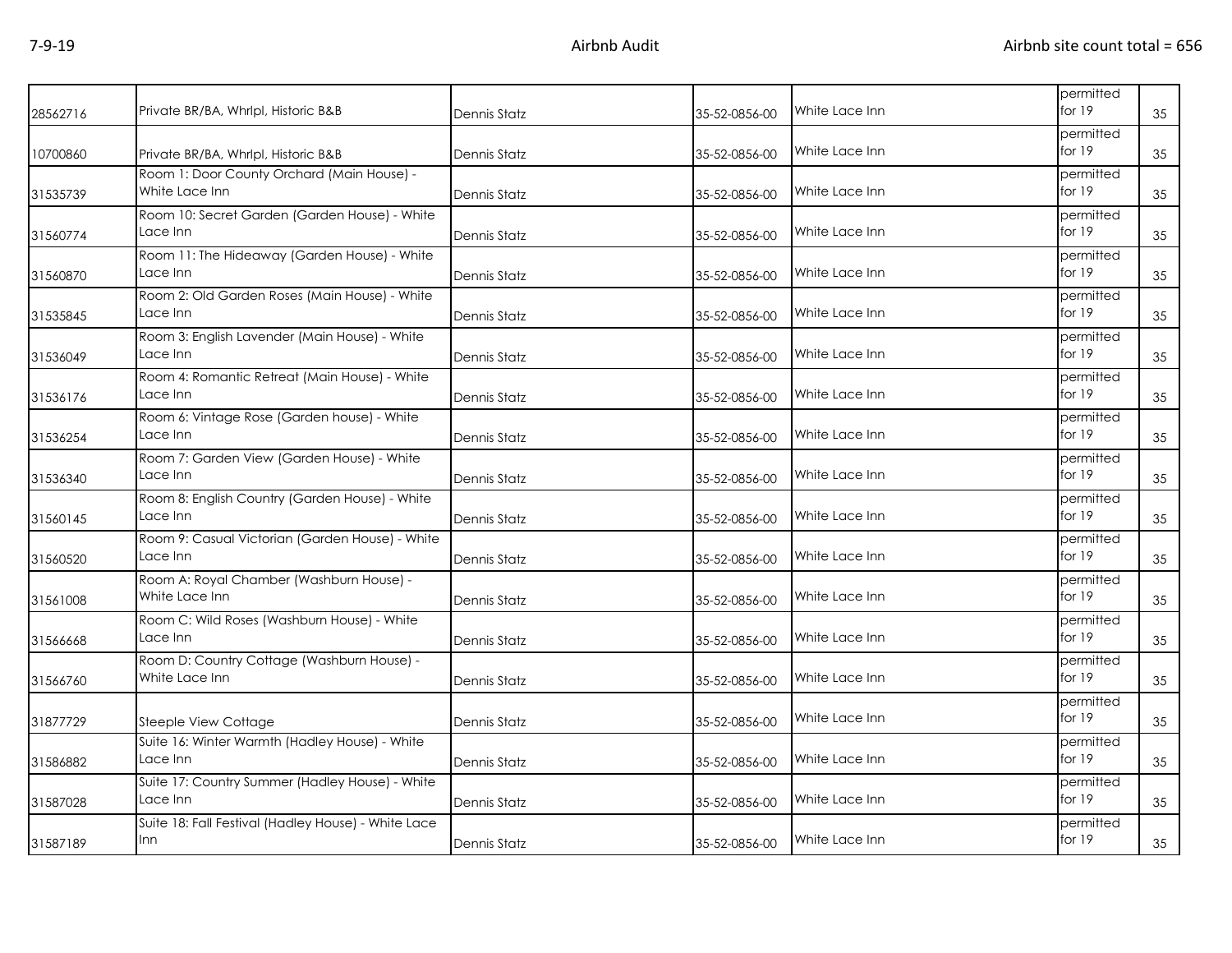|          | Suite 19: Spring Floral (Hadley House) - White Lace |                                    |               |                                   | permitted                  |    |
|----------|-----------------------------------------------------|------------------------------------|---------------|-----------------------------------|----------------------------|----|
| 31587433 | Inn                                                 | Dennis Statz                       | 35-52-0856-00 | White Lace Inn                    | for $19$                   | 35 |
|          | Suite B: Victorian Suite (Washburn House) - White   |                                    |               |                                   | permitted                  |    |
| 31561096 | Lace Inn                                            | Dennis Statz                       | 35-52-0856-00 | White Lace Inn                    | for 19                     | 35 |
|          |                                                     |                                    |               |                                   |                            |    |
|          |                                                     |                                    |               |                                   | Permitted                  |    |
| 3190446  | Downtown Sturgeon Bay - Postcard                    | RME Holdings - Robert Esposito     | 35-53-1452-00 | Arbor and Postcard - RME Holdings | for two units              | 35 |
| 12792862 | Downtown Sturgeon Bay CornerSuite                   | Robert & Teresa Esposito           | 35-53-1628-00 | Villa and Corner Suite            | permitted<br>for $3$       | 35 |
|          |                                                     |                                    |               |                                   | permitted                  |    |
| 12793691 | Downtown Sturgeon Bay Villa Suite                   | Robert & Teresa Esposito           | 35-53-1628-00 | Villa and Corner Suite            | for $3$                    | 35 |
|          |                                                     |                                    |               |                                   |                            |    |
|          |                                                     |                                    |               |                                   | Permitted                  |    |
| 3324489  | Downtown Sturgeon Bay, Arbor                        | RME Holdings - Robert Esposito     | 35-53-1452-00 | Arbor and Postcard - RME Holdings | for two units              | 35 |
|          |                                                     |                                    |               | Villa and Corner Suite            | permitted<br>for $3$       |    |
| 19180482 | The Coach House                                     | Robert & Teresa Esposito           | 35-53-1628-00 | The Magnolia                      |                            | 35 |
| 4692800  | the Magnolia Suite                                  | Diane Allen & Mike Perski          | 35-53-1096-00 |                                   |                            | 35 |
| 22027336 | Dancing Dragonfly Airbnb                            | David Hayes                        | 35-54-1427-00 |                                   |                            | 35 |
| 9506189  | Diplomat Bed and Breakfast/Treaty Suite             | <b>Tami Dal Santo</b>              | 35-54-1544-00 | Diplomat Bed and Breakfast        | permitted<br>for six units | 35 |
|          | Garden Gate Bed & Breakfast: English Lavender       |                                    |               |                                   | permitted                  |    |
| 27085342 | Room                                                | <b>Robin Vallow</b>                | 35-54-0858-00 | Garden Gate                       | for $4$                    | 35 |
|          | Garden Gate Bed and Breakfast: Cottage Rose         |                                    |               |                                   | permitted                  |    |
| 27085059 | Room                                                | <b>Robin Vallow</b>                | 35-54-0858-00 | Garden Gate                       | for $4$                    | 35 |
|          | Garden Gate Bed and Breakfast: Garden Suite         |                                    |               | Garden Gate                       | permitted<br>for $4$       |    |
| 27084207 |                                                     | <b>Robin Vallow</b>                | 35-54-0858-00 |                                   |                            | 35 |
|          | Garden Gate Bed and Breakfast: Vintage Rose<br>Room |                                    |               | Garden Gate                       | permitted<br>for $4$       |    |
| 26745725 |                                                     | Robin Vallow                       | 35-54-0858-00 |                                   |                            | 35 |
| 35225889 | Suite Sweets #2 Cherries Jubilee                    | Terry Ullman                       | 35-54-1967-00 | Door County Candy B&B             | permitted<br>for $3$       | 35 |
|          |                                                     |                                    |               |                                   | permitted                  |    |
| 28540445 | <b>Sweet Suites</b>                                 | Terry Ullman                       | 35-54-1967-00 | Door County Candy B&B             | for $3$                    | 35 |
| 17586605 | The Diplomat Bed and Breakfast/Chancery suite       | Tami Dal Santo                     | 35-54-1544-00 | Diplomat Bed and Breakfast        | permitted<br>for six units | 35 |
| 28459138 | Almost Like Home" Door County, Wisconsin            | Jerome Jobishop                    | 35-56-2012-00 | Almost Like Home                  |                            | 35 |
| 34143254 | "Almost Like Home" Parkside, Sturgeon Bay, WI       | Jerome Jobishop                    | 35-56-2068-00 | Almost Like Home Parkside         |                            | 35 |
|          |                                                     |                                    |               |                                   |                            |    |
| 24911248 | 3BR Newly Renovated House in Sturgeon Bay           | Phlip Lyons and Judith Dwyer Lyons | 35-56-1994-00 | Three Bedroom House - Lyons       |                            | 35 |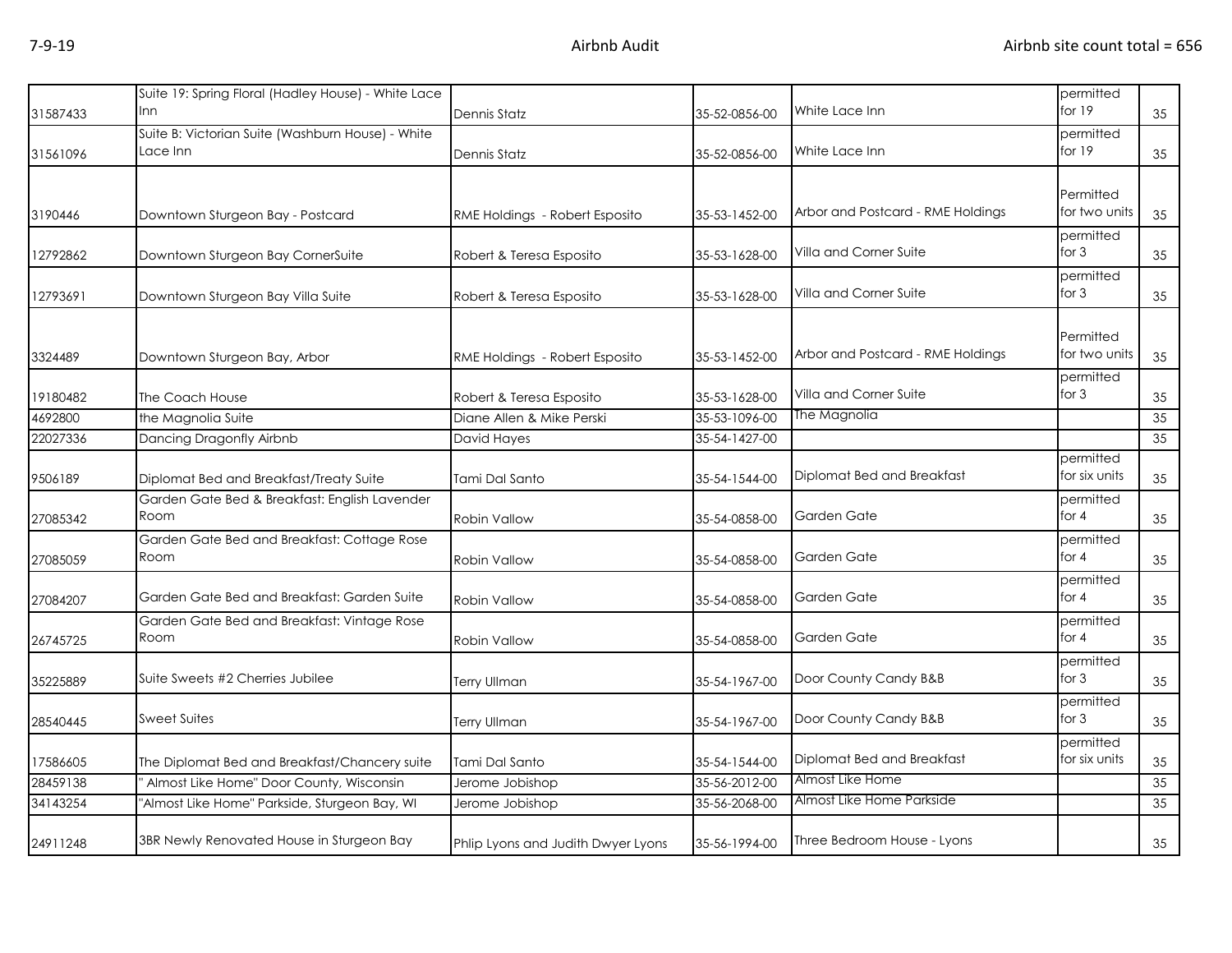| 1095333  | A City Cottage in the Heart of Town                                                  | Kelly Avenson & Elliot Goettelman | 35-56-1651-00 | City Cottage, The                                     | permitted<br>for 2              | 35              |
|----------|--------------------------------------------------------------------------------------|-----------------------------------|---------------|-------------------------------------------------------|---------------------------------|-----------------|
| 26203239 | Air Mikey B                                                                          | Michael Bleck                     | 35-56-1911-00 | Bleck-316 N Joliet                                    |                                 | 35              |
| 36374600 | Almost Like Home Americana                                                           | Jerome Jobishop                   | 35-56-2127-00 | Almost Like Home Americana                            |                                 | 35              |
| 18359397 | <b>Barbara's Guest House</b>                                                         | Stephen Day                       | 35-56-1727-00 | <b>Barbara's Guest House</b>                          |                                 | 35              |
| 35255687 | Between Two Bridges                                                                  | Charolette Baierl                 | 35-56-2143-00 | Between two bridges                                   |                                 | 35              |
| 23698225 | Boat House on the Bay                                                                | William Anderson                  | 35-56-1629-06 | <b>Boat House</b>                                     | dcpm                            | 35              |
| 24733645 | Castaway Cottage                                                                     | Jonathan & Kathy Salit            | 35-56-1936-00 | Castaway Cottage                                      |                                 | $\overline{35}$ |
| 19824536 | Chalet by the Bay                                                                    | Jonathan Salit                    | 35-56-1807-00 | Chalet by the Bay - Salit                             |                                 | 35              |
| 9271311  | Chalet on the Shore                                                                  | Jennifer Jorns & Brian Frisque    | 35-56-1663-00 | Chalet by the Shore                                   |                                 | 35              |
| 28415584 | City Apartment   In the heart of historic downtown Kelly Avenson & Elliot Goettelman |                                   | 35-56-1651-00 | City Cottage, The                                     | permitted<br>for 2              | 35              |
| 14487990 | Close to Everything in Sturgeon Bay                                                  | Ann Kifer                         | 35-56-1673-00 | Neenah Street Holdings                                |                                 | 35              |
| 34182259 | Compass Cove   Downtown Home with Modern<br>updates                                  | Matthew and Desiree Wood          | 35-56-2048-00 | <b>Compass Cove</b>                                   |                                 | 35              |
| 8146241  | Cute Yellow House                                                                    | Joan Schiels/Jan Mills            | 35-56-1559-00 | Little Yellow House                                   |                                 | 35              |
| 19762075 | Delaware Dream                                                                       | Carter Holdings LLC               | 35-56-1746-00 | Perfectly Downtown and Delaware Dream for 2           | permitted                       | 35              |
| 24261293 | Dock on the Bay Coach Home                                                           | Fear Investments                  | 35-56-1889-00 | Dock on the Bay                                       |                                 | 35              |
| 19179293 | Door County Bayview                                                                  | Diane Rockwell                    | 35-56-1772-00 | Door County Bayview                                   |                                 | 35              |
| 13257277 | Door County Easy Living                                                              | <b>Rich Miller</b>                | 35-56-1654-00 | Door County Easy Living - Miller                      |                                 | 35              |
| 28511065 | Door County Home Away From Home                                                      | Alison and Phil Weckler           | 35-56-2001-00 | Door County Home Away from Home                       |                                 | 35              |
| 3280736  | Door County Waterfront Cottage                                                       | CenterPointe Yacht Services       | 35-56-0911-00 | CenterPointe Marina                                   | permitted<br>for three<br>units | 35              |
|          |                                                                                      |                                   |               | CenterPointe Marina                                   | permitted<br>for three<br>units |                 |
| 13749828 | Door County Waterfront Cottage                                                       | CenterPointe Yacht Services       | 35-56-0911-00 | Downtown Sturgeon Bay                                 |                                 | 35              |
| 3518762  | Downtown Sturgeon Bay, Door County                                                   | Hans Reumschuessel                | 35-56-1437-00 | Lily Pad Cottage                                      |                                 | 35              |
| 28284749 | Eagle's Nest, Waterfront Apartment                                                   | Alisa Landman                     | 35-56-1808-00 |                                                       |                                 | 35              |
| 33846594 | Home Sweet Home   Sturgeon Bay-Door County                                           | <b>Mary Olsen</b>                 | 35-56-2087-17 | Home Sweet Home                                       |                                 | 35              |
| 16392503 | Lily Pad Cottage                                                                     | Alisa Landman                     | 35-56-1808-00 | Lily Pad Cottage                                      |                                 | 35              |
| 18346670 | Manor on Main                                                                        | Paul Larson                       | 35-56-1777-00 | Main Manor - Larson                                   |                                 | 35              |
| 27877637 | <b>Myrtles Place</b>                                                                 | <b>Bonny Schinkten</b>            | 35-56-1947-00 | Myrtles Place                                         |                                 | 35              |
| 26270652 | NEW! 'Collectic Farmhouse Suite!' in Sturgeon Bay!                                   | Aaron Hilpipre                    | 35-56-1939-00 | Hilpipre-228 N 7th Ave - Collectic<br>Farmhouse Suite |                                 | 35              |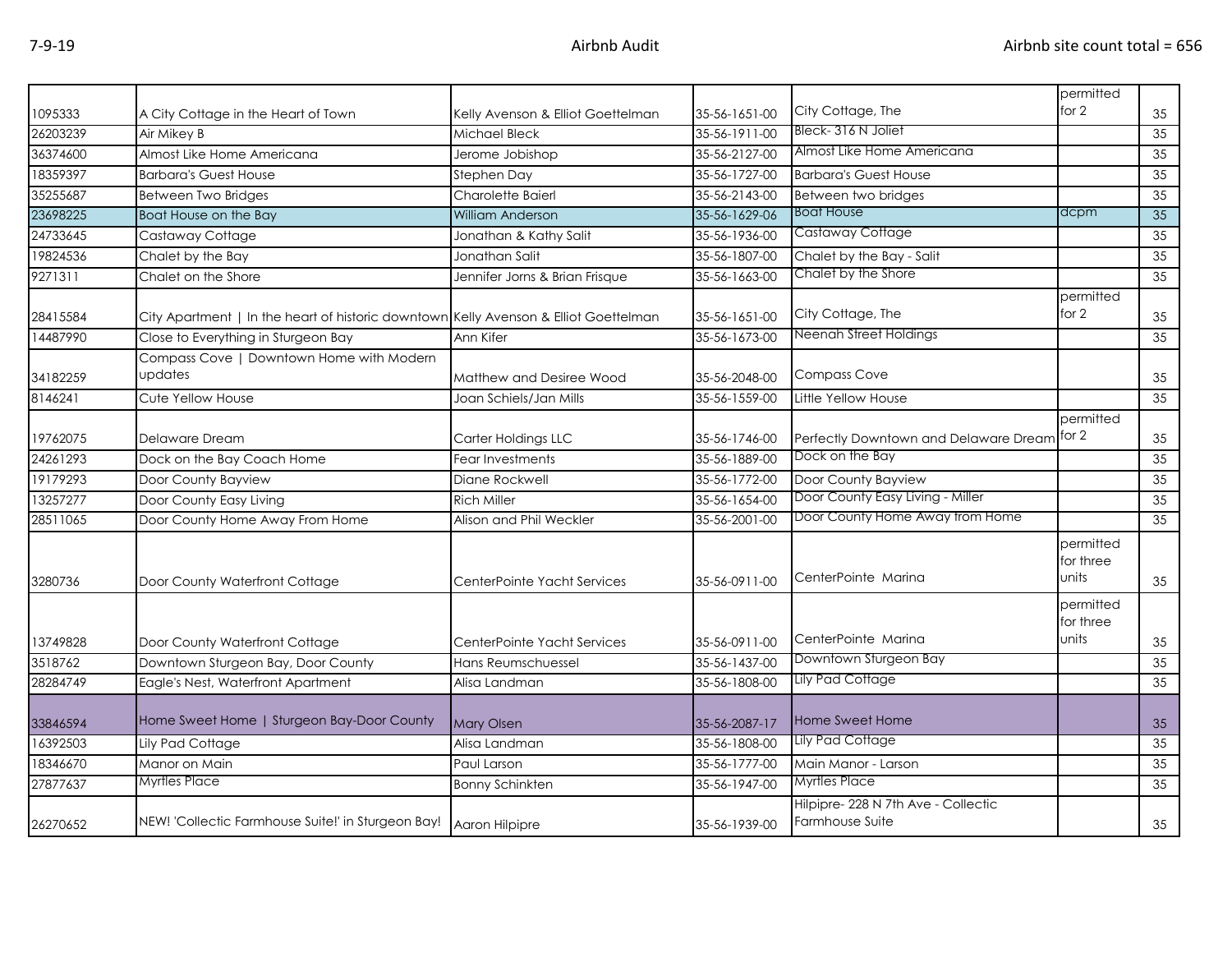|          |                                                                          |                                    |               | Sunset House - Keleny-Door Belle            | permitted<br>for 2 |    |
|----------|--------------------------------------------------------------------------|------------------------------------|---------------|---------------------------------------------|--------------------|----|
| 31924303 | NEW! Downtown Sturgeon Bay Home - Walk to BridgODK PROPERTIES Ben Keleny |                                    | 35-56-2017-00 | Port View Cottage                           |                    | 35 |
| 25578596 | NEW! Sturgeon Bay Home Near Potawatomi State P Tom and Christine Dehnert |                                    | 35-56-1927-00 |                                             |                    | 35 |
|          | NEW!Waterfront Sturgeon Bay Home w/Deck & Fire<br>Pit                    |                                    |               |                                             |                    |    |
| 24629975 |                                                                          | Cheryl Link                        | 35-56-1875-00 | On Bay Thyme                                |                    | 35 |
| 29946818 | Oak Street Loft   Westside Water View                                    | <b>Jeff Tebon</b>                  | 35-56-2029-17 | Oak Street Loft - Tebon                     |                    | 35 |
| 21642288 | Overlooking Third Ave                                                    | Joe Baw and Rob Paul               | 35-53-1816-00 | Overlooking Third Ave                       |                    | 35 |
| 34744184 | Patti's Place                                                            | Richard and Pat Wickman            | 35-56-2111-00 | Patti's Place                               |                    | 35 |
| 25614073 | Pelican Suite, Door County: Waterfront Suite                             | John Hermanson                     | 35-56-1819-00 | Suite on the Water                          | Peritted for       | 35 |
|          |                                                                          |                                    |               |                                             | permitted          |    |
| 18683132 | Perfectly Downtown                                                       | Carter Holdings LLC                | 35-56-1746-00 | Perfectly Downtown and Delaware Dream for 2 |                    | 35 |
| 18655796 | Petite Maison Bleu                                                       | <b>Terry Cummings</b>              | 35-56-1755-00 | Petite Maison Bleu                          |                    | 35 |
| 25319787 | <b>R&amp;H Bayshore Estate</b>                                           | Helen & Robin Urban                | 35-56-1957-00 | R & H Bayshore Estate                       |                    | 35 |
| 17380652 | Sawyer View Villa                                                        | Ken Glasheen                       | 35-56-1726-00 | Sawyer View Village                         |                    | 35 |
| 27834966 | Sive's Door                                                              | Sive's Door LLC - Rebecca Bodmer   | 35-56-1972-00 | Sive's Door                                 |                    | 35 |
| 33165932 | Small new home designed for energy efficiency                            | Thomas Strang                      | 35-56-2125-00 | Strang - Energy Efficient Home              |                    | 35 |
| 26452662 | Sturgeon Bay Countryside Studio                                          | <b>Aaron Carmody</b>               | 35-56-1928-00 | Sturgeon Bay Countryside Studio             |                    | 35 |
| 8129738  | Sturgeon Bay Doll House                                                  | Patrice Sebastian                  | 35-56-1565-00 | Sturgeon Bay Doll House                     |                    | 35 |
| 25487105 | Sturgeon Bay Waterfront Cottage                                          | Justin & Lindsey Bohrer            | 33-56-1954-00 | Bayside Cottage -- Bohrer - 3815 Bayshore   |                    | 35 |
| 21982114 | Sturgeon Bay Waterfront Cottage                                          | Eric Minten                        | 35-56-1767-00 | Door County Waterfront Cottage Minten       |                    | 35 |
| 36309092 | <b>Sturgeon Bay, Door County residence!</b>                              |                                    |               |                                             |                    | 35 |
| 28844540 | Sunset house                                                             | <b>ODK PROPERTIES Ben Keleny</b>   | 35-56-2017-00 | Sunset House - Keleny-Door Belle            | permitted<br>for 2 | 35 |
| 28538540 | The Ballard House Door County                                            | Restassure                         | 35-56-2044-17 | <b>Ballard House</b>                        |                    | 35 |
| 27503937 | The Blue Cottage Cozy city cottage near<br>downtown.                     | Tom Haight                         | 35-56-1991-00 | Blue Cottage, The -Haight                   |                    | 35 |
| 34258306 | The Corner Ranch   A Stylish Modern Retreat                              | <b>Robert Starr</b>                | 35-56-2081-00 | The Corner Ranch                            |                    | 35 |
| 25621059 | The Nest, Door County: Room in Waterfront Home                           | John Hermanson                     | 35-56-1819-00 | Suite on the Water                          | Peritted for       | 35 |
| 25623966 | Turtle Suite, Door County: Waterfront Suite                              | John Hermanson                     | 35-56-1819-00 | Suite on the Water                          | Peritted for       | 35 |
| 23343621 | Veronica Joyce                                                           | Lola DeVillers and Stuart Champeau | 35-56-1877-00 | Veronica Joice                              |                    | 35 |
| 24607218 | West Side Gem                                                            | Susan I Guthrie                    | 35-56-1918-00 | West Side Gem - 223 S Lansing               |                    | 35 |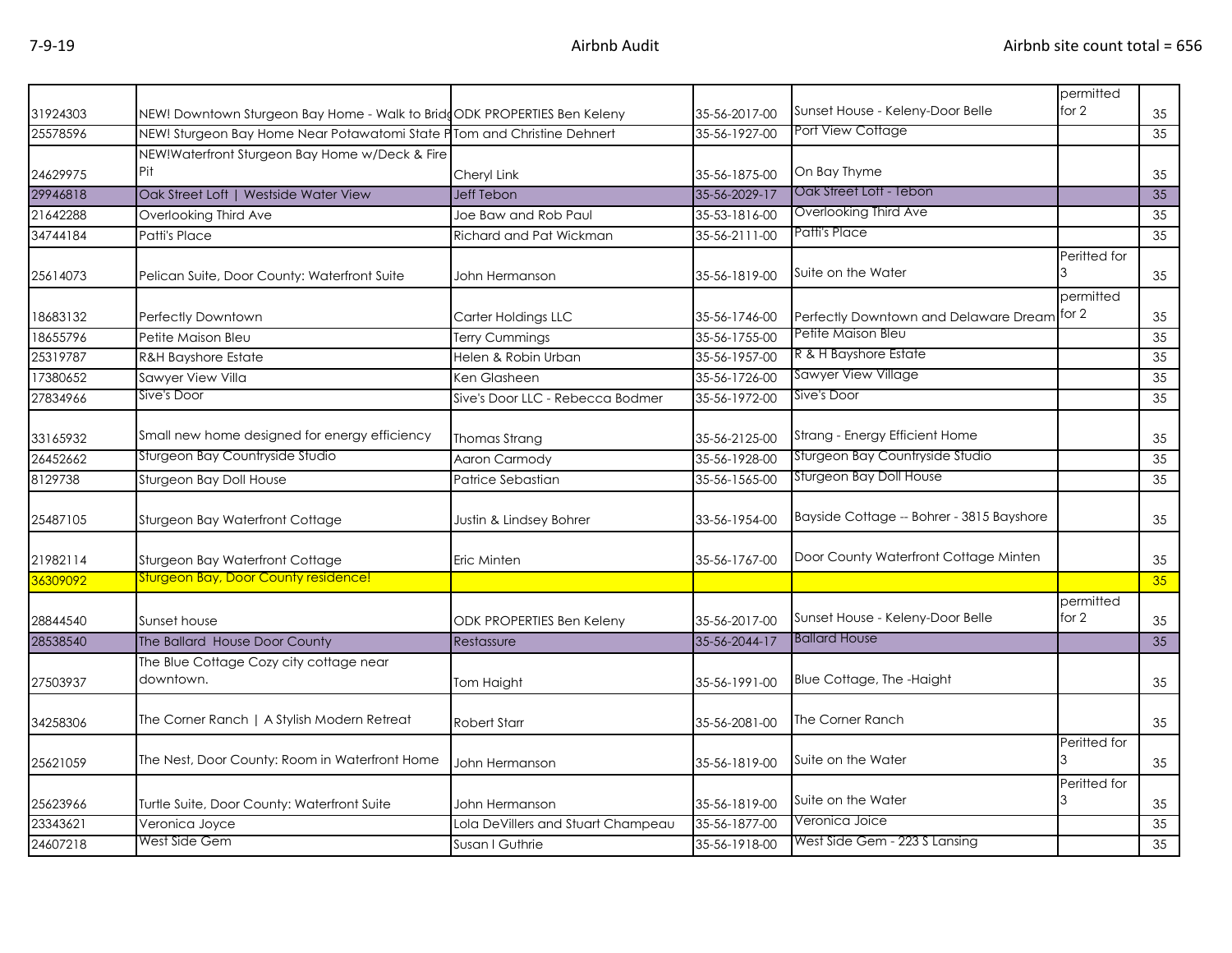| 15678659 | Yellow Cottage                                                   | Megan and Shane Wheeler              | 35-56-1946-00 | Yellow Cottage, Wheeler                  |           | 35 |
|----------|------------------------------------------------------------------|--------------------------------------|---------------|------------------------------------------|-----------|----|
|          |                                                                  | The Yacht Harbor, LLC & Sturgeon Bay |               |                                          | permitted |    |
| 24076184 | Bay Breeze - the Floating Cottage                                | Marinas.com                          | 35-59-1676-02 | Door County Houseboat Rentals, LLC       | for $4$   | 35 |
| 34364786 | Be a Pirate in Door County, Wisconsin!                           |                                      |               |                                          |           | 35 |
| 23915694 | <b>Boat Bungalow</b>                                             | Sam Parent                           | 35-59-1907-00 | Gypsy Soul - Boat bungalow               |           | 35 |
|          |                                                                  | The Yacht Harbor, LLC & Sturgeon Bay |               |                                          | permitted |    |
| 18913824 | Desiree the houseboat                                            | Marinas.com                          | 35-59-1676-00 | Door County Houseboat Rentals, LLC       | for $4$   | 35 |
|          |                                                                  | The Yacht Harbor, LLC & Sturgeon Bay |               |                                          | permitted |    |
| 24077834 | Pier Relaxn' - the Floating Cottage                              | Marinas.com                          | 35-59-1676-00 | Door County Houseboat Rentals, LLC       | for $4$   | 35 |
|          |                                                                  | The Yacht Harbor, LLC & Sturgeon Bay |               |                                          | permitted |    |
| 18035205 | The Mary I                                                       | Marinas.com                          | 35-59-1676-00 | Door County Houseboat Rentals, LLC       | for $4$   | 35 |
|          |                                                                  |                                      |               |                                          |           |    |
| 30532976 | Abode on the beach                                               | LLC Great Wulf Partners/Cap Wulf     | 36-56-0811-00 | Abode on the Beach                       |           | 36 |
|          |                                                                  |                                      |               | A Spirit of Adventure-Wadkins -2986 Lake |           |    |
| 28333052 | Beach House right on Lake Michigan!                              | <b>Mercedes Wadkins</b>              | 36-56-1814-01 | <b>Forest Park Road</b>                  |           | 36 |
| 18073736 | Claybanks   A Woodsy Retreat near Lake Michigar David Goettelman |                                      | 36-56-1731-17 | Clay Banks Woodsy Retreat                |           | 36 |
| 10283729 | Historic Family Farm                                             | <b>Tom Mickelson</b>                 | 36-56-1579-00 | <b>Historic Family Farm</b>              |           | 36 |
|          |                                                                  |                                      |               |                                          | permitted |    |
| 11699220 | Lake Lane Cottage #2                                             | Rob Vogel                            | 36-56-0869-00 | Lake Lane Cottages                       | for $3$   | 36 |
|          |                                                                  |                                      |               |                                          | permitted |    |
| 11700582 | Lake Lane Cottages Camper                                        | Rob Vogel                            | 36-56-0869-00 | Lake Lane Cottages                       | for $3$   | 36 |
|          |                                                                  |                                      |               |                                          | permitted |    |
| 6253565  | Lake Lane Cottages in Door County #1                             | Rob Vogel                            | 36-56-0869-00 | Lake Lane Cottages                       | for $3$   | 36 |
|          |                                                                  |                                      |               |                                          |           |    |
| 5585456  | On the shore of Lake Michigan                                    | Ann Emmerich                         | 36-56-1487-00 | Emmerich - On the Shore of Lake Michigan |           | 36 |
|          |                                                                  |                                      |               |                                          |           |    |
| 28214581 | Peace of Beach                                                   | Chris Jeanguart                      | 36-56-1969-00 | Jeanquart - 3140 Lake Forest Park Road   |           | 36 |
| 32846114 | The Chickadee Cottage                                            | <b>Tyler Lenz</b>                    | 36-56-2073-00 | Chickadee Cottage                        |           | 36 |
| 20123299 | The Clerestory on Lake Michigan                                  | Christopher Mohar                    | 36-56-1789-00 | The Clerestory on Lake Michigan          |           | 36 |
|          |                                                                  |                                      |               |                                          |           |    |
|          |                                                                  |                                      |               |                                          |           |    |
| 34811175 | 2 bedroom Kitchenette With a Private Bathroom                    | Liz Merner                           | 39-50-1736-00 | Countryside Motel & RV Sites             |           | 39 |
|          |                                                                  |                                      |               |                                          |           |    |
| 36312462 | Camp in a 1976 (28 foot) Vintage Airstream Argosy Liz Merner     |                                      | 39-50-1736-00 | Countryside Motel & RV Sites             |           | 39 |
| 35971879 | Fully Furnished Kitchenette 1 Queen Bed                          | Liz Merner                           | 39-50-1736-00 | Countryside Motel & RV Sites             |           | 39 |
|          |                                                                  |                                      |               |                                          |           |    |
| 35971676 | Fully Furnished Kitchenette with 2 Queen Beds                    | Liz Merner                           | 39-50-1736-00 | Countryside Motel & RV Sites             |           | 39 |
| 19285613 | <b>Beautiful Waterfront Cabin Door County</b>                    | Donn Rozz, Robert Paul               | 39-53-1374-00 | <b>Rozz Little Cemetery</b>              |           | 39 |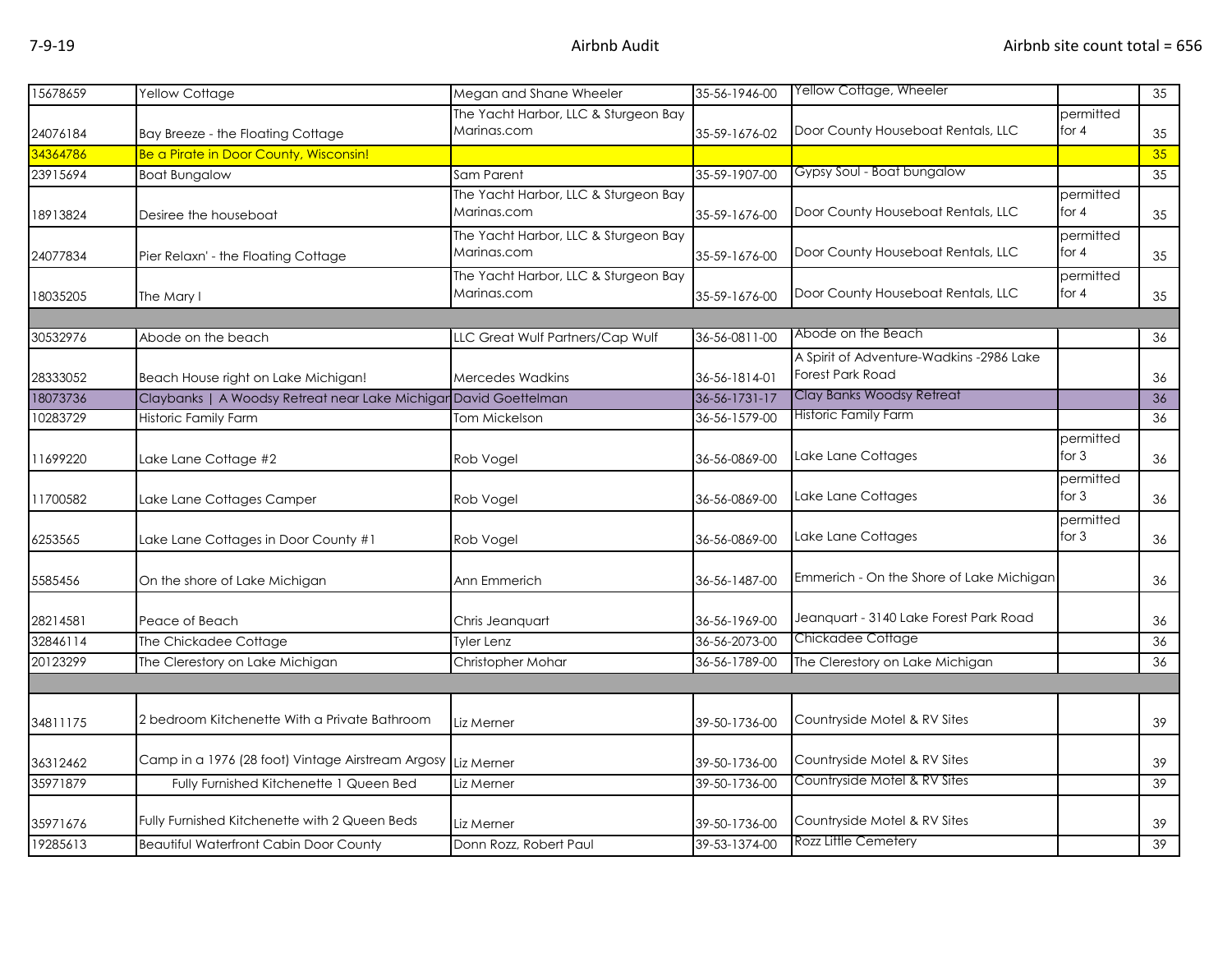| Door County Waterfront Cabin New Construction 2 Donn Rozz, Robert Paul<br>39-53-1374-00<br>39<br>'Almost Like Home'' Bayside<br>Almost like home bayside<br>39-56-2121-00<br>39<br>Jerome Kobishop<br>La Bella Casa Di Mattoni<br>3 Bedroom Cottage with a Water View<br>Mark and Jill Schwarzbauer<br>39-56-1320-00<br>39<br>Cabin Sun Over Beach<br>Door County Shore Front 2 Bdrm Cabin on 1.2 Acres Pat O'Donnell<br>39-56-1398-00<br>39<br>Cabin on the Bay - Goffard<br>Family Friendly Cabin On The Bay!<br>39-56-1709-00<br>$\overline{39}$<br>Goffard<br>Sunset Cliff Cottage<br>Sunset Cliff Cottage<br>39-56-0860-00<br>39<br>Jon Hansen<br>Waterftont Cottage - Soukup<br>Waterfront Door County Cottage<br>42-56-1774-00<br>42<br>Lisa Soukup<br>permitted<br>for $13$<br>Viking Village<br>Charming Near Town Motel Room<br><b>Andrew Valentincic</b><br>46-50-1596-00<br>46<br>permitted<br>for $13$<br>Viking Village<br>14825088<br>Charming one bedroom flat at Viking Village<br><b>Andrew Valentincic</b><br>46-50-1596-00<br>46<br>permitted<br>for $13$<br>Viking Village<br>Cozy and charming studio with kitchen.<br>15351847<br><b>Andrew Valentincic</b><br>46-50-1596-00<br>46<br>permitted<br>Viking Village<br>for 13<br>Remodeled 2 bedroom apartment unit.<br>Andrew Valentincic<br>46-50-1596-00<br>33796800<br>46<br>permitted<br>for $13$<br>Viking Village<br>Sunrise A Frame on the lake<br>46-50-1596-00<br>10907613<br>Andrew Valentincic<br>46<br>permitted<br>for $13$<br>Viking Village<br>8898775<br>Viking Village 2 Bedroom Flat<br>46-50-1596-00<br>46<br>Andrew Valentincic<br>permitted<br>Coffee Creek Cabin<br>for 2<br>13156138<br>Cute Affordable Cabin on Island - Kayaker Cabin<br>Dawn Chier<br>46-55-0731-00<br>46<br>Aunt Ethel's Cozy Island Cottage - close to town!<br>Aunty Ethyl's<br>Evelyn and Chad Beneda<br>46-56-2066-00<br>31445707<br>46<br><b>Bay Farm LLC</b><br>14443055<br><b>Bay Farm Lake Cottage</b><br>46-56-1650-00<br>46<br>Kathleen Young<br><b>Breezy Beach</b><br>46-56-1940-00<br><b>Breezy Beach</b><br><b>Richard Tobey</b><br>46<br><b>Buckwild Farm</b><br><b>Buckwild Estate</b><br>46-56-1332-00<br>46<br>Dan Jorgenson<br>Trueblood Cottage<br>46-56-1411-00<br>46<br><b>Charming Waterfront Cottage</b><br>Alex Trueblood<br>permitted<br>Coffee Creek Cabin<br>for 2<br>46-55-0731-00<br>Coffee Creek Cabins "Biker Cabin" on Wash. Island<br>Dawn Chier<br>46<br>Casey Dahl & Shawn Murray<br>Folk Tree Farm<br>Folk Tree Farm on Washington Island<br>46-56-1933-00<br>46<br>Gull Cottage Waterfront Home on Washington<br><b>Blue Heaven Rendezvous</b><br><b>Island</b><br>46-56-1354-11<br>Vern Rubenic<br>46<br>Island View Cottage - Wasie<br>Island View Cottage on Washington Island<br>46-56-1909-00<br>Edward & Peri Ann Wasie<br>46<br>Old Orchard Farm<br>46-56-1867-00<br>Old Orchard Farm<br>Deb Sheridan<br>46<br>Daniel Wiersum<br>46-56-2036-00<br>Quiet Island Waterfront Retreat<br>Quiet Island Waterfront Retreat<br>46 |          |  |                      | permite for |  |
|------------------------------------------------------------------------------------------------------------------------------------------------------------------------------------------------------------------------------------------------------------------------------------------------------------------------------------------------------------------------------------------------------------------------------------------------------------------------------------------------------------------------------------------------------------------------------------------------------------------------------------------------------------------------------------------------------------------------------------------------------------------------------------------------------------------------------------------------------------------------------------------------------------------------------------------------------------------------------------------------------------------------------------------------------------------------------------------------------------------------------------------------------------------------------------------------------------------------------------------------------------------------------------------------------------------------------------------------------------------------------------------------------------------------------------------------------------------------------------------------------------------------------------------------------------------------------------------------------------------------------------------------------------------------------------------------------------------------------------------------------------------------------------------------------------------------------------------------------------------------------------------------------------------------------------------------------------------------------------------------------------------------------------------------------------------------------------------------------------------------------------------------------------------------------------------------------------------------------------------------------------------------------------------------------------------------------------------------------------------------------------------------------------------------------------------------------------------------------------------------------------------------------------------------------------------------------------------------------------------------------------------------------------------------------------------------------------------------------------------------------------------------------------------------------------------------------------------------------------------------------------------------------------------------------------------------------------------------------------------------------------------------------------------|----------|--|----------------------|-------------|--|
|                                                                                                                                                                                                                                                                                                                                                                                                                                                                                                                                                                                                                                                                                                                                                                                                                                                                                                                                                                                                                                                                                                                                                                                                                                                                                                                                                                                                                                                                                                                                                                                                                                                                                                                                                                                                                                                                                                                                                                                                                                                                                                                                                                                                                                                                                                                                                                                                                                                                                                                                                                                                                                                                                                                                                                                                                                                                                                                                                                                                                                          | 27457684 |  | Rozz Little Cemetery |             |  |
|                                                                                                                                                                                                                                                                                                                                                                                                                                                                                                                                                                                                                                                                                                                                                                                                                                                                                                                                                                                                                                                                                                                                                                                                                                                                                                                                                                                                                                                                                                                                                                                                                                                                                                                                                                                                                                                                                                                                                                                                                                                                                                                                                                                                                                                                                                                                                                                                                                                                                                                                                                                                                                                                                                                                                                                                                                                                                                                                                                                                                                          | 34381636 |  |                      |             |  |
|                                                                                                                                                                                                                                                                                                                                                                                                                                                                                                                                                                                                                                                                                                                                                                                                                                                                                                                                                                                                                                                                                                                                                                                                                                                                                                                                                                                                                                                                                                                                                                                                                                                                                                                                                                                                                                                                                                                                                                                                                                                                                                                                                                                                                                                                                                                                                                                                                                                                                                                                                                                                                                                                                                                                                                                                                                                                                                                                                                                                                                          | 1327057  |  |                      |             |  |
|                                                                                                                                                                                                                                                                                                                                                                                                                                                                                                                                                                                                                                                                                                                                                                                                                                                                                                                                                                                                                                                                                                                                                                                                                                                                                                                                                                                                                                                                                                                                                                                                                                                                                                                                                                                                                                                                                                                                                                                                                                                                                                                                                                                                                                                                                                                                                                                                                                                                                                                                                                                                                                                                                                                                                                                                                                                                                                                                                                                                                                          | 15057147 |  |                      |             |  |
|                                                                                                                                                                                                                                                                                                                                                                                                                                                                                                                                                                                                                                                                                                                                                                                                                                                                                                                                                                                                                                                                                                                                                                                                                                                                                                                                                                                                                                                                                                                                                                                                                                                                                                                                                                                                                                                                                                                                                                                                                                                                                                                                                                                                                                                                                                                                                                                                                                                                                                                                                                                                                                                                                                                                                                                                                                                                                                                                                                                                                                          | 17300921 |  |                      |             |  |
|                                                                                                                                                                                                                                                                                                                                                                                                                                                                                                                                                                                                                                                                                                                                                                                                                                                                                                                                                                                                                                                                                                                                                                                                                                                                                                                                                                                                                                                                                                                                                                                                                                                                                                                                                                                                                                                                                                                                                                                                                                                                                                                                                                                                                                                                                                                                                                                                                                                                                                                                                                                                                                                                                                                                                                                                                                                                                                                                                                                                                                          | 18833980 |  |                      |             |  |
|                                                                                                                                                                                                                                                                                                                                                                                                                                                                                                                                                                                                                                                                                                                                                                                                                                                                                                                                                                                                                                                                                                                                                                                                                                                                                                                                                                                                                                                                                                                                                                                                                                                                                                                                                                                                                                                                                                                                                                                                                                                                                                                                                                                                                                                                                                                                                                                                                                                                                                                                                                                                                                                                                                                                                                                                                                                                                                                                                                                                                                          |          |  |                      |             |  |
|                                                                                                                                                                                                                                                                                                                                                                                                                                                                                                                                                                                                                                                                                                                                                                                                                                                                                                                                                                                                                                                                                                                                                                                                                                                                                                                                                                                                                                                                                                                                                                                                                                                                                                                                                                                                                                                                                                                                                                                                                                                                                                                                                                                                                                                                                                                                                                                                                                                                                                                                                                                                                                                                                                                                                                                                                                                                                                                                                                                                                                          | 19594834 |  |                      |             |  |
|                                                                                                                                                                                                                                                                                                                                                                                                                                                                                                                                                                                                                                                                                                                                                                                                                                                                                                                                                                                                                                                                                                                                                                                                                                                                                                                                                                                                                                                                                                                                                                                                                                                                                                                                                                                                                                                                                                                                                                                                                                                                                                                                                                                                                                                                                                                                                                                                                                                                                                                                                                                                                                                                                                                                                                                                                                                                                                                                                                                                                                          |          |  |                      |             |  |
|                                                                                                                                                                                                                                                                                                                                                                                                                                                                                                                                                                                                                                                                                                                                                                                                                                                                                                                                                                                                                                                                                                                                                                                                                                                                                                                                                                                                                                                                                                                                                                                                                                                                                                                                                                                                                                                                                                                                                                                                                                                                                                                                                                                                                                                                                                                                                                                                                                                                                                                                                                                                                                                                                                                                                                                                                                                                                                                                                                                                                                          |          |  |                      |             |  |
|                                                                                                                                                                                                                                                                                                                                                                                                                                                                                                                                                                                                                                                                                                                                                                                                                                                                                                                                                                                                                                                                                                                                                                                                                                                                                                                                                                                                                                                                                                                                                                                                                                                                                                                                                                                                                                                                                                                                                                                                                                                                                                                                                                                                                                                                                                                                                                                                                                                                                                                                                                                                                                                                                                                                                                                                                                                                                                                                                                                                                                          | 11389754 |  |                      |             |  |
|                                                                                                                                                                                                                                                                                                                                                                                                                                                                                                                                                                                                                                                                                                                                                                                                                                                                                                                                                                                                                                                                                                                                                                                                                                                                                                                                                                                                                                                                                                                                                                                                                                                                                                                                                                                                                                                                                                                                                                                                                                                                                                                                                                                                                                                                                                                                                                                                                                                                                                                                                                                                                                                                                                                                                                                                                                                                                                                                                                                                                                          |          |  |                      |             |  |
|                                                                                                                                                                                                                                                                                                                                                                                                                                                                                                                                                                                                                                                                                                                                                                                                                                                                                                                                                                                                                                                                                                                                                                                                                                                                                                                                                                                                                                                                                                                                                                                                                                                                                                                                                                                                                                                                                                                                                                                                                                                                                                                                                                                                                                                                                                                                                                                                                                                                                                                                                                                                                                                                                                                                                                                                                                                                                                                                                                                                                                          |          |  |                      |             |  |
|                                                                                                                                                                                                                                                                                                                                                                                                                                                                                                                                                                                                                                                                                                                                                                                                                                                                                                                                                                                                                                                                                                                                                                                                                                                                                                                                                                                                                                                                                                                                                                                                                                                                                                                                                                                                                                                                                                                                                                                                                                                                                                                                                                                                                                                                                                                                                                                                                                                                                                                                                                                                                                                                                                                                                                                                                                                                                                                                                                                                                                          |          |  |                      |             |  |
|                                                                                                                                                                                                                                                                                                                                                                                                                                                                                                                                                                                                                                                                                                                                                                                                                                                                                                                                                                                                                                                                                                                                                                                                                                                                                                                                                                                                                                                                                                                                                                                                                                                                                                                                                                                                                                                                                                                                                                                                                                                                                                                                                                                                                                                                                                                                                                                                                                                                                                                                                                                                                                                                                                                                                                                                                                                                                                                                                                                                                                          |          |  |                      |             |  |
|                                                                                                                                                                                                                                                                                                                                                                                                                                                                                                                                                                                                                                                                                                                                                                                                                                                                                                                                                                                                                                                                                                                                                                                                                                                                                                                                                                                                                                                                                                                                                                                                                                                                                                                                                                                                                                                                                                                                                                                                                                                                                                                                                                                                                                                                                                                                                                                                                                                                                                                                                                                                                                                                                                                                                                                                                                                                                                                                                                                                                                          |          |  |                      |             |  |
|                                                                                                                                                                                                                                                                                                                                                                                                                                                                                                                                                                                                                                                                                                                                                                                                                                                                                                                                                                                                                                                                                                                                                                                                                                                                                                                                                                                                                                                                                                                                                                                                                                                                                                                                                                                                                                                                                                                                                                                                                                                                                                                                                                                                                                                                                                                                                                                                                                                                                                                                                                                                                                                                                                                                                                                                                                                                                                                                                                                                                                          |          |  |                      |             |  |
|                                                                                                                                                                                                                                                                                                                                                                                                                                                                                                                                                                                                                                                                                                                                                                                                                                                                                                                                                                                                                                                                                                                                                                                                                                                                                                                                                                                                                                                                                                                                                                                                                                                                                                                                                                                                                                                                                                                                                                                                                                                                                                                                                                                                                                                                                                                                                                                                                                                                                                                                                                                                                                                                                                                                                                                                                                                                                                                                                                                                                                          |          |  |                      |             |  |
|                                                                                                                                                                                                                                                                                                                                                                                                                                                                                                                                                                                                                                                                                                                                                                                                                                                                                                                                                                                                                                                                                                                                                                                                                                                                                                                                                                                                                                                                                                                                                                                                                                                                                                                                                                                                                                                                                                                                                                                                                                                                                                                                                                                                                                                                                                                                                                                                                                                                                                                                                                                                                                                                                                                                                                                                                                                                                                                                                                                                                                          |          |  |                      |             |  |
|                                                                                                                                                                                                                                                                                                                                                                                                                                                                                                                                                                                                                                                                                                                                                                                                                                                                                                                                                                                                                                                                                                                                                                                                                                                                                                                                                                                                                                                                                                                                                                                                                                                                                                                                                                                                                                                                                                                                                                                                                                                                                                                                                                                                                                                                                                                                                                                                                                                                                                                                                                                                                                                                                                                                                                                                                                                                                                                                                                                                                                          |          |  |                      |             |  |
|                                                                                                                                                                                                                                                                                                                                                                                                                                                                                                                                                                                                                                                                                                                                                                                                                                                                                                                                                                                                                                                                                                                                                                                                                                                                                                                                                                                                                                                                                                                                                                                                                                                                                                                                                                                                                                                                                                                                                                                                                                                                                                                                                                                                                                                                                                                                                                                                                                                                                                                                                                                                                                                                                                                                                                                                                                                                                                                                                                                                                                          |          |  |                      |             |  |
|                                                                                                                                                                                                                                                                                                                                                                                                                                                                                                                                                                                                                                                                                                                                                                                                                                                                                                                                                                                                                                                                                                                                                                                                                                                                                                                                                                                                                                                                                                                                                                                                                                                                                                                                                                                                                                                                                                                                                                                                                                                                                                                                                                                                                                                                                                                                                                                                                                                                                                                                                                                                                                                                                                                                                                                                                                                                                                                                                                                                                                          |          |  |                      |             |  |
|                                                                                                                                                                                                                                                                                                                                                                                                                                                                                                                                                                                                                                                                                                                                                                                                                                                                                                                                                                                                                                                                                                                                                                                                                                                                                                                                                                                                                                                                                                                                                                                                                                                                                                                                                                                                                                                                                                                                                                                                                                                                                                                                                                                                                                                                                                                                                                                                                                                                                                                                                                                                                                                                                                                                                                                                                                                                                                                                                                                                                                          |          |  |                      |             |  |
|                                                                                                                                                                                                                                                                                                                                                                                                                                                                                                                                                                                                                                                                                                                                                                                                                                                                                                                                                                                                                                                                                                                                                                                                                                                                                                                                                                                                                                                                                                                                                                                                                                                                                                                                                                                                                                                                                                                                                                                                                                                                                                                                                                                                                                                                                                                                                                                                                                                                                                                                                                                                                                                                                                                                                                                                                                                                                                                                                                                                                                          |          |  |                      |             |  |
|                                                                                                                                                                                                                                                                                                                                                                                                                                                                                                                                                                                                                                                                                                                                                                                                                                                                                                                                                                                                                                                                                                                                                                                                                                                                                                                                                                                                                                                                                                                                                                                                                                                                                                                                                                                                                                                                                                                                                                                                                                                                                                                                                                                                                                                                                                                                                                                                                                                                                                                                                                                                                                                                                                                                                                                                                                                                                                                                                                                                                                          |          |  |                      |             |  |
|                                                                                                                                                                                                                                                                                                                                                                                                                                                                                                                                                                                                                                                                                                                                                                                                                                                                                                                                                                                                                                                                                                                                                                                                                                                                                                                                                                                                                                                                                                                                                                                                                                                                                                                                                                                                                                                                                                                                                                                                                                                                                                                                                                                                                                                                                                                                                                                                                                                                                                                                                                                                                                                                                                                                                                                                                                                                                                                                                                                                                                          | 25811058 |  |                      |             |  |
|                                                                                                                                                                                                                                                                                                                                                                                                                                                                                                                                                                                                                                                                                                                                                                                                                                                                                                                                                                                                                                                                                                                                                                                                                                                                                                                                                                                                                                                                                                                                                                                                                                                                                                                                                                                                                                                                                                                                                                                                                                                                                                                                                                                                                                                                                                                                                                                                                                                                                                                                                                                                                                                                                                                                                                                                                                                                                                                                                                                                                                          | 27853119 |  |                      |             |  |
|                                                                                                                                                                                                                                                                                                                                                                                                                                                                                                                                                                                                                                                                                                                                                                                                                                                                                                                                                                                                                                                                                                                                                                                                                                                                                                                                                                                                                                                                                                                                                                                                                                                                                                                                                                                                                                                                                                                                                                                                                                                                                                                                                                                                                                                                                                                                                                                                                                                                                                                                                                                                                                                                                                                                                                                                                                                                                                                                                                                                                                          | 6541476  |  |                      |             |  |
|                                                                                                                                                                                                                                                                                                                                                                                                                                                                                                                                                                                                                                                                                                                                                                                                                                                                                                                                                                                                                                                                                                                                                                                                                                                                                                                                                                                                                                                                                                                                                                                                                                                                                                                                                                                                                                                                                                                                                                                                                                                                                                                                                                                                                                                                                                                                                                                                                                                                                                                                                                                                                                                                                                                                                                                                                                                                                                                                                                                                                                          |          |  |                      |             |  |
|                                                                                                                                                                                                                                                                                                                                                                                                                                                                                                                                                                                                                                                                                                                                                                                                                                                                                                                                                                                                                                                                                                                                                                                                                                                                                                                                                                                                                                                                                                                                                                                                                                                                                                                                                                                                                                                                                                                                                                                                                                                                                                                                                                                                                                                                                                                                                                                                                                                                                                                                                                                                                                                                                                                                                                                                                                                                                                                                                                                                                                          | 13378765 |  |                      |             |  |
|                                                                                                                                                                                                                                                                                                                                                                                                                                                                                                                                                                                                                                                                                                                                                                                                                                                                                                                                                                                                                                                                                                                                                                                                                                                                                                                                                                                                                                                                                                                                                                                                                                                                                                                                                                                                                                                                                                                                                                                                                                                                                                                                                                                                                                                                                                                                                                                                                                                                                                                                                                                                                                                                                                                                                                                                                                                                                                                                                                                                                                          | 25622011 |  |                      |             |  |
|                                                                                                                                                                                                                                                                                                                                                                                                                                                                                                                                                                                                                                                                                                                                                                                                                                                                                                                                                                                                                                                                                                                                                                                                                                                                                                                                                                                                                                                                                                                                                                                                                                                                                                                                                                                                                                                                                                                                                                                                                                                                                                                                                                                                                                                                                                                                                                                                                                                                                                                                                                                                                                                                                                                                                                                                                                                                                                                                                                                                                                          |          |  |                      |             |  |
|                                                                                                                                                                                                                                                                                                                                                                                                                                                                                                                                                                                                                                                                                                                                                                                                                                                                                                                                                                                                                                                                                                                                                                                                                                                                                                                                                                                                                                                                                                                                                                                                                                                                                                                                                                                                                                                                                                                                                                                                                                                                                                                                                                                                                                                                                                                                                                                                                                                                                                                                                                                                                                                                                                                                                                                                                                                                                                                                                                                                                                          | 35580755 |  |                      |             |  |
|                                                                                                                                                                                                                                                                                                                                                                                                                                                                                                                                                                                                                                                                                                                                                                                                                                                                                                                                                                                                                                                                                                                                                                                                                                                                                                                                                                                                                                                                                                                                                                                                                                                                                                                                                                                                                                                                                                                                                                                                                                                                                                                                                                                                                                                                                                                                                                                                                                                                                                                                                                                                                                                                                                                                                                                                                                                                                                                                                                                                                                          | 25616352 |  |                      |             |  |
|                                                                                                                                                                                                                                                                                                                                                                                                                                                                                                                                                                                                                                                                                                                                                                                                                                                                                                                                                                                                                                                                                                                                                                                                                                                                                                                                                                                                                                                                                                                                                                                                                                                                                                                                                                                                                                                                                                                                                                                                                                                                                                                                                                                                                                                                                                                                                                                                                                                                                                                                                                                                                                                                                                                                                                                                                                                                                                                                                                                                                                          | 22717916 |  |                      |             |  |
|                                                                                                                                                                                                                                                                                                                                                                                                                                                                                                                                                                                                                                                                                                                                                                                                                                                                                                                                                                                                                                                                                                                                                                                                                                                                                                                                                                                                                                                                                                                                                                                                                                                                                                                                                                                                                                                                                                                                                                                                                                                                                                                                                                                                                                                                                                                                                                                                                                                                                                                                                                                                                                                                                                                                                                                                                                                                                                                                                                                                                                          | 29857856 |  |                      |             |  |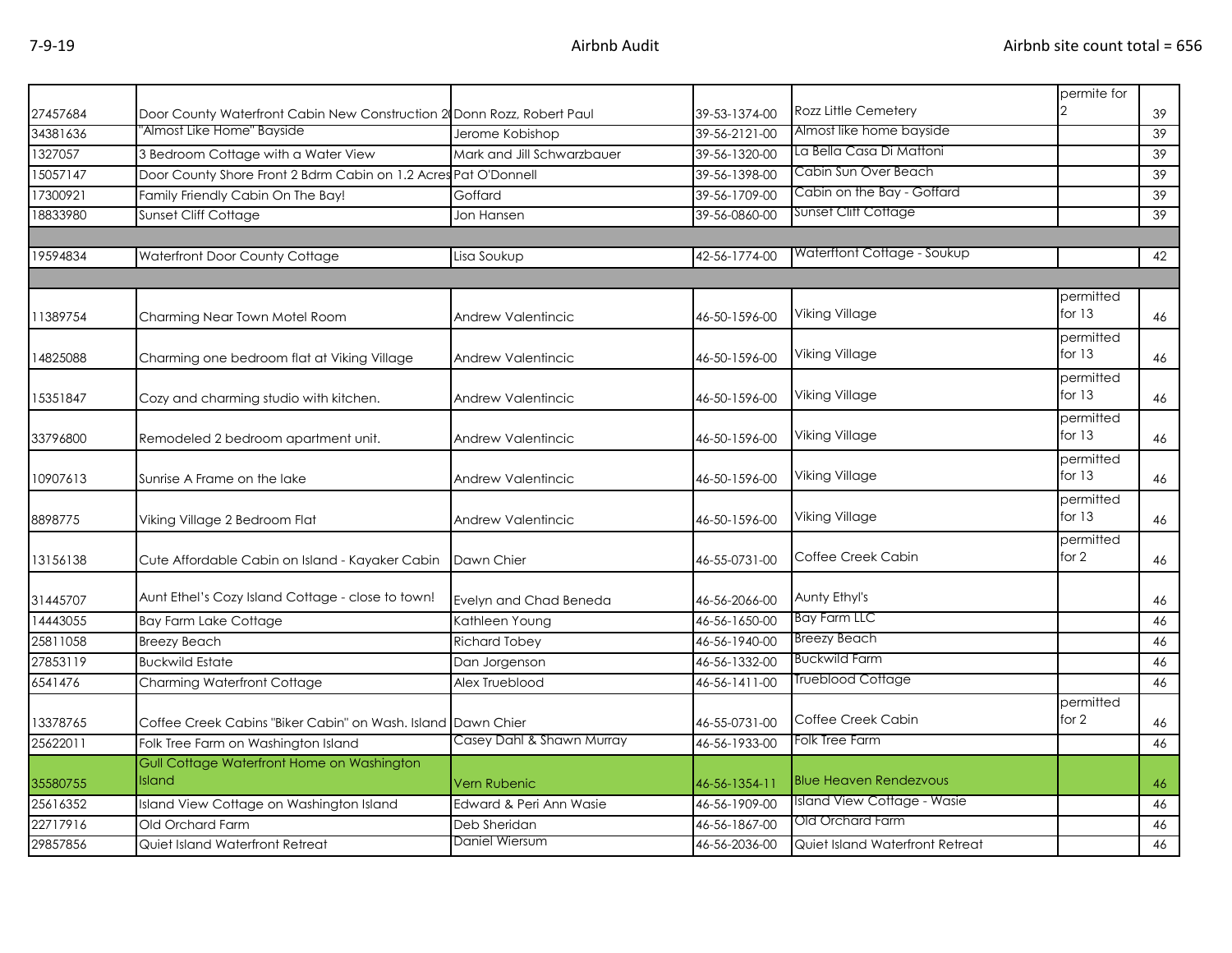| 34836681 | The Birches - Private Home on Washington Island                                               | Christine Klann                                | 46-56-2131-00                                  | Klann - 2129 Mc Donald Road                  |            | 46                |
|----------|-----------------------------------------------------------------------------------------------|------------------------------------------------|------------------------------------------------|----------------------------------------------|------------|-------------------|
| 25488651 | Washington Island Home in the Woods                                                           | Jeff and Corinn Sevcik                         | 46-56-1891-00                                  | West Harbor - Sevcik                         |            | 46                |
| 24117398 | Washington Island home With history and warmth                                                | Carol Lemon                                    | 46-56-1917-00                                  | Washington Island Historical Home -<br>Lemon |            | 46                |
| 31407998 | Washington Island, remodeled single family home.                                              | Andrew Valentincic                             | 46-50-1596-00                                  | Viking Village                               |            | 46                |
| 26269262 | Watermark Inn-Washington Island (Suite B)                                                     | Larry Kilduff                                  | 46-56-0584-00                                  | Watermark Inn                                |            | 46                |
| 23713057 | Watermark Inn-Washington Island (Suite G)                                                     | Larry Kilduff                                  | 46-56-0584-00                                  | Watermark Inn                                |            | 46                |
| 35673335 | Hope Floats                                                                                   | Ashley Cote Hogan                              | 46-59-2162-00                                  | Hope Floats                                  |            | 46                |
| 14266783 | Cottage on Cedar                                                                              | Not Door County Comes up in Door County Search |                                                |                                              | Outside DC |                   |
| 19012043 | Home Away From Home Northern Wisconsin                                                        | Not Door County Comes up in Door County Search |                                                |                                              | Outside DC |                   |
| 19176512 | <b>Book Your Summer Getaway Now</b>                                                           |                                                | Not Door County Comes up in Door County Search |                                              |            | Outside DC        |
| 20991844 | <b>Menominee River Vacation Home</b>                                                          |                                                | Not Door County Comes up in Door County Search |                                              |            | Outside DC        |
| 21816932 | <b>Hogans Place 2</b>                                                                         | Not Door County Comes up in Door County Search |                                                |                                              | Outside DC |                   |
| 21816968 | <b>Hogans Place</b>                                                                           | Not Door County Comes up in Door County Search |                                                |                                              | Outside DC |                   |
| 27232787 | Cute 2 Bedroom Bungalow                                                                       | Not Door County Comes up in Door County Search |                                                |                                              | Outside DC |                   |
| 31402597 | King Executive Suite - Independence Stay<br>Marinette #202                                    | Not Door County Comes up in Door County Search |                                                |                                              |            | <b>Outside DC</b> |
| 443694   | Lundgren Tree Farm                                                                            | Not Door County Comes up in Door County Search |                                                |                                              |            | Outside DC        |
| 33710736 | Winding River Cottages-Pine Cone Cottage                                                      | Not Door County Comes up in Door County Search |                                                |                                              |            | Outside DC        |
| 33045130 | Winding River Cottages-Evergreen Cottage                                                      | Not Door County Comes up in Door County Search |                                                |                                              | Outside DC |                   |
| 33155244 | Quiet & Cozy upstairs apartment 1 bedroom                                                     | Not Door County Comes up in Door County Search |                                                |                                              | Outside DC |                   |
| 28734368 | Luxury on the Lake                                                                            | Not Door County Comes up in Door County Search |                                                |                                              | Outside DC |                   |
| 29841495 | Hogan's Place 3                                                                               | Not Door County Comes up in Door County Search |                                                | <b>Outside DC</b>                            |            |                   |
| 31402252 | King Suite Room - Independence Stay of Marinette<br>#205                                      | Not Door County Comes up in Door County Search |                                                |                                              | Outside DC |                   |
| 27703908 | 2 bedroom duplex in quiet neighborhood                                                        | Not Door County Comes up in Door County Search |                                                |                                              | Outside DC |                   |
| 30403078 | <b>Bentley's Place</b>                                                                        | Not Door County Comes up in Door County Search |                                                |                                              | Outside DC |                   |
| 32744370 | Cottage on the Bay                                                                            | Not Door County Comes up in Door County Search |                                                |                                              | Outside DC |                   |
| 29843132 | <b>Hogans Place 4</b>                                                                         | Not Door County Comes up in Door County Search |                                                |                                              | Outside DC |                   |
| 35508656 | CEDAR CABIN on the BAY (Lake Michigan--Green B Not Door County Comes up in Door County Search |                                                |                                                |                                              | Outside DC |                   |
| 31440292 | Stunning Waterfront! Fully Equipped 1 BR Condo                                                | Not Door County Comes up in Door County Search |                                                |                                              | Outside DC |                   |
| 23147359 | Lakefront beauty Algoma condo                                                                 | Not Door County Comes up in Door County Search |                                                |                                              | Outside DC |                   |
| 17416421 | Gorgeous beach & 5 mi's 2 Door Cty.                                                           | Not Door County Comes up in Door County Search |                                                |                                              | Outside DC |                   |
| 32941122 | <b>Buck's Harbor LLC in Algoma, WI</b>                                                        | Not Door County Comes up in Door County Search |                                                | Outside DC                                   |            |                   |
| 36077426 | <b>Country Farmhouse living</b>                                                               | Not Door County Comes up in Door County Search |                                                |                                              | Outside DC |                   |
| 15203485 | <b>Minutes from Door County</b>                                                               | Not Door County Comes up in Door County Search |                                                |                                              | Outside DC |                   |
| 11893626 | Lake Michigan Sunrise view, close to Door County                                              | Not Door County Comes up in Door County Search |                                                |                                              | Outside DC |                   |